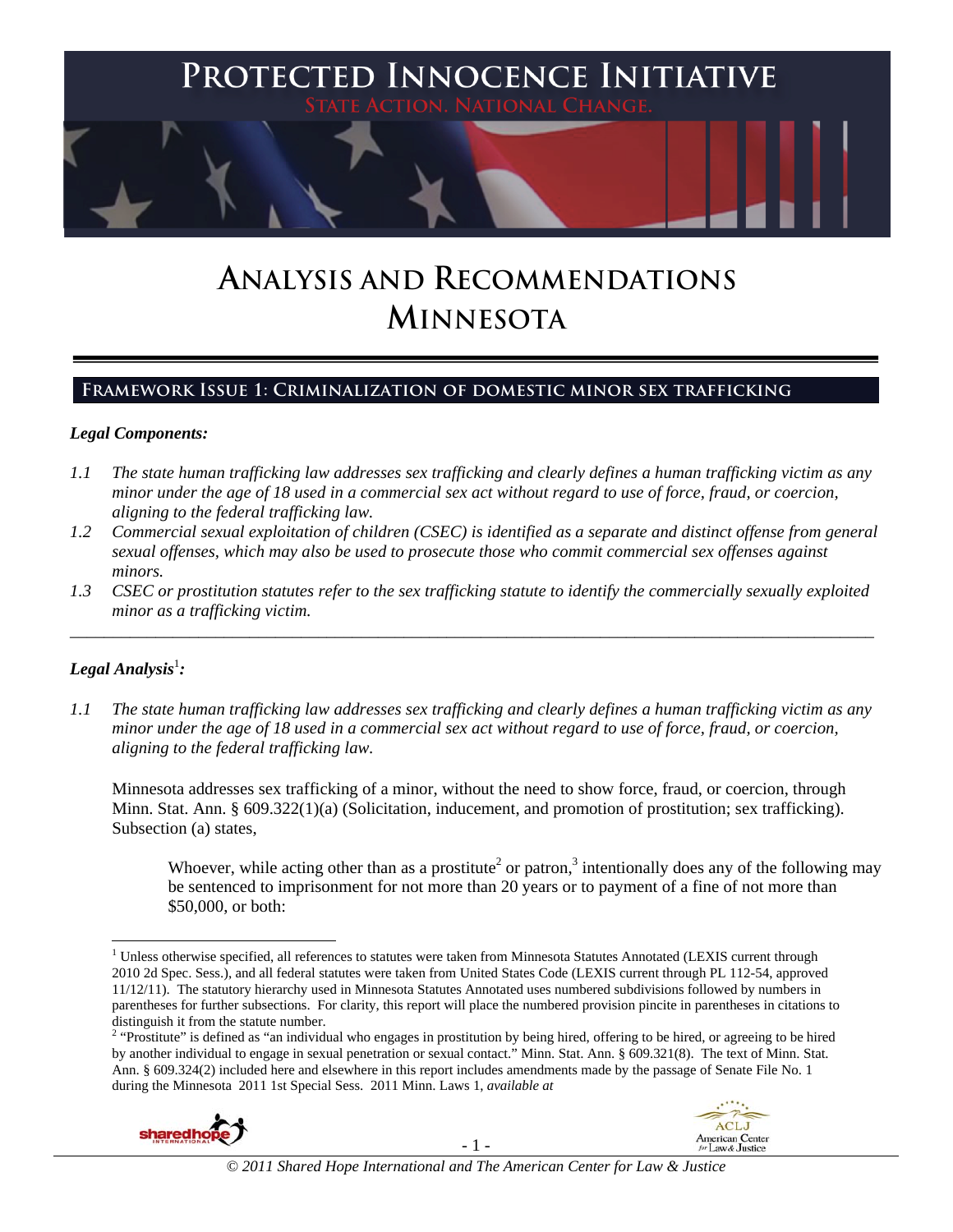(1) solicits or induces an individual under the age of 18 years to practice prostitution;<sup>4</sup>

(2) promotes the prostitution of an individual under the age of 18 years;

(3) receives profit, knowing or having reason to know that it is derived from the prostitution, or the promotion of the prostitution, of an individual under the age of 18 years; or

(4) engages in the sex trafficking of an individual under the age of 18 years.

Minn. Stat. Ann. § 609.321(7) defines "promotes the prostitution of an individual" as an action by a person who knowingly does the following:

(1) solicits or procures patrons for a prostitute;

(2) provides, leases or otherwise permits premises or facilities owned or controlled by the person to aid the prostitution of an individual;

(3) owns, manages, supervises, controls, keeps, or operates, either alone or with others, a place of prostitution to aid the prostitution of an individual;

(4) owns, manages, supervises, controls, operates, institutes, aids, or facilitates, either alone or with others, a business of prostitution to aid the prostitution of an individual;

(5) admits a patron to a place of prostitution to aid the prostitution of an individual; or

(6) transports an individual from one point within this state to another point either within or without this state, or brings an individual into this state to aid the prostitution of the individual.

"Sex trafficking" is defined as "(1) receiving, recruiting, enticing, harboring, providing, or obtaining by any means an individual to aid in the prostitution of the individual; or (2) receiving profit or anything of value, knowing or having reason to know it is derived from an act described in clause (1)." Minn. Stat. Ann. § 609.321 $(7a)^5$ 

A conviction under Minn. Stat. Ann. § 609.322(1)(a) is punishable by imprisonment up to 20 years, a fine not to exceed \$50,000, or both. Minn. Stat. Ann. § 609.322(1)(a). However, a defendant may receive imprisonment up to 25 years or a fine not to exceed \$60,000 if at least one of the following aggravating factors listed in Minn. Stat. Ann. § 609.322(1)(b) is present:

(1) the offender has committed a prior qualified human trafficking-related offense;

(2) the offense involved a sex trafficking victim who suffered bodily harm during the commission of the offense;

(3) the time period that a sex trafficking victim was held in debt bondage or forced labor or services exceeded 180 days; or

(4) the offense involved more than one sex trafficking victim.

Also, Minn. Stat. Ann. § 609.283(1) (Unlawful conduct with respect to documents in furtherance of labor or sex trafficking) states,

Unless the person's conduct constitutes a violation of section 609.282 [Labor trafficking], a person who knowingly destroys, conceals, removes, confiscates, or possesses, any actual or purported passport or

sexual penetration or sexual contact, or being hired, offering to be hired, or agreeing to be hired by another individual to engage in sexual penetration or sexual contact." Minn. Stat. Ann. § 609.321(9).

<sup>&</sup>lt;sup>5</sup> Pursuant to Minn. Stat. Ann. § 609.322(1b), "a minor who is dependent on an individual acting as a prostitute and who may have benefited from or been supported by the individual's earnings derived from prostitution," and "a parent over the age of 55 who is dependent on an individual acting as a prostitute" who has been similarly supported, may not be convicted under Minn. Stat. Ann. § 609.322(1)(a).





<sup>&</sup>lt;u> 1989 - Johann Stoff, fransk politik (d. 1989)</u> https://www.revisor.mn.gov/bin/bldbill.php?bill=S0001.0.html&session\_year=2011&session\_

number=1 (effective dates vary, relevant section effective August 1, 2011).

<sup>&</sup>lt;sup>3</sup> "Patron" is defined as "an individual who engages in prostitution by hiring, offering to hire, or agreeing to hire another individual to engage in sexual penetration or sexual contact." Minn. Stat. Ann. § 609.321(4). 4

<sup>&</sup>lt;sup>4</sup> "Prostitution" is defined as "hiring, offering to hire, or agreeing to hire another individual to engage in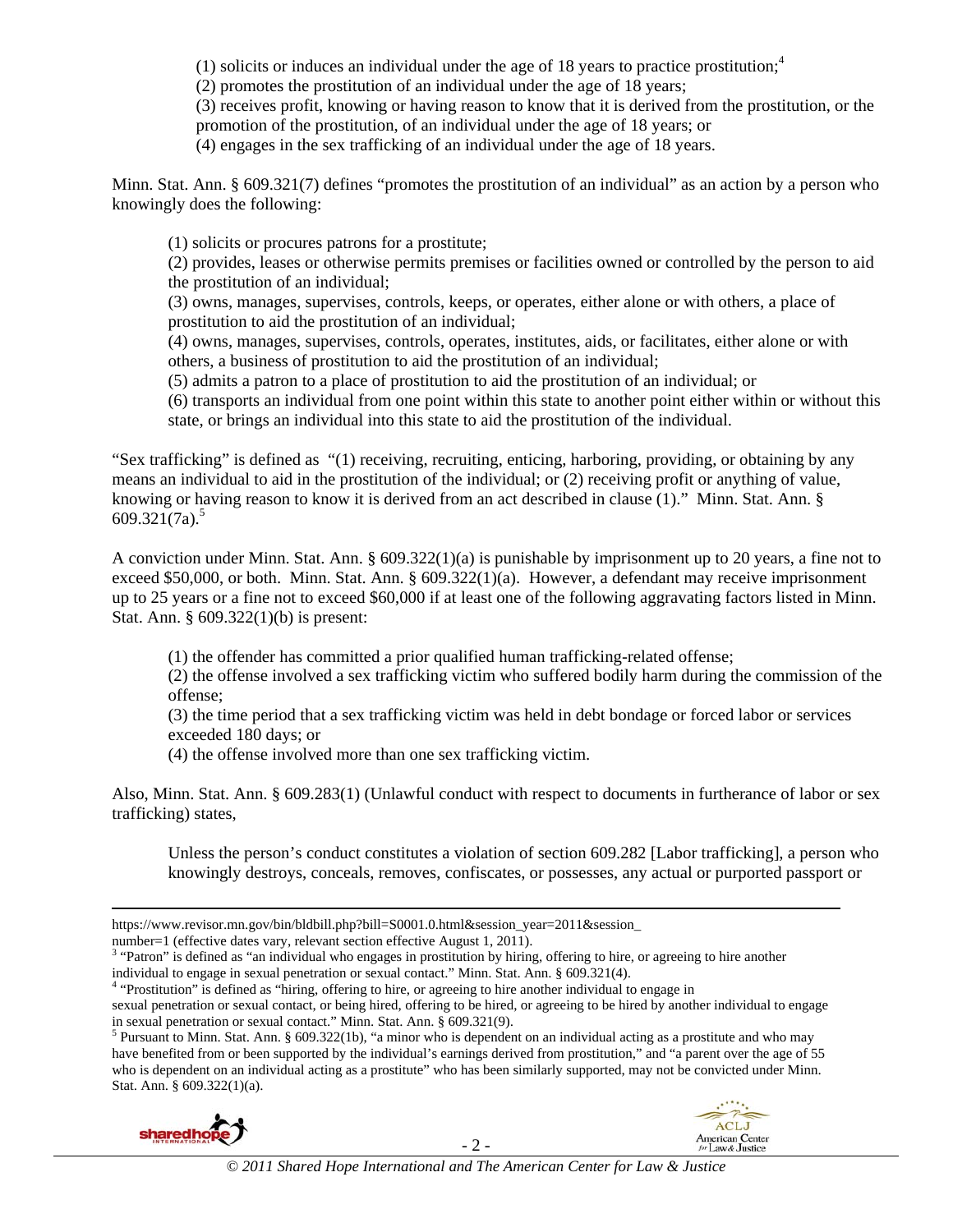other immigration document, or any other actual or purported government identification document, of another person:

(1) in the course of a violation of section . . . 609.322 [Solicitation, inducement and promotion of prostitution; sex trafficking];

(2) with intent to violate section . . . 609.322; or

(3) to prevent or restrict or to attempt to prevent or restrict, without lawful authority, a person's liberty to move or travel, in order to maintain the labor or services of that person, when the person is or has been a victim of a violation of section . . . 609.322;

is guilty of a crime . . . .

If the victim is under the age of 18, a conviction for violating Minn. Stat. Ann. § 609.283(1) may be punished by imprisonment up to 10 years, a fine not to exceed \$20,000, or both. Minn. Stat. Ann. § 609.283(2)(1).

*1.2 Commercial sexual exploitation of children (CSEC) is identified as a separate and distinct offense from general sexual offenses, which may also be used to prosecute those who commit commercial sex offenses against minors.*

The following laws treat CSEC as distinct crimes.

1. Minn. Stat. Ann. § 609.324(1) (Patrons; prostitutes; housing individuals engaged in prostitution; penalties) states,

(a) Whoever intentionally does any of the following may be sentenced to imprisonment for not more than 20 years or to payment of a fine of not more than \$40,000, or both:

(1) engages in prostitution with an individual under the age of 13 years; or

(2) hires or offers or agrees to hire an individual under the age of 13 years to engage in sexual penetration or sexual contact.

(b) Whoever intentionally does any of the following may be sentenced to imprisonment for not more than ten years or to payment of a fine of not more than \$20,000, or both:

(1) engages in prostitution with an individual under the age of 16 years but at least 13 years; or

(2) hires or offers or agrees to hire an individual under the age of 16 years but at least 13 years to engage in sexual penetration or sexual contact.

(c) Whoever intentionally does any of the following may be sentenced to imprisonment for not more than five years or to payment of a fine of not more than \$10,000, or both:

(1) engages in prostitution with an individual under the age of 18 years but at least 16 years; or (2) hires or offers or agrees to hire an individual under the age of 18 years but at least 16 years to engage in sexual penetration or sexual contact.

Additionally, Minn. Stat. Ann. § 609.324(1a) states,

Any person, other than one related by blood, adoption, or marriage to the minor, who permits a minor to reside, temporarily or permanently, in the person's dwelling without the consent of the minor's parents or guardian, knowing or having reason to know that the minor is engaging in prostitution may be sentenced to imprisonment for not more than one year or to payment of a fine of not more than \$3,000, or both; except that, this subdivision does not apply to residential placements made, sanctioned, or supervised by a public or private social service agency.

2. Minn. Stat. Ann. § 617.246(2) (Use of minors in sexual performance prohibited) states in part, "It is unlawful for a person to promote, employ, use or permit a minor to engage in or assist others to engage

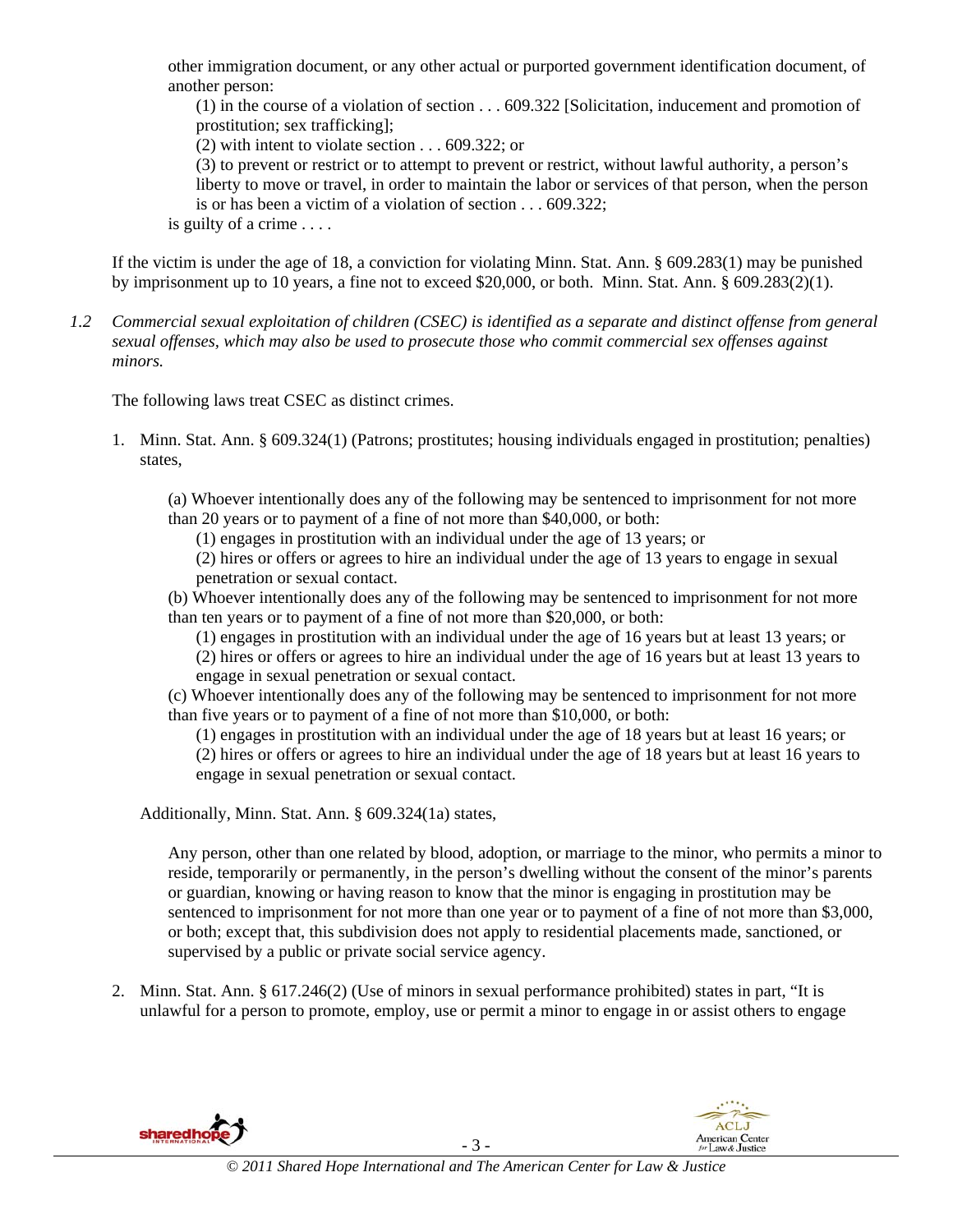minors in posing or modeling alone or with others in any sexual performance<sup>6</sup> or pornographic work<sup>7</sup> if the person knows or has reason to know that the conduct intended is a sexual performance or a pornographic work . . . ." A conviction under Minn. Stat. Ann. § 617.246(2) is punishable as a felony by imprisonment up to 10 years, a fine not to exceed \$20,000 for a first offense or a fine not to exceed \$40,000 for a second offense, or both imprisonment and a fine.

Several other laws, while not expressly commercial, may also apply to cases of commercial sexual exploitation of a child. These include the following statutes:

1. Minn. Stat. Ann. § 609.342(1) (Criminal sexual conduct in the first degree) states in part,

A person who engages in sexual penetration<sup>8</sup> with another person, or in sexual contact with a person under 13 years of age as defined in section 609.341, subdivision 11, paragraph  $(c)$ ,  $\frac{9}{9}$  is guilty of criminal sexual conduct in the first degree if any of the following circumstances exists:

[A]ny of the following:

(3) masturbation;

(i) uses a minor to depict actual or simulated sexual conduct;

- (ii) has been created, adapted, or modified to appear that an identifiable minor is engaging in sexual conduct; or
- (iii) is advertised, promoted, presented, described, or distributed in such a manner that conveys the impression that the material is or contains a visual depiction of a minor engaging in sexual conduct. 8

 $8$  Minn. Stat. Ann. § 609.341(12) defines "Sexual penetration" as

[A]ny of the following acts committed without the complainant's consent, except in those cases where consent is not a defense, whether or not emission of semen occurs:

- (1) sexual intercourse, cunnilingus, fellatio, or anal intercourse; or
- (2) any intrusion however slight into the genital or anal openings:

(i) of the complainant's body by any part of the actor's body or any object used by the actor for this purpose; (ii) of the complainant's body by any part of the body of the complainant, by any part of the body of another person, or by any object used by the complainant or another person for this purpose, when effected by a person in a position of authority, or by coercion, or by inducement if the child is under 13 years of age or mentally impaired; or

(iii) of the body of the actor or another person by any part of the body of the complainant or by any object used by the complainant for this purpose, when effected by a person in a position of authority, or by coercion, or by inducement if the child is under 13 years of age or mentally impaired.

 $9$  Minn. Stat. Ann. § 609.341(11)(c) defines "sexual contact with a person under 13" as "the intentional touching of the complainant's bare genitals or anal opening by the actor's bare genitals or anal opening with sexual or aggressive intent or the touching by the complainant's bare genitals or anal opening of the actor's or another's bare genitals or anal opening with sexual or aggressive intent."





 $6$  Under Minn. Stat. Ann. § 617.246(1)(d) "sexual performance," includes, "any play, dance or other exhibition presented before an audience or for purposes of visual or mechanical reproduction that uses a minor to depict actual or simulated sexual conduct as defined by clause (e)." Minn. Stat. Ann.§ 617.246(1)(e), defines "sexual conduct" as

<sup>(1)</sup> an act of sexual intercourse, normal or perverted, including genital-genital, anal-genital, or oral-genital intercourse, whether between human beings or between a human being and an animal;

<sup>(2)</sup> sadomasochistic abuse, meaning flagellation, torture, or similar demeaning acts inflicted by or upon a person who is nude or clad in undergarments or in a revealing costume, or the condition of being fettered, bound or otherwise physically restrained on the part of one so clothed;

<sup>(4)</sup> lewd exhibitions of the genitals; or

<sup>(5)</sup> physical contact with the clothed or unclothed pubic areas or buttocks of a human male or female, or the breasts of the female, whether alone or between members of the same or opposite sex or between humans and animals in an act of apparent sexual stimulation or gratification. 7

<sup>&</sup>lt;sup>7</sup> Minn. Stat. Ann. § 617.246(1)(f) defines a "pornographic work" as the following:

<sup>(1)</sup> an original or reproduction of a picture, film, photograph, negative, slide, videotape, videodisc, or drawing of a sexual performance involving a minor; or

<sup>(2)</sup> any visual depiction, including any photograph, film, video, picture, drawing, negative, slide, or computergenerated image or picture, whether made or produced by electronic, mechanical, or other means that: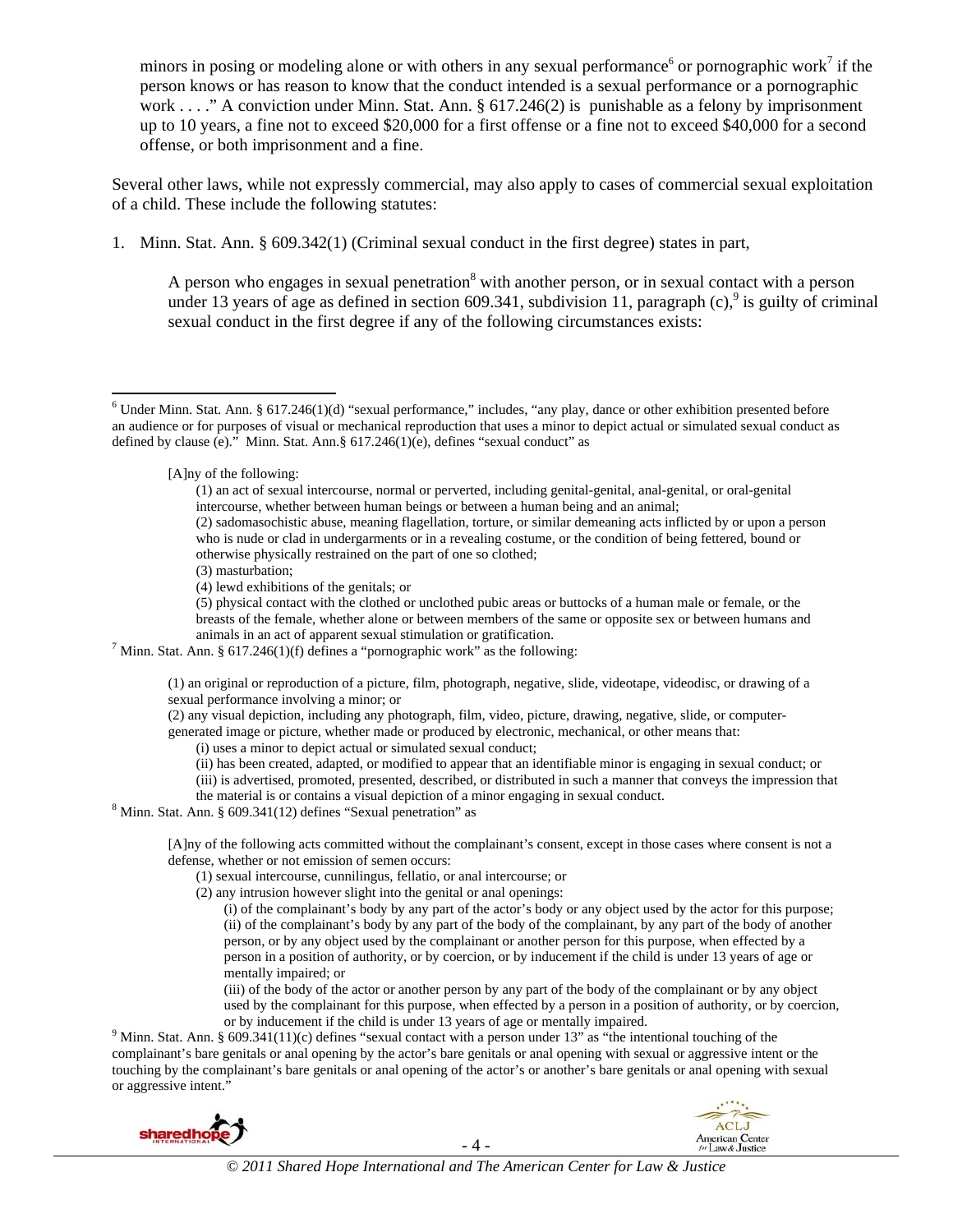(a) the complainant is under 13 years of age and the actor is more than 36 months older than the complainant. Neither mistake as to the complainant's age nor consent to the act by the complainant is a defense;

. . . .

A conviction under Minn. Stat. Ann. § 609.342(1) is punishable by imprisonment up to 30 years, a fine not to exceed \$40,000, or both. Offenders are also subject to "conditional release under section 609.3455 [Dangerous sex offenders; life sentences; conditional release]." Minn. Stat. Ann. § 609.342(2)(c). Additionally, "Unless a longer mandatory minimum sentence is otherwise required by law or the Sentencing Guidelines provide for a longer presumptive executed sentence, the court shall presume that an executed sentence of 144 months must be imposed on an offender convicted of violating this section." Minn. Stat. Ann. § 609.342(2)(b).

2. Minn. Stat. Ann. § 609.343(1)(a) (Criminal sexual conduct in the second degree) states,

A person who engages in sexual contact<sup>10</sup> with another person is guilty of criminal sexual conduct in the second degree if any of the following circumstances exists:

(a) the complainant is under 13 years of age and the actor is more than 36 months older than the complainant. Neither mistake as to the complainant's age nor consent to the act by the complainant is a defense. In a prosecution under this clause, the state is not required to prove that the sexual contact was coerced.

A conviction under Minn. Stat. Ann.  $\S 609.343(1)(a)$  is punishable by imprisonment up to 25 years, a fine not to exceed \$35,000, or both. Offenders are also "subject to conditional release under section 609.3455 [Dangerous sex offenders; life sentences; conditional release]." Minn. Stat. Ann. § 609.343(2)(a), (c).

3. Minn. Stat. Ann. § 609.344(1)(b) (Criminal sexual conduct in the third degree) states,

A person who engages in sexual penetration with another person is guilty of criminal sexual conduct in the third degree if any of the following circumstances exists:

. . . . (b) the complainant is at least 13 but less than 16 years of age and the actor is more than 24 months older than the complainant. In any such case if the actor is no more than 120 months older than the complainant, it shall be an affirmative defense, which must be proved by a preponderance of the evidence, that the actor reasonably believes the complainant to be 16 years of age or older. In all other cases, mistake as to the complainant's age shall not be a defense. If the actor in such a case is no more than 48 months but more than 24 months older than the complainant, the actor may be sentenced to imprisonment for not more than five years. Consent by the complainant is not a defense.

<sup>(</sup>iv) in any of the cases above, the touching of the clothing covering the immediate area of the intimate parts, or (v) the intentional touching with seminal fluid or sperm by the actor of the complainant's body or the clothing covering the complainant's body.





  $10$  Minn. Stat. Ann. § 609.341(11)(a) states:

<sup>(</sup>a) "Sexual contact," for the purposes of sections 609.343, subdivision 1, clauses (a) to (f), and 609.345, subdivision 1, clauses (a) to (e), and (h) to (o), includes any of the following acts committed without the complainant's consent, except in those cases where consent is not a defense, and committed with sexual or aggressive intent:

<sup>(</sup>i) the intentional touching by the actor of the complainant's intimate parts, or

<sup>(</sup>ii) the touching by the complainant of the actor's, the complainant's, or another's intimate parts effected by a person in a position of authority, or by coercion, or by inducement if the complainant is under 13 years of age or mentally impaired, or

<sup>(</sup>iii) the touching by another of the complainant's intimate parts effected by coercion or by a person in a position of authority, or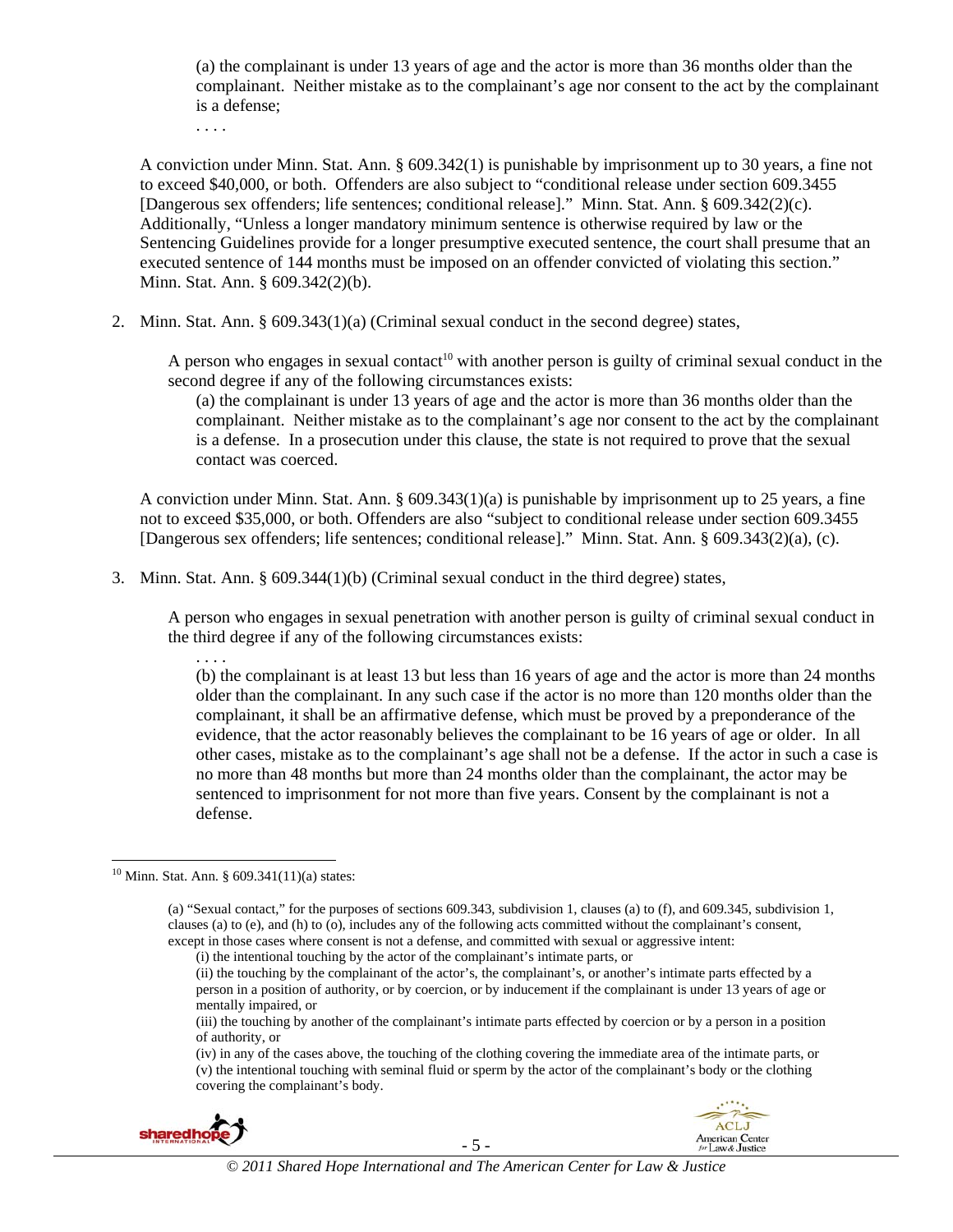A conviction under Minn. Stat. Ann. § 609.344(1) may be punished by imprisonment up to 15 years, a fine not to exceed \$30,000, or both, except as provided under Minn. Stat. Ann. § 609.344(1)(b) for defendants who are 24–48 months older than the victim. Minn. Stat. Ann. § 609.344(2). Offenders are also "subject to conditional release under section 609.3455 [Dangerous sex offenders; life sentences; conditional release]." Minn. Stat. Ann. § 609.344(2).

4. Minn. Stat. Ann. § 609.345(1)(b) (Criminal sexual conduct in the fourth degree) states,

A person who engages in sexual contact with another person is guilty of criminal sexual conduct in the fourth degree if any of the following circumstances exists:

(b) the complainant is at least 13 but less than 16 years of age and the actor is more than 48 months older than the complainant or in a position of authority over the complainant. Consent by the complainant to the act is not a defense. In any such case, if the actor is no more than 120 months older than the complainant, it shall be an affirmative defense which must be proved by a preponderance of the evidence that the actor reasonably believes the complainant to be 16 years of age or older. In all other cases, mistake as to the complainant's age shall not be a defense.

A conviction under Minn. Stat. Ann. § 609.345(1) is punishable by imprisonment up to 10 years, a fine not to exceed \$20,000, or both. Offenders are also "subject to conditional release under section 609.3455 [Dangerous sex offenders; life sentences; conditional release]." Minn. Stat. Ann. § 609.345(2).

5. Minn. Stat. Ann. § 609.352(2) (Solicitation of children to engage in sexual conduct; communication of sexually explicit materials to children) makes it illegal if a person age 18 or older "solicits<sup>11</sup> a child or someone the person reasonably believes is a child to engage in sexual conduct<sup>12</sup> with intent to engage in sexual conduct . . . ." Additionally, Minn. Stat. Ann. § 609.352(2a) states,

A person 18 years of age or older who uses the Internet, a computer, computer program, computer network, computer system, an electronic communications system, or a telecommunications, wire, or radio communications system, or other electronic device capable of electronic data storage or transmission to commit any of the following acts, with the intent to arouse the sexual desire of any person, is guilty of a felony and may be sentenced as provided in subdivision 4:

(1) soliciting a child or someone the person reasonably believes is a child to engage in sexual conduct;

(2) engaging in communication with a child or someone the person reasonably believes is a child, relating to or describing sexual conduct; or

(3) distributing any material, language, or communication, including a photographic or video image, that relates to or describes sexual conduct to a child or someone the person reasonably believes is a child.

For purposes of Minn. Stat. Ann. § 609.352, a "child" includes only minors "15 years of age or younger." Minn. Stat. Ann. § 609.352(1)(a). Convictions for violating both Minn. Stat. § 609.352(2) and (2a) are punishable as felonies by imprisonment up to 3 years, a fine not to exceed \$5,000, or both. Minn. Stat. Ann. § 609.352(4).

penetration as defined in section 609.341, or sexual performance as defined in section 617.246." *See supra* notes 6 & 8 for the definitions of "sexual performance" and "sexual penetration."



. . .



 $11$  Minn. Stat. Ann. § 609.352(1)(c) defines "solicit" as "commanding, entreating, or attempting to persuade a specific person in person, by telephone, by letter, or by computerized or other electronic means."<br><sup>12</sup> Minn. Stat. Ann. § 609.352(1)(b) defines "sexual conduct" as "sexual contact of the individual's primary genital area, sexual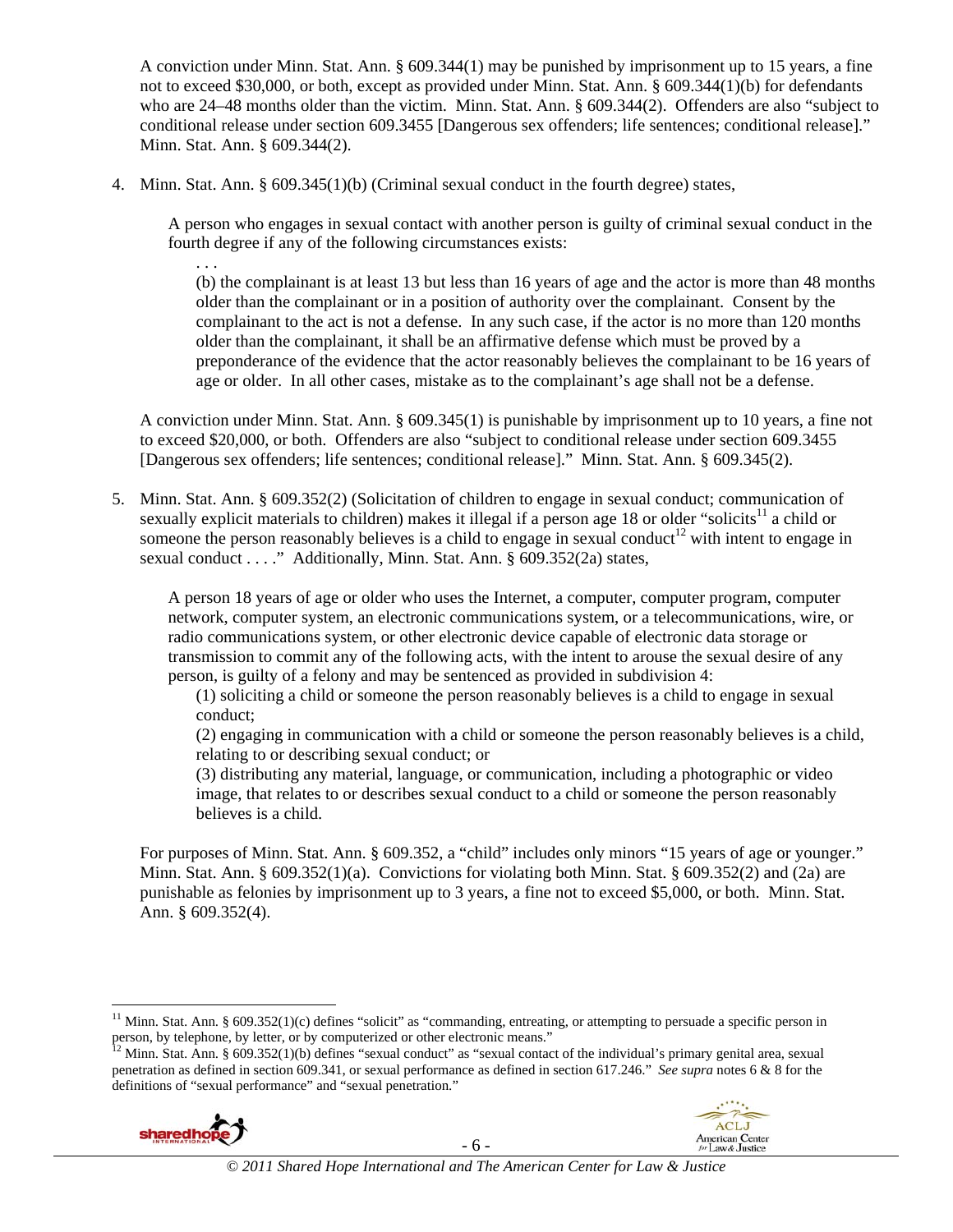*1.3 CSEC or prostitution statutes refer to the sex trafficking statute to identify the commercially sexually exploited minor as a trafficking victim.*

Both Minn. Stat. Ann. § 609.283 (Unlawful conduct with respect to documents in furtherance of labor or sex trafficking) and Minn. Stat. Ann. § 609.324 (Patrons; prostitutes; housing individuals engaged in prostitution; penalties) refer to Minn. Stat. Ann. § 609.322 (Solicitation, inducement, and promotion of prostitution; sex trafficking). Minn. Stat. Ann. § 617.246(2) (Use of minors in sexual performance prohibited), however, does not refer to Minn. Stat. Ann. § 609.322.

1.3.1 Recommendation: Amend Minn. Stat. Ann. § 617.246(2) (Use of minors in sexual performance prohibited) to refer to Minn. Stat. Ann. § 609.322 (Solicitation, inducement and promotion of prostitution; sex trafficking) to clarify the victim's status as a domestic minor sex trafficking victim.

# **Framework Issue 2: Criminal provisions Addressing demand**

#### *Legal Components:*

- *2.1 The state sex trafficking law can be applied to buyers of commercial sex acts with a victim of domestic minor sex trafficking.*
- *2.2 Buyers of commercial sex acts with a minor can be prosecuted under CSEC laws.*
- *2.3 Solicitation of prostitution laws differentiate between buying sex acts with an adult and buying sex acts with a minor under 18.*
- *2.4 Penalties for buyers of commercial sex acts with minors are as high as federal penalties.*
- *2.5 Using the Internet to lure, entice, or purchase, or attempt to lure, entice, or purchase commercial sex acts with a minor is a separate crime or results in an enhanced penalty for buyers.*
- *2.6 No age mistake defense is permitted for a buyer of commercial sex acts with any minor under 18.*
- *2.7 Base penalties for buying sex acts with a minor are sufficiently high for all minors under 18 and not reduced for older minors.*
- *2.8 Financial penalties for buyers of commercial sex acts with minors are sufficiently high to make it difficult for buyers to hide the crime.*
- *2.9 Buying and possessing child pornography carries penalties as high as similar federal offenses.*
- *2.10 Convicted buyers of commercial sex acts with minors and child pornography are required to register as sex offenders.*

\_\_\_\_\_\_\_\_\_\_\_\_\_\_\_\_\_\_\_\_\_\_\_\_\_\_\_\_\_\_\_\_\_\_\_\_\_\_\_\_\_\_\_\_\_\_\_\_\_\_\_\_\_\_\_\_\_\_\_\_\_\_\_\_\_\_\_\_\_\_\_\_\_\_\_\_\_\_\_\_\_\_\_\_\_\_\_\_\_\_\_\_\_\_

### *Legal Analysis:*

*2.1 The state sex trafficking law can be applied to buyers of commercial sex acts with a victim of domestic minor sex trafficking.*

Minn. Stat. Ann.  $\S 609.322(1)(a)$  (Solicitation, inducement, and promotion of prostitution; sex trafficking) does not apply to the buyer of sex with a victim of domestic minor sex trafficking. Minn. Stat. Ann. § 609.322(1)(a) expressly states that its provisions only apply to a person who solicits a minor to practice prostitution if the person is "acting other than as a prostitute or patron."

2.1.1 Recommendation: Amend Minn. Stat. Ann. § 609.322(1)(a) (Solicitation, inducement, and promotion of prostitution; sex trafficking) to include language that reaches buyers of commercial sex acts with minors.





1000 - San Angeles, Angeles, Angeles, Angeles, Angeles, Angeles, Angeles, Angeles, Angeles, Angeles, Angeles,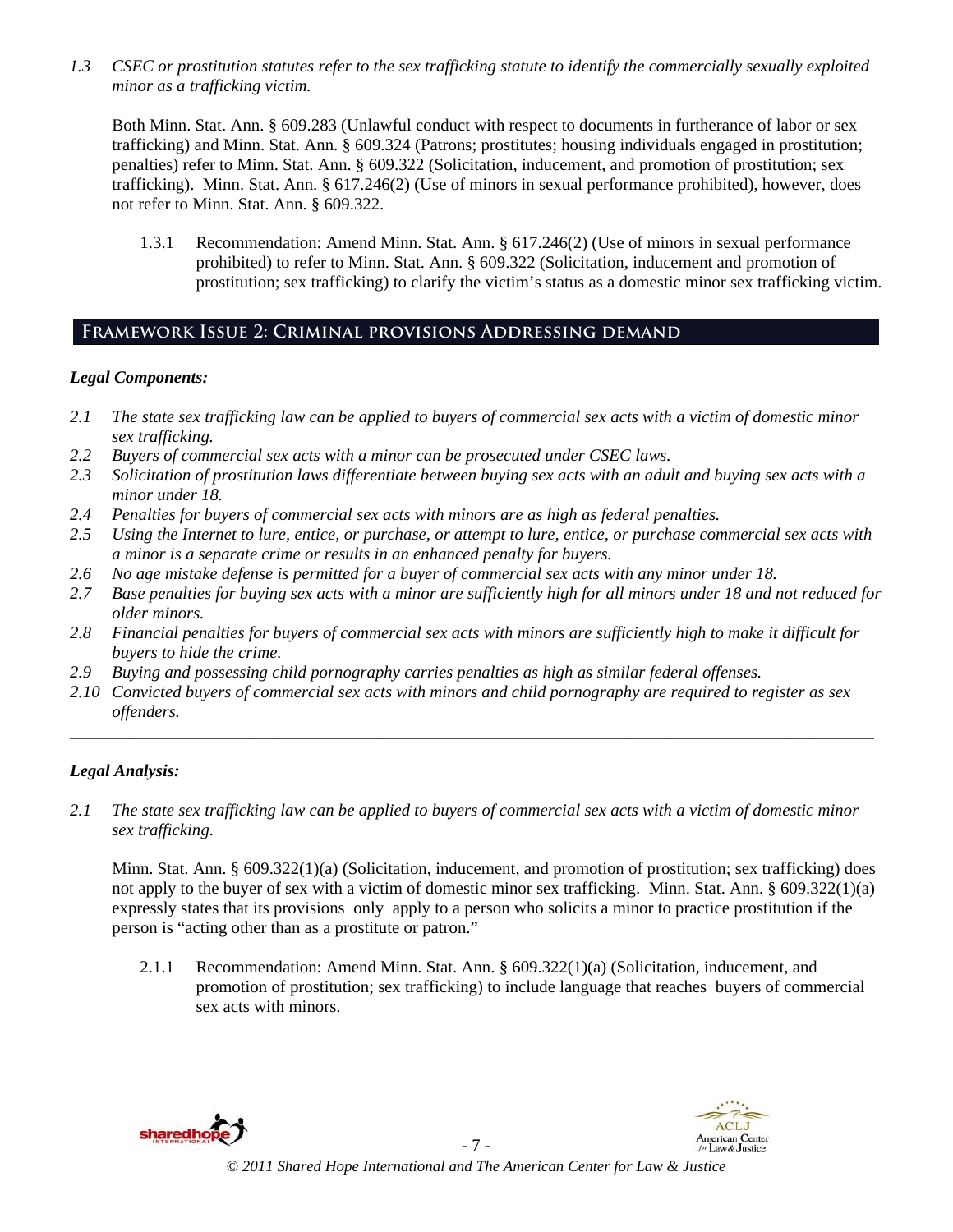#### *2.2 Buyers of commercial sex acts with a minor can be prosecuted under CSEC laws.*

Minn. Stat. Ann. § 609.324 (Patrons; prostitutes; housing individuals engaged in prostitution; penalties) makes it a crime to buy sex with a minor. If the minor is 16–17, a buyer convicted under the statute may receive imprisonment up to 5 years, a fine not to exceed \$10,000, or both. Minn. Stat. Ann. § 609.324(1)(c). If the minor is 13–15, a buyer convicted under the statute may receive imprisonment up to 10 years, a fine not to exceed \$20,000, or both. Minn. Stat. Ann. § 609.324(1)(b). Lastly, if the minor is under 13, a buyer convicted under the statute may receive imprisonment up to 20 years, a fine not to exceed \$40,000, or both. Minn. Stat. Ann. § 609.324(1)(a).

Several sexual offenses could be used to prosecute certain buyers of commercial sex acts with a minor, but these statutes do not specifically make the commercial sexual exploitation of a child illegal or refer to the human trafficking statute to bring these criminal offenses within the reach of human trafficking under Minn. Stat. Ann. § 609.322(1)(a) (Solicitation, inducement, and promotion of prostitution; sex trafficking).<sup>13</sup>

#### *2.3 Solicitation of prostitution laws differentiate between buying sex acts with an adult and buying sex acts with a minor under 18.*

Minn. Stat. Ann. § 609.324 (Patrons; prostitutes; housing individuals engaged in prostitution; penalties) differentiates between the act of buying sex with a minor and the act of buying sex with an adult.<sup>14</sup> While Minn. Stat. Ann. § 609.324(1) applies to a person who engages in, or agrees or offers to engage in prostitution with a person under the age of 18, Minn. Stat. Ann. § 609.324(3)(a) applies when a buyer "(1) engages in prostitution with an individual 18 years of age or above; or (2) hires or offers or agrees to hire an individual 18 years of age or above to engage in sexual penetration or sexual contact. . . ."15 The penalty for a conviction under subsection (1) is staggered according to the minor's age , ranging from imprisonment between 5 and 20 years, a fine ranging from \$10,000 to \$20,000, or both. Minn. Stat. Ann.  $\S 609.324(1)(a)$ , (b), (c). In contrast, a conviction under Minn. Stat. Ann. § 609.324(3)(a) is punishable as a misdemeanor by a fine of at least \$500, unless the buyer has been convicted of Minn. Stat. Ann. § 609.324(3)(a) or § 609.322 within the previous 2 years, in which case the buyer will be guilty of a gross misdemeanor punishable by a fine of at least \$1,500 and a minimum of community work service for 20 hours, which may be waived by the court if it "makes specific, written findings that the community work service is not feasible or appropriate under the circumstances of the case." Minn. Stat. Ann. § 609.324(3)(a), (b). If a person "hires or offers or agrees to hire an individual 18 years of age or older to engage in sexual penetration or sexual contact" in a public place, a conviction is punishable by a fine of at least \$1,500.16 Minn. Stat. Ann. § 609.324(2).

#### *2.4 Penalties for buyers of commercial sex acts with minors are as high as federal penalties.*

Buyers of commercial sex with minors may be prosecuted for crimes carrying penalties ranging from imprisonment between 1 and 30 years, fines of \$5,000–\$40,000, or both imprisonment and a fine.

The court may order a person convicted of violating subdivision 2 or 3 to perform community work service in lieu of all or a portion of the minimum fine required under those subdivisions if the court makes specific, written findings that the convicted person is indigent or that payment of the fine would create undue hardship for the convicted person or that person's immediate family. Community work service ordered under this subdivision is in addition to any mandatory community work service ordered under subdivision 3.





 $13$  See supra Section 1.2 for a full description of the sexual offense laws that may be used to prosecute buyers.

<sup>&</sup>lt;sup>14</sup> See supra Section 1.2 for the substantive provisions of Minn. Stat. Ann. § 609. 324 (Patrons, prostitutes; housing individuals engaged in prostitution; penalties).

<sup>&</sup>lt;sup>15</sup> The text of Minn. Stat. Ann. § 609.324(2) included here and elsewhere in this report includes amendments made by the passage of Senate File No. 1 during the Minnesota 2011 1st Special Sess. 2011 Minn. Laws 1, *available at*  https://www.revisor.mn.gov/bin/bldbill.php?bill=S0001.0.html&session\_year=2011&session\_number=1 (effective dates vary, relevant section effective August 1, 2011).

<sup>&</sup>lt;sup>16</sup> Minn. Stat. Ann. § 609.324(4), entitled "Community service in lieu of minimum fine," states,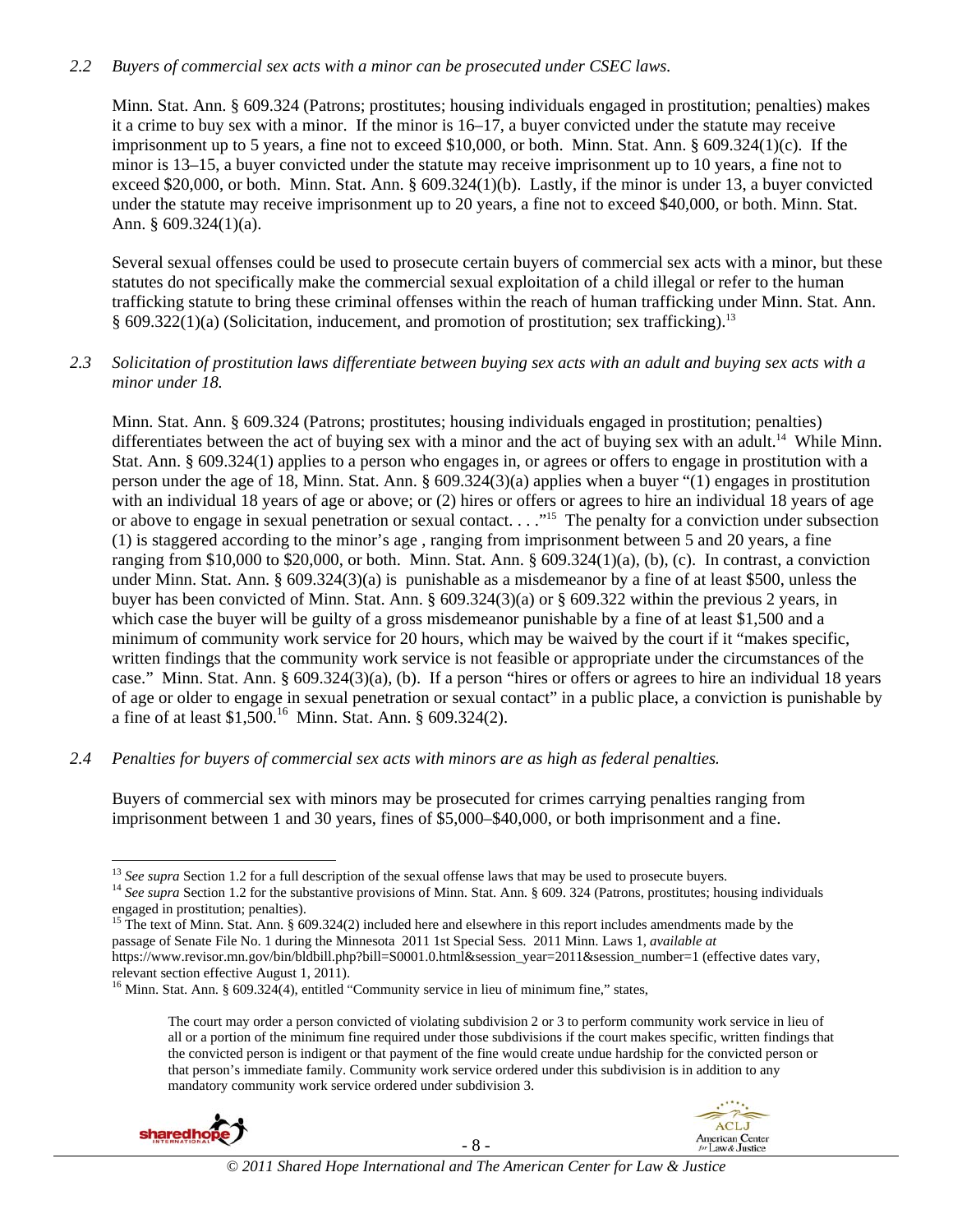Buyers convicted of Minn. Stat. Ann. § 609.324 (Patrons; prostitutes; housing individuals engaged in prostitution; penalties) may receive imprisonment between 5 and 20 years, based on the minor's age , a fine ranging from \$10,000–\$40,000, based on the minor's age , or both imprisonment and a fine. Minn. Stat. Ann.  $§$  609.324(1).

Buyers found convicted of violating Minn. Stat. Ann. § 609.352(2) (Solicitation of children to engage in sexual conduct; communication of sexually explicit materials to children) may receive imprisonment up to 3 years, fines of up to \$5,000, or both. Minn. Stat. Ann. § 609.352(4).

Lastly, several other sexual offense laws could be used to prosecute some buyers of commercial sex acts with minors, which could result, depending on the offense, in imprisonment up to 30 years, a fine up to \$40,000, or both imprisonment and a fine.<sup>1</sup>

In contrast, if the victim is under the age of 14, a conviction under the TVPA for child sex trafficking is punishable by 15 years to life imprisonment and a fine not to exceed \$250,000. 18 U.S.C. §§ 1591(b)(1),  $3559(a)(1)$ ,  $3571(b)(3)$ . If the victim is between the ages of  $14-17$ , a conviction is punishable by 10 years to life imprisonment and a fine not to exceed \$250,000. 18 U.S.C. §§ 1591(b)(2), 3559(a)(1), 3571(b)(3). A conviction is punishable by mandatory life imprisonment, however, if the buyer has a prior conviction for a federal sex offense<sup>18</sup> against a minor. To the extent buyers can be prosecuted under other federal CSEC laws,<sup>19</sup> a conviction is punishable by penalties ranging from a fine not to exceed \$250,000 to life imprisonment and a fine not to exceed  $$250,000.<sup>20</sup>$ 

*2.5 Using the Internet to lure, entice, or purchase, or attempt to lure, entice, or purchase commercial sex acts with a minor is a separate crime or results in an enhanced penalty for buyers.* 

Under Minn. Stat. Ann. § 609.352(2a) (Solicitation of children to engage in sexual conduct; communication of sexually explicit materials to children),

A person 18 years of age or older who uses the Internet, a computer, computer program, computer network, computer system, an electronic communications system, or a telecommunications, wire, or radio communications system, or other electronic device capable of electronic data storage or transmission to commit any of the following acts, with the intent to arouse the sexual desire of any person, is guilty of a felony and may be sentenced as provided in subdivision 4:

(1) soliciting<sup>21</sup> a child or someone the person reasonably believes is a child to engage in sexual conduct;

<sup>&</sup>lt;sup>20</sup> 18 U.S.C. §§ 2251A(b) (conviction punishable by imprisonment for 30 years to life and a fine), 2251(e) (conviction punishable by imprisonment for 15–30 years and a fine), 2423(a) (conviction punishable by imprisonment for 10 years to life and a fine),  $2422(a)$  (conviction punishable by a fine, imprisonment up to 20 years, or both),  $2252(a)(2)$ , (4) (stating that a conviction under subsection (a)(2) is punishable by imprisonment for 5–20 years and a fine, while a conviction under subsection (a)(4) is punishable by imprisonment up to 10 years, a fine, or both.); *see also* 18 U.S.C §§ 3559(a)(1) (classifying all of the above listed offenses as felonies),  $3571(b)(3)$  (providing a fine up to \$250,000 for any felony conviction). <sup>21</sup> *See supra* note 11.



<sup>17</sup> *See supra* Section 1.2 for the substantive provisions of Minn. Stat. Ann. § 609.342, § 609.343, § 609.344, and § 609.345 that may apply to some buyers.

<sup>&</sup>lt;sup>18</sup> Pursuant to 18 U.S.C. § 3559(e)(2), "federal sex offense" is defined as

an offense under section 1591 [18 USCS § 1591] (relating to sex trafficking of children), 2241 [18 USCS § 2241] (relating to aggravated sexual abuse),  $2242$  [18 USCS § 2242] (relating to sexual abuse),  $2244(a)(1)$  [18 USCS §  $2244(a)(1)$  (relating to abusive sexual contact),  $2245$  [18 USCS § 2245] (relating to sexual abuse resulting in death), 2251 [18 USCS § 2251] (relating to sexual exploitation of children), 2251A [18 USCS § 2251A] (relating to selling or buying of children), 2422(b) [18 USCS § 2422(b)] (relating to coercion and enticement of a minor into prostitution), or

<sup>2423(</sup>a) [18 USCS § 2423(a)] (relating to transportation of minors). 19 18 U.S.C. §§ 2251A(b) (Selling or buying of children), 2251(a) (Sexual exploitation of children), 2423(a) (Transportation of a minor with intent for minor to engage in criminal sexual activity), 2422(a) (Coercion and enticement), 2252(a)(2), (a)(4) (Certain activities relating to material involving the sexual exploitation of minors).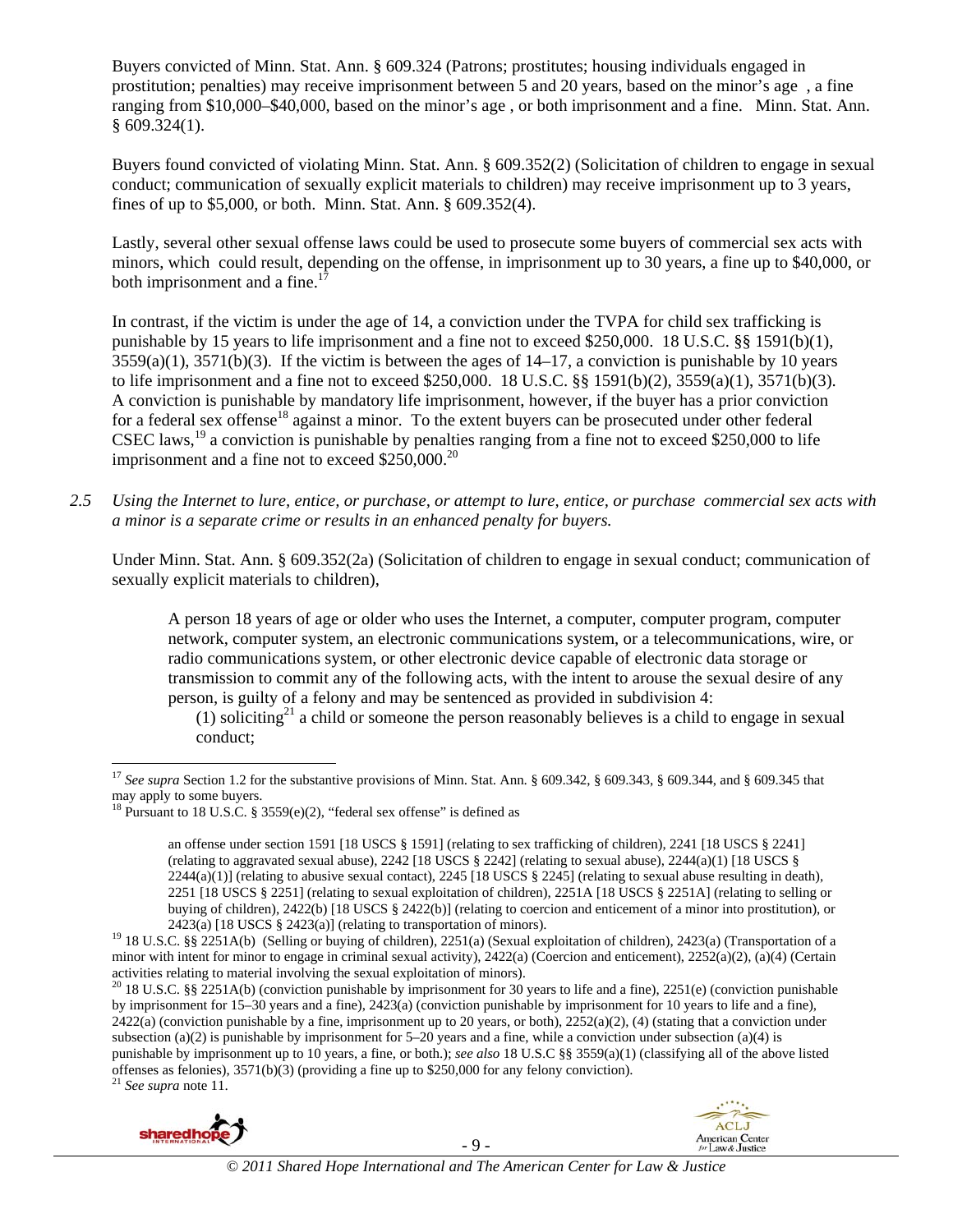(2) engaging in communication with a child or someone the person reasonably believes is a child, relating to or describing sexual conduct; or

(3) distributing any material, language, or communication, including a photographic or video image, that relates to or describes sexual conduct to a child or someone the person reasonably believes is a child.

For purposes of Minn. Stat. Ann. § 609.352(2a), a "child" only includes minors "15 years of age or younger." Minn. Stat. Ann. § 609.352(1)(a). A conviction under Minn. Stat. Ann. § 609.352(2a) is punishable as a felony by imprisonment up to 3 years, a fine not to exceed \$5,000, or both. Minn. Stat. Ann. § 609.352(4).

2.5.1 Recommendation: Amend Minn. Stat. Ann. § 609.352(4) (Solicitation of children to engage in sexual conduct; communication of sexually explicit materials to children) to specifically make illegal and to impose an enhanced penalty on using the Internet to solicit or purchase commercial sex acts with any minor under the age of 18.

### *2.6 No age mistake defense is permitted for a buyer of commercial sex acts with any minor under 18.*

The mistake of age defense is not available to a buyer prosecuted under Minn. Stat. Ann. § 609.324 (Patrons; prostitutes; housing individuals engaged in prostitution; penalties) or Minn. Stat. Ann. § 609.352(2a) (Solicitation of children to engage in sexual conduct; communication of sexually explicit materials to children). Minn. Stat. Ann. §§ 609.325(2), 609.352(3)(a). Similarly, sexual offenses, Minn. Stat. Ann. § 609.342(1)(a) (Criminal sexual conduct in the first degree) and  $\S$  609.343(1)(a) (Criminal sexual conduct in the second degree), do not permit a mistake of age defense.

However, for buyers prosecuted under both Minn. Stat. Ann. § 609.344(1)(b) (Criminal sexual conduct in the third degree) (covering situations in which the child is 13–15 and the buyer is more than 2 years older than the child) and § 609.345(1)(b) (Criminal sexual conduct in the fourth degree), if the perpetrator is not more than 10 years older than the victim "it shall be an affirmative defense, which must be proved by a preponderance of the evidence, that the actor reasonably believes the complainant to be 16 years of age or older." Otherwise, mistake of age is not a defense. Minn. Stat. Ann. §§ 609.344(1)(b), 609.345(1)(b).

*2.7 Base penalties for buying sex acts with a minor are sufficiently high for all minors under 18 and not reduced for older minors.* 

Minn. Stat. Ann. § 609.324 (Patrons, prostitutes; housing individuals engaged in prostitution; penalties), staggers penalties based on the age of the minor involved in the crime. Specifically, where the minor is 16–17, a convicted buyer may receive imprisonment up to 5 years, a fine not to exceed \$10,000, or both. Minn. Stat. Ann. § 609.324(1)(c). If the minor is 13–15, a convicted buyer may receive imprisonment up to 10 years, a fine not to exceed \$20,000, or both. Minn. Stat. Ann. § 609.324(1)(b). Lastly, if the minor is under 13 years old, a convicted buyer may receive imprisonment up to 20 years, a fine not to exceed \$40,000, or both. Minn. Stat. Ann. § 609.324(1)(a).

- 2.7.1 Recommendation: Amend Minn. Stat. Ann. § 609.324 (Patrons, prostitutes; housing individuals engaged in prostitution; penalties) to impose sufficiently high penalties on buyers convicted of buying commercial sex from any minor under 18.
- *2.8 Financial penalties for buyers of commercial sex acts with minors are sufficiently high to make it difficult for buyers to hide the crime.*

Buyers of commercial sex with minors may be required to pay fines ranging from \$5,000–\$40,000. Specifically, buyers convicted of Minn. Stat. Ann. § 609.324 (Patrons; prostitutes; housing individuals engaged in prostitution; penalties) may be required to pay fines ranging from \$10,000–\$40,000, depending on the



- 10 -

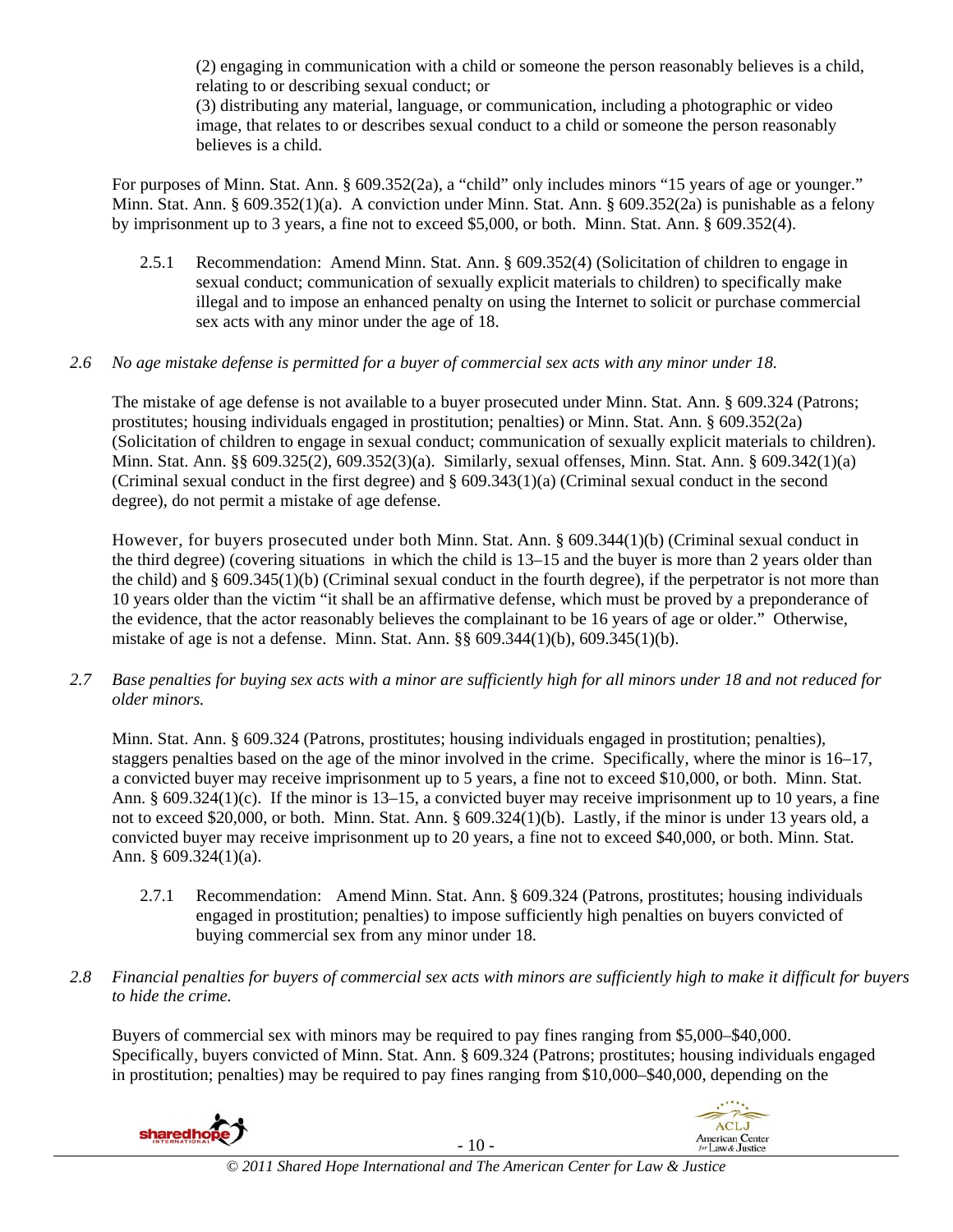minor's age. In addition, when a buyer is convicted under Minn. Stat. Ann. § 609.324, "[T]he court shall impose an assessment<sup>22</sup> of not less than \$500 and not more than \$750 for a violation of section 609.324, subdivision 2, or a misdemeanor violation of section 609.324, subdivision 3; otherwise the court shall impose an assessment of not less than \$750 and not more than \$1,000. The assessment . . . is in addition to the surcharge required by section 357.021, subdivision 6." Minn. Stat. Ann. § 609.3241(a).<sup>23</sup> Minn. Stat. Ann. § 357.021(6)(a) requires the court administrator to "collect a \$75 surcharge on every person convicted of any felony, gross misdemeanor, misdemeanor, or petty misdemeanor offense." Buyers convicted of sexual offenses may be required to pay fines up to \$40,000. Minn. Stat. Ann. §§ 609.342(2)(a), 609.343(2)(a), 609.344(2), 609.345(2), 609.352(4).

Additionally, minors victimized through prostitution may be able to pursue a civil claim against a buyer. Specifically, Minn. Stat. Ann. § 611A.81(1)(b) (Cause of action for coercion for use in prostitution) provides, "[a]n individual has a cause of action against a person who did the following while the individual was a minor: . . . (4) hired, offered to hire, or agreed to hire the individual to engage in prostitution." Minn. Stat. Ann. § 611A.81 enables minor victims to recover a range of monetary damages from a buyer.

Under Minn. Stat. Ann. § 611A.81(2)(b),

A person against whom a cause of action may be maintained under subdivision 1 is liable for the following damages that resulted from the plaintiff's being used in prostitution or to which the plaintiff's use in prostitution proximately contributed:

(1) economic loss, including damage, destruction, or loss of use of personal property; loss of past or future income or earning capacity; and income, profits, or money owed to the plaintiff from contracts with the person; and

(2) damages for death as may be allowed under section 573.02 [Action for death by wrongful act; survival of actions], personal injury, disease, and mental and emotional harm, including medical, rehabilitation, and burial expenses; and pain and suffering, including physical impairment.

Defendants, including, presumably, buyers, may also be ordered to make restitution. Pursuant to Minn. Stat. Ann. § 611A.04(1)(a) (Order of restitution),

(d) A safe harbor for youth account is established as a special account in the state

treasury.<br><sup>23</sup> The text of Minn. Stat. Ann. § 609.3241 included here and elsewhere in this report includes amendments made by the passage of Senate File No. 1 during the Minnesota 2011 1st Special Session. 2011 Minn. Laws 1, *available at*  https://www.revisor.mn.gov/bin/bldbill.php?bill=S0001.0.html&session\_year=2011&session\_number=1 (effective dates vary, relevant section effective August 1, 2011).





  $22$  Minn. Stat. Ann. § 609.3241(c) provides,

The assessment collected under paragraph (a) must be distributed as follows: (1) 40 percent of the assessment shall be forwarded to the political subdivision that employs the arresting officer for use in enforcement, training, and education activities related to combating sexual exploitation of youth, or if the arresting officer is an employee of the state, this portion shall be forwarded to the commissioner of public safety for those purposes identified in clause (3)

<sup>(2) 20</sup> percent of the assessment shall be forwarded to the prosecuting agency that handled the case for use in training and education activities relating to combating sexual exploitation activities of youth; and

<sup>(3) 40</sup> percent of the assessment must be forwarded to the commissioner of public safety to be deposited in the safe harbor for youth account in the special revenue fund and are appropriated to the commissioner for distribution to crime victims services organizations that provide services to sexually exploited youth, as defined in section 260C.007, subdivision 31.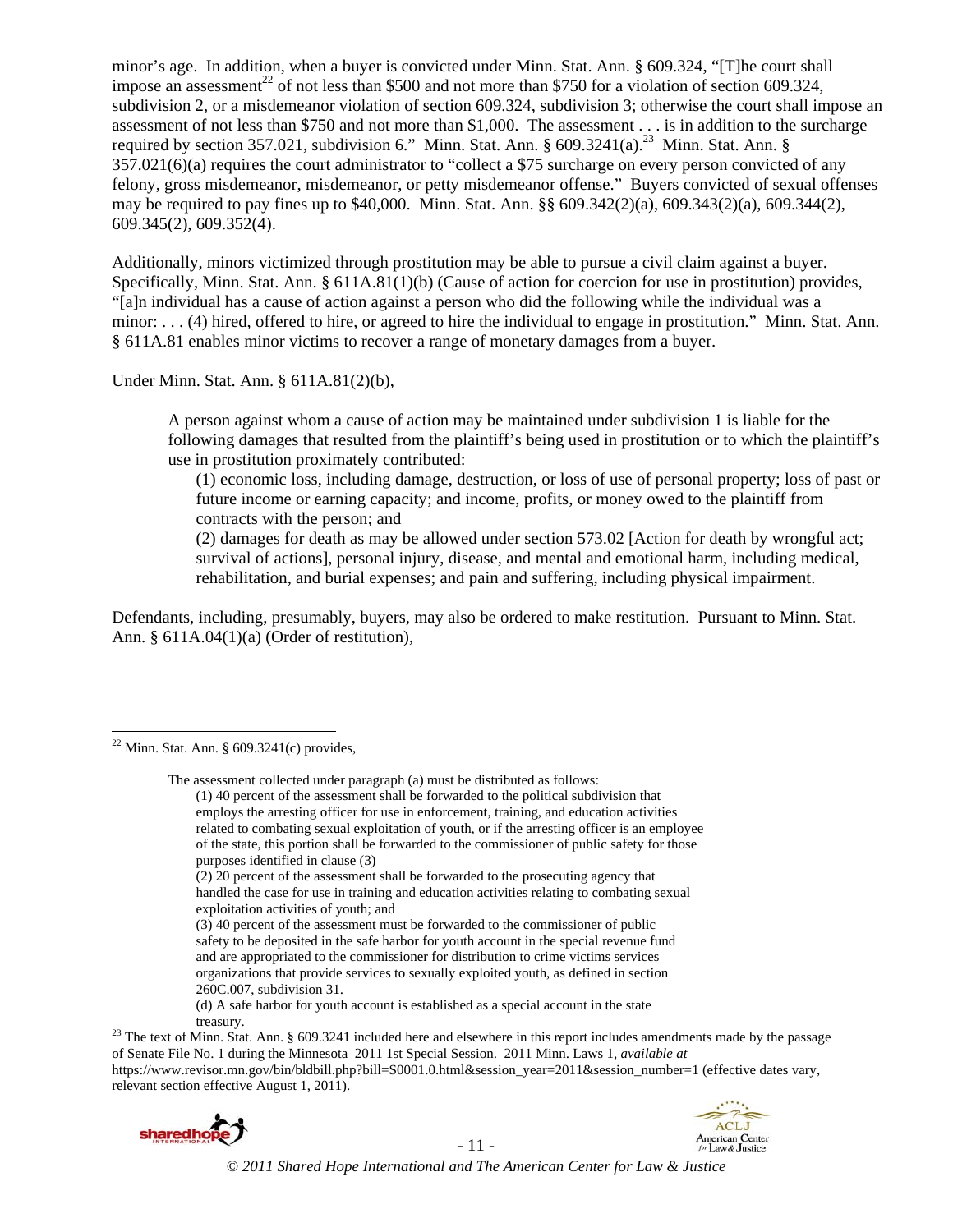A victim<sup>24</sup> of a crime has the right to receive restitution as part of the disposition of a criminal charge or juvenile delinquency proceeding against the offender if the offender is convicted or found delinquent. . . . A request for restitution may include, but is not limited to, any out-of-pocket losses resulting from the crime, including medical and therapy costs, replacement of wages and services, expenses incurred to return a child who was a victim of a crime under section 609.26 [Depriving another of custodial or parental rights] to the child's parents or lawful custodian, and funeral expenses. An actual or prospective civil action involving the alleged crime shall not be used by the court as a basis to deny a victim's right to obtain court-ordered restitution under this section. . . .

Additionally, buyers may be required to forfeit certain property used in committing a crime. Pursuant to Minn. Stat. Ann. § 609.5312(1)(a) (Forfeiture of property associated with designated offenses),

All personal property is subject to forfeiture if it was used or intended for use to commit or facilitate the commission of a designated offense. All money and other property, real and personal, that represent proceeds of a designated offense, and all contraband property, are subject to forfeiture, except as provided in this section.

As defined in Minn. Stat. Ann. § 609.531(1)(f) (Forfeitures), "designated offenses" include felony violations of, or felony-level attempts and conspiracies to violate Minn. Stat. Ann. § 609.352 (Solicitation of children to engage in sexual conduct; communication of sexually explicit materials to children), § 617.247 (Possession of pornographic work involving minors), or any violation of § 609.324 (Patrons; prostitutes; housing individuals engaged in prostitution; penalties).

Furthermore, Minn. Stat. Ann. § 609.5312(3)(a), states,

A motor vehicle is subject to forfeiture under this subdivision if it was used to commit or facilitate, or used during the commission of, a violation of section 609.324 [Patrons; prostitutes; housing individuals engaged in prostitution; penalties] or a violation of a local ordinance substantially similar to section 609.324. A motor vehicle is subject to forfeiture under this subdivision only if the offense is established by proof of a criminal conviction for the offense. . . .

*2.9 Buying and possessing child pornography carries penalties as high as similar federal offenses.* 

Minn. Stat. Ann. § 617.247(4)(a) (Possession of pornographic work involving minors) states,

A person who possesses a pornographic work<sup>25</sup> or a computer disk or computer or other electronic, magnetic, or optical storage system or a storage system of any other type, containing a pornographic work, knowing or with reason to know its content and character, is guilty of a felony and may be sentenced to imprisonment for not more than five years and a fine of not more than \$5,000 for a first offense and for not more than ten years and a fine of not more than \$10,000 for a second or subsequent offense.

 <sup>24</sup> "Victim" is defined in part in Minn. Stat. Ann. § 611A.01(b) as "a natural person who incurs loss or harm as a result of a crime, including a good faith effort to prevent a crime . . . ." "Crime" is defined as "conduct that is prohibited by local ordinance and results in bodily harm to an individual; or conduct that is included within the definition of 'crime' in section 609.02, subdivision 1, or would be included within that definition but for the fact that (1) the person engaging in the conduct lacked capacity to commit the crime under the laws of this state, or (2) the act was alleged or found to have been committed by a juvenile." Minn. Stat. Ann. § 611A.01(a). Pursuant to Minn. Stat. Ann. § 609.02(1), "'Crime' means conduct which is prohibited by statute and for which the actor may be sentenced to imprisonment, with or without a fine."<br><sup>25</sup> *See supra* note 7 for the definition of "pornographic work."



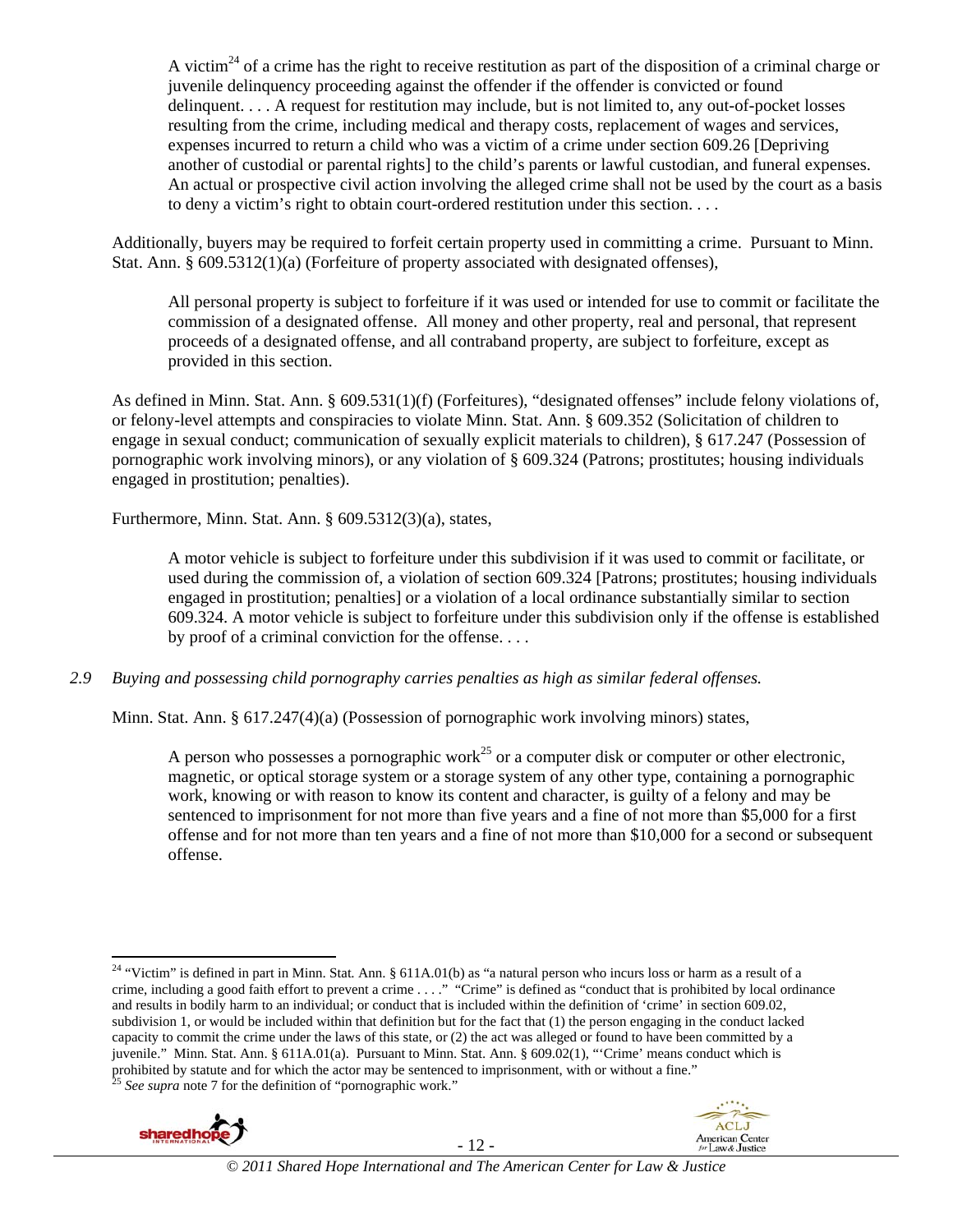In contrast, a federal conviction for possession of child pornography<sup>26</sup> is generally punishable by imprisonment for 5–20 years and a fine not to exceed  $$250,000.<sup>27</sup>$  Subsequent convictions, however, are punishable by imprisonment up to 40 years and a fine not to exceed  $$250,000.<sup>28</sup>$ 

*2.10 Convicted buyers of commercial sex acts with minors and child pornography are required to register as sex offenders*.

Pursuant to Minn. Stat. Ann. § 243.166(1b)<sup>29</sup> (Registration of predatory offenders),

(a) A person shall register under this section if:

. . . (2) the person was charged with or petitioned for a violation of, or attempt to violate, or aiding, abetting, or conspiring to commit . . . soliciting a minor to engage in prostitution in violation of section . . . 609.324 [Patrons, prostitutes; housing individuals engaged in prostitution; penalties]; soliciting a minor to engage in sexual conduct in violation of section 609.352 [Solicitation of children to engage in sexual conduct; communication of sexually explicit materials to children]; ... or possessing pornographic work involving a minor in violation of section 617.247 [Possession of pornographic work involving minors], and convicted of or adjudicated delinquent for that offense or another offense arising out of the same set of circumstances;

. . .

(4) the person was convicted of or adjudicated delinquent for, including pursuant to a court martial, violating a law of the United States, including the Uniform Code of Military Justice, similar to the offenses described in clause (1), (2), or (3).

(effective August 1, 2011).





 <sup>26</sup> 18 U.S.C. §§ 2252(a)(2), (a)(4) (Certain activities relating to material involving the sexual exploitation of minors), 2252A(a)(2)–(3) (Certain activities relating to material constituting or containing child pornography), 1466A(a), (b) (Obscene visual representations of the sexual abuse of children).

<sup>&</sup>lt;sup>27</sup> 18 U.S.C. §§ 2252(b) (stating that a conviction under subsection (a)(2) is punishable by imprisonment for 5–20 years and a fine, while a conviction under subsection (a)(4) is punishable by imprisonment up to 10 years, a fine, or both), 2252A(b)(1) (a conviction is punishable by imprisonment for  $5-20$  years and a fine),  $1466A(a)$ , (b) (stating that a conviction under subsection (a) is "subject to the penalties provided in section 2252A(b)(1)," imprisonment for 5–20 years and a fine, while a conviction under subsection (b) is "subject to the penalties provided in section 2252A(b)(2)," imprisonment up to 10 years, a fine, or both); *see also* 18 U.S.C §§ 3559(a)(1) (classifying all of the above listed offenses as felonies), 3571(b)(3) (providing a fine up to \$250,000 for any felony conviction).

<sup>&</sup>lt;sup>28</sup> 18 U.S.C. §§ 2252(b) (stating if a person has a prior conviction under subsection (a)(2), or a list of other statutes, a conviction is punishable by a fine and imprisonment for  $15-40$  years, but if a person has a prior conviction under subsection (a)(4), or a list of other statutes, a conviction is punishable by a fine and imprisonment for  $10-20$  years),  $2252A(b)(1)$  (stating if a person has a prior conviction under subsection (a)(2), (a)(3), or a list of other statutes, a conviction is punishable by a fine and imprisonment for 15–40 years), 1466A(a), (b) (stating that the penalty scheme for section 2252A(b) applies); *see also* 18 U.S.C §§ 3559(a)(1) (classifying all of the above listed offenses as felonies),  $3571(b)(3)$  (providing a fine up to \$250,000 for any felony conviction).<br><sup>29</sup> Here and elsewhere in this report that Minn. Stat. Ann. § 243.166 is quoted or cited amendments added by the passage of House File 447 during the Minnesota 87th Legislative Session. 2011 Minn. Laws 28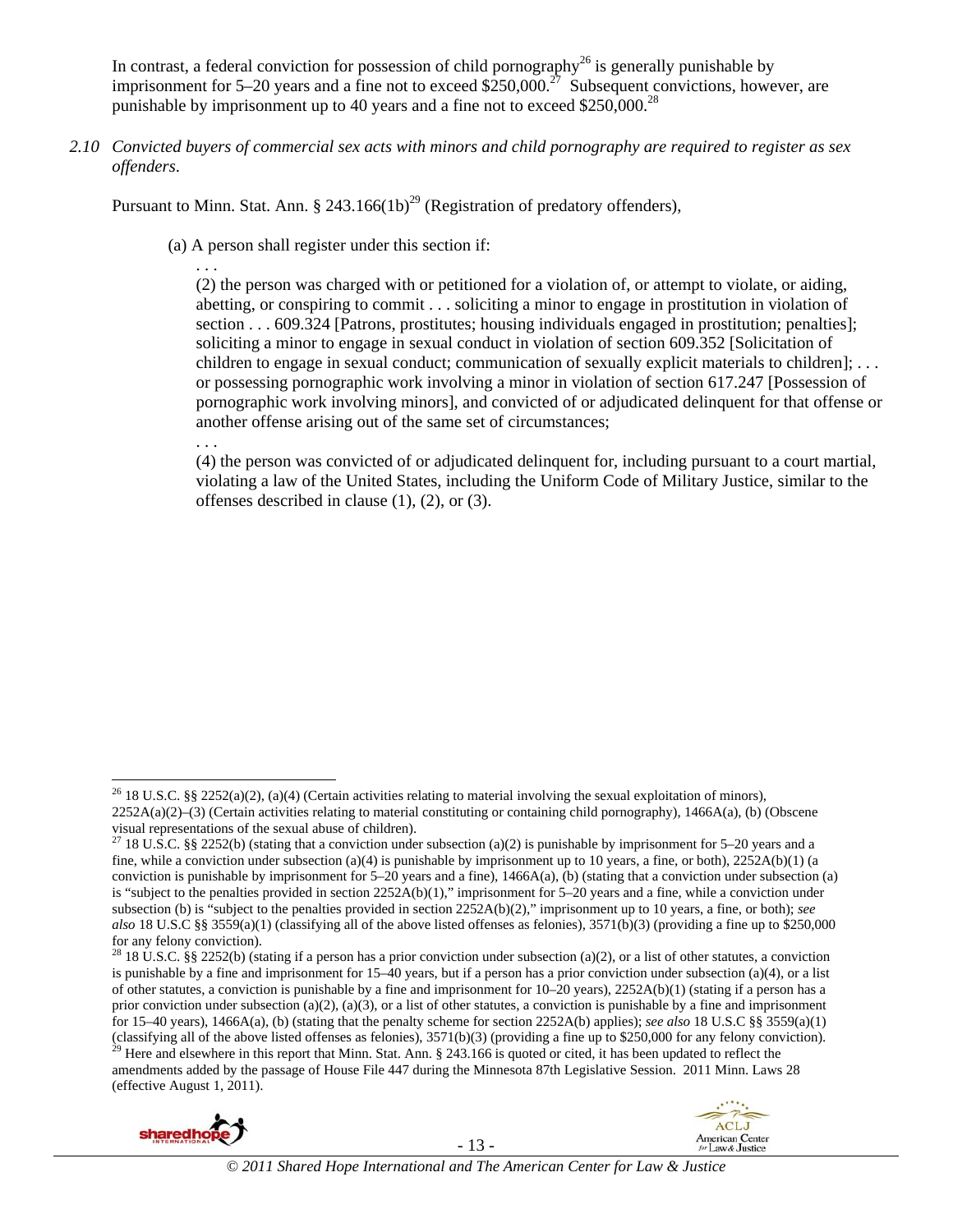#### **Framework Issue 3: Criminal provisions for traffickers**

#### *Legal Components:*

- *3.1 Penalties for trafficking a child for sexual exploitation are as high as federal penalties.*
- *3.2 Creating and distributing child pornography carries penalties as high as similar federal offenses.*
- *3.3 Using the Internet to lure, entice, recruit, or sell commercial sex acts with a minor is a separate crime or results in an enhanced penalty for traffickers.*
- *3.4 Financial penalties for traffickers, including asset forfeiture, are sufficiently high.*
- *3.5 Convicted traffickers are required to register as sex offenders.*
- *3.6 Laws relating to termination of parental rights for certain offenses include sex trafficking or CSEC offenses in order to remove the children of traffickers from their control and potential exploitation.*

*\_\_\_\_\_\_\_\_\_\_\_\_\_\_\_\_\_\_\_\_\_\_\_\_\_\_\_\_\_\_\_\_\_\_\_\_\_\_\_\_\_\_\_\_\_\_\_\_\_\_\_\_\_\_\_\_\_\_\_\_\_\_\_\_\_\_\_\_\_\_\_\_\_\_\_\_\_\_\_\_\_\_\_\_\_\_\_\_\_\_\_\_\_\_* 

#### *Legal Analysis:*

*3.1 Penalties for trafficking a child for sexual exploitation are as high as federal penalties.* 

Traffickers convicted under Minn. Stat. Ann. § 609.322(1)(a) (Solicitation, inducement and promotion of prostitution; sex trafficking in the first degree)<sup>30</sup> may be punished by imprisonment up to 20 years, a fine not to exceed \$50,000, or both. However, a trafficker may receive imprisonment up to 25 years, a fine not to exceed \$60,000, or both under Minn. Stat. Ann. § 609.322(1)(b) if at least one of the following aggravating factors is present:

(1) the offender has committed a prior qualified human trafficking-related offense;

(2) the offense involved a sex trafficking victim who suffered bodily harm during the commission of the offense;

(3) the time period that a sex trafficking victim was held in debt bondage or forced labor or services exceeded 180 days; or

(4) the offense involved more than one sex trafficking victim.

Additionally, traffickers face prosecution under Minn. Stat. Ann. § 609.324(1a) (Patrons; prostitutes; housing individuals engaged in prostitution; penalties) and Minn. Stat. Ann. § 609.283(1) (Unlawful conduct with respect to documents in furtherance of labor or sex trafficking).<sup>31</sup> A trafficker convicted under Minn. Stat. Ann. § 609.324(1a) may receive imprisonment up to 1 year, a fine not to exceed \$3,000, or both. If the victim of Minn. Stat  $\S 609.283(1)$  is under the age of 18, a conviction under Minn. Stat. Ann.  $\S 609.283(1)$  may be punished by imprisonment up to 10 years, a fine not to exceed \$20,000, or both. Minn. Stat. Ann. § 609.283(2).

Minnesota's racketeering laws also may apply to traffickers. Pursuant to Minn. Stat. Ann. § 609.903(1) (Racketeering),

A person is guilty of racketeering if the person:

(1) is employed by or associated with an enterprise and intentionally conducts or participates in the affairs of the enterprise by participating in a pattern of criminal activity;

(2) acquires or maintains an interest in or control of an enterprise, or an interest in real property, by participating in a pattern of criminal activity; or

 $31$  See supra Section 1.2 for the substantive provisions of Minn. Stat. Ann. § 609.324(1a) and Minn. Stat. Ann. § 609.283(1).



- 14 -



<sup>&</sup>lt;sup>30</sup> See supra Section 1.1 for the substantive provisions of Minn. Stat. Ann. § 609.324(1a) and Minn. Stat. Ann. § 609.322(1)(a).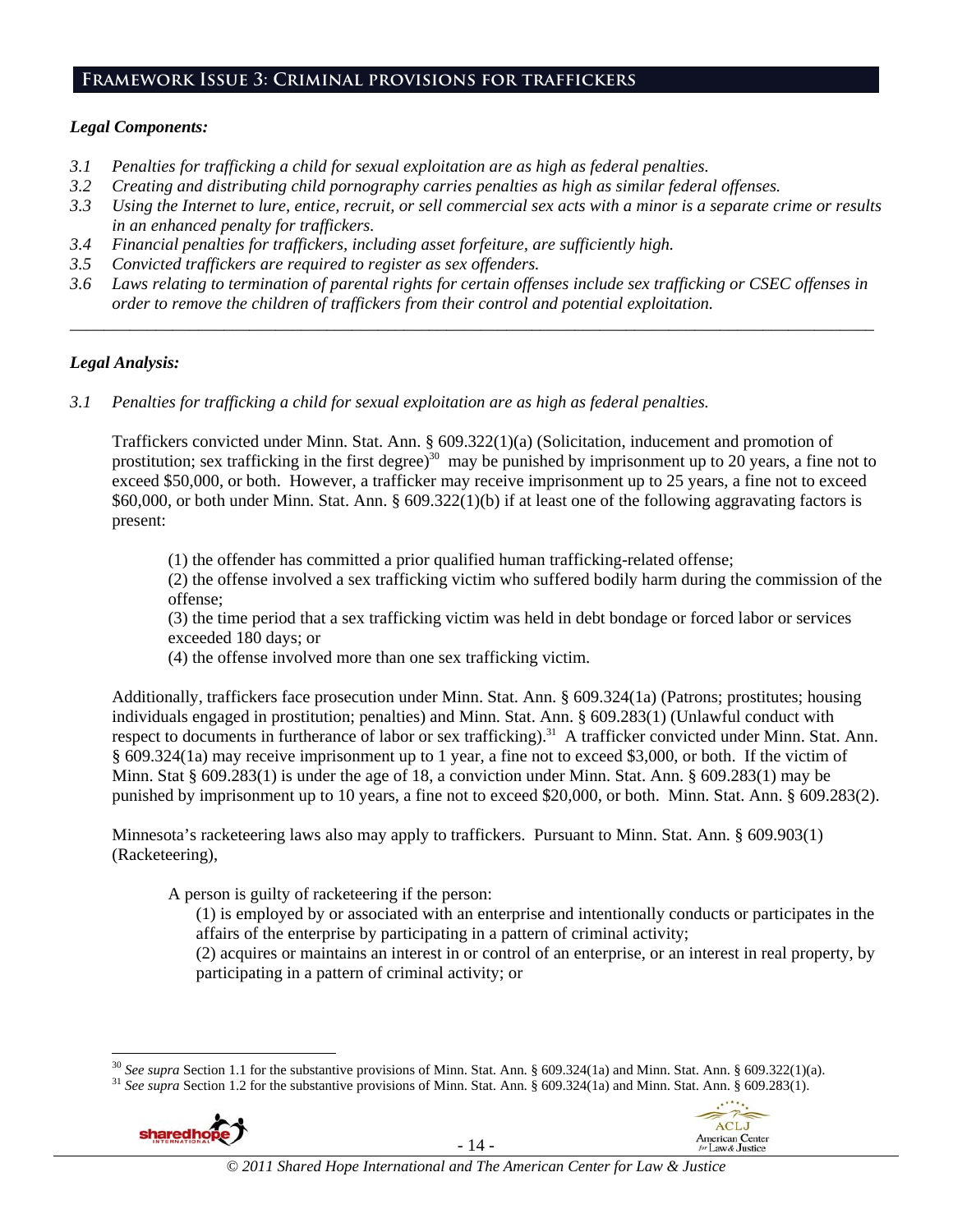(3) participates in a pattern of criminal activity and knowingly invests any proceeds derived from that conduct, or any proceeds derived from the investment or use of those proceeds, in an enterprise $32$  or in real property.

A trafficker "participates in a pattern of criminal activity" if the trafficker "is a principal with respect to conduct constituting at least three of the criminal acts included in the pattern and two of the acts constitute felonies other than conspiracy." Minn. Stat. Ann. § 609.902(5). Minn. Stat. Ann. § 609.902(6) (Definitions), similarly defines a "pattern of a criminal activity" as the following:

[C]onduct constituting three or more criminal acts that:

(1) were committed within ten years of the commencement of the criminal proceeding; (2) are neither isolated incidents, nor so closely related and connected in point of time or circumstance of commission as to constitute a single criminal offense; and (3) were either: (i) related to one another through a common scheme or plan or a shared criminal purpose or (ii) committed, solicited, requested, importuned, or intentionally aided by persons acting with the mental culpability required for the commission of the criminal acts and associated with or in an enterprise involved in those activities.

"Criminal act" is defined in Minn. Stat. Ann. § 609.902(4), as "conduct constituting, or a conspiracy or attempt to commit, a felony violation of chapter 152, or a felony violation of" certain listed statutes, including Minn. Stat. Ann. § 609.322 (Solicitation, inducement, and promotion of prostitution; sex trafficking), Minn. Stat. Ann. § 609.342 (Criminal sexual conduct in the first degree), Minn. Stat. Ann. § 609.343 (Criminal sexual conduct in the second degree), Minn. Stat. Ann. § 609.344 (Criminal sexual conduct in the third degree), and Minn. Stat. Ann. § 609.345 (Criminal sexual conduct in the fourth degree). If convicted under Minn. Stat. Ann. § 609.903(1), a trafficker may receive imprisonment up to 20 years, a fine of up to \$1,000,000, or both. Minn. Stat. Ann. § 609.904(1). Instead of the fine, "[A] person convicted of violating section 609.903, who received economic gain from the act or caused economic loss or personal injury during the act, may be sentenced to pay a fine calculated under this subdivision. The maximum fine is three times the gross value gained or three times the gross loss caused, whichever is greater, plus court costs and the costs of investigation and prosecution reasonably incurred, less the value of any property forfeited under section 609.905." Minn. Stat. Ann. §  $609.904(2).^{33}$ 

Furthermore, Minn. Stat. Ann. § 609.3453 (Criminal sexual predatory conduct) enhances a sentence "if the person commits a predatory crime<sup>34</sup> that was motivated by the offender's sexual impulses or was part of a predatory pattern of behavior that had criminal sexual conduct as its goal." Minn. Stat. Ann. § 609.3453(1). A person convicted who falls under Minn. Stat. Ann. § 609.3453(1) may have the sentence enhanced by up to "25 percent longer than for the underlying predatory crime" and a possible fine of up to \$20,000. If the offender has prior sex offense convictions, the sentence may be enhanced by up to "50 percent longer than for the underlying predatory crime" and a possible fine of up to \$20,000. Minn. Stat. Ann. § 609.3453(2).

<sup>34 &</sup>quot;Predatory crime" is defined as "a felony violation of . . . 609.25 (kidnapping), 609.255 (false imprisonment), 609.498 (tampering with a witness), 609.561 (first-degree arson), or 609.582, subdivision 1 (first-degree burglary)." Minn. Stat. Ann. § 609.341(22).





<sup>&</sup>lt;sup>32</sup> Pursuant to Minn. Stat. Ann. § 609.902(3), an "enterprise" is defined as, "a sole proprietorship, partnership, corporation, trust, or other legal entity, or a union, governmental entity, association, or group of persons, associated in fact although not a legal entity, and includes illicit as well as legitimate enterprises."

<sup>&</sup>lt;sup>33</sup> Minn. Stat. Ann. § 609.904(2) further states, "In imposing a fine, the court shall consider the seriousness of the conduct, whether the amount of the fine is disproportionate to the conduct in which the person engaged, its impact on victims and any legitimate enterprise involved in that conduct, as well as the economic circumstances of the convicted person, including the effect of the imposition of the fine on the person's immediate family. For purposes of this subdivision, loss does not include pain and suffering."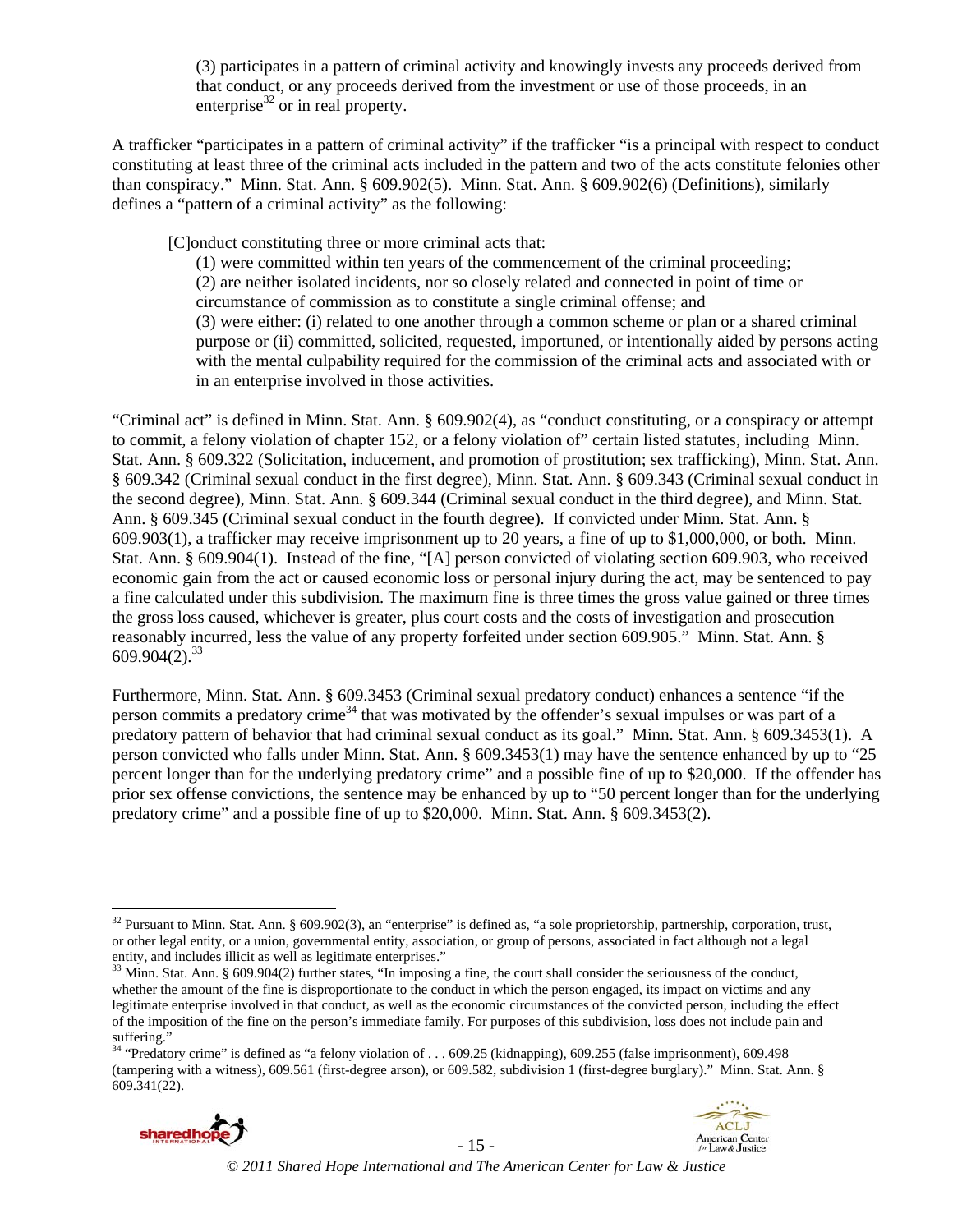In contrast, if the victim is under the age of 14, a conviction under the Trafficking Victims Protection Act (TVPA)35 for child sex trafficking is punishable by 15 years to life imprisonment and a fine not to exceed \$250,000. 18 U.S.C. §§ 1591(b)(1), 3559(a)(1), 3571(b)(3). If the victim is between the ages of 14–17, a conviction is punishable by 10 years to life imprisonment and a fine not to exceed \$250,000. 18 U.S.C. §§ 1591(b)(2), 3559(a)(1), 3571(b)(3). A conviction is punishable by mandatory life imprisonment, however, if the trafficker has a prior conviction for a federal sex offense<sup>36</sup> against a minor.

### *3.2 Creating and distributing child pornography carries penalties as high as similar federal offenses*.

Minn. Stat. Ann. § 617.246(2) (Use of minors in sexual performance prohibited) prohibits creating child pornography.37 Additionally, Minn. Stat. Ann. § 617.246(4) makes it illegal to sell child pornography, by making it unlawful if a person, "knowing or with reason to know its content and character, disseminates for profit . . . a pornographic work,"<sup>38</sup> while Minn. Stat. Ann. § 617.246(3) makes it illegal if a person to "owns or operates a business in which pornographic work . . . is disseminated . . . or is reproduced" when the person "knows the content and character of the pornographic work disseminated or reproduced." Convictions under Minn. Stat. Ann. § 617.246(2), (3), and (4) are all felonies punishable by imprisonment up to 10 years, a fine not to exceed \$20,000 for a first offense, or both. The fine rises to \$40,000 for any subsequent offense. Minn. Stat. Ann. § 617.246(2), (3), (4).

In contrast, if the victim is under the age of 14, a conviction under the TVPA for child sex trafficking is punishable by 15 years to life imprisonment and a fine not to exceed \$250,000. 18 U.S.C. §§ 1591(b)(1),  $3559(a)(1)$ ,  $3571(b)(3)$ . If the victim is between the ages of 14–17, a conviction is punishable by 10 years to life imprisonment and a fine not to exceed \$250,000. 18 U.S.C. §§ 1591(b)(2), 3559(a)(1), 3571(b)(3). A conviction is punishable by mandatory life imprisonment, however, if the trafficker has a prior conviction for a federal sex offense<sup>39</sup> against a minor. Additionally, a federal conviction for distribution of child pornography<sup>40</sup> is generally punishable by imprisonment for  $5-20$  years and a fine not to exceed \$250,000.<sup>41</sup> Subsequent convictions, however, are punishable by imprisonment up to 40 years and a fine not to exceed \$250,000.42

<sup>&</sup>lt;sup>41</sup> 18 U.S.C. §§ 2252(b) (stating that a conviction under subsection (a)(1), (a)(2), or (a)(3) is punishable by imprisonment for 5– 20 years and a fine), 2252A(b)(1) (a conviction is punishable by imprisonment for 5–20 years and a fine), 1466A(a), (b) (stating that a conviction under subsection (a) is "subject to the penalties provided in section 2252A(b)(1)," imprisonment for 5–20 years and a fine, while a conviction under subsection (b) is "subject to the penalties provided in section 2252A(b)(2)," imprisonment up





 $35$  Trafficking Victims Protection Act (TVPA) of 2000, Pub. L. No. 106-386, 114 Stat. 1464, 1466 (codified in scattered sections of 18 and 22 U.S.C.).

<sup>&</sup>lt;sup>36</sup> Pursuant to 18 U.S.C. § 3559 $(e)(2)$ , "federal sex offense" is defined as

an offense under section 1591 [18 USCS § 1591] (relating to sex trafficking of children), 2241 [18 USCS § 2241] (relating to aggravated sexual abuse),  $2242$  [18 USCS  $\S$  2242] (relating to sexual abuse),  $2244(a)(1)$  [18 USCS  $\S$  $2244(a)(1)$  (relating to abusive sexual contact),  $2245$  [18 USCS § 2245] (relating to sexual abuse resulting in death), 2251 [18 USCS § 2251] (relating to sexual exploitation of children), 2251A [18 USCS § 2251A] (relating to selling or buying of children), 2422(b) [18 USCS § 2422(b)] (relating to coercion and enticement of a minor into prostitution), or 2423(a) [18 USCS § 2423(a)] (relating to transportation of minors).

<sup>&</sup>lt;sup>37</sup> See supra Section 1.2 for the substantive provisions of Minn. Stat. Ann. § 617.246(2).<br><sup>38</sup> See supra note 7 for the definition of "pornographic work."<br><sup>39</sup> Pursuant to 18 U.S.C. § 3559(e)(2), "federal sex offense" i

an offense under section 1591 [18 USCS § 1591] (relating to sex trafficking of children), 2241 [18 USCS § 2241] (relating to aggravated sexual abuse),  $2242$  [18 USCS § 2242] (relating to sexual abuse),  $2244(a)(1)$  [18 USCS §  $2244(a)(1)$  (relating to abusive sexual contact),  $2245$  [18 USCS § 2245] (relating to sexual abuse resulting in death), 2251 [18 USCS § 2251] (relating to sexual exploitation of children), 2251A [18 USCS § 2251A] (relating to selling or buying of children), 2422(b) [18 USCS § 2422(b)] (relating to coercion and enticement of a minor into prostitution), or 2423(a) [18 USCS § 2423(a)] (relating to transportation of minors).<br><sup>40</sup> 18 U.S.C. §§ 2252(a)(1), (a)(2), (a)(3) (Certain activities relating to material involving the sexual exploitation of minors),

 $2252A(a)(2)$ , (a)(3) (Certain activities relating to material constituting or containing child pornography), 1466A(a) (Obscene visual representations of the sexual abuse of children).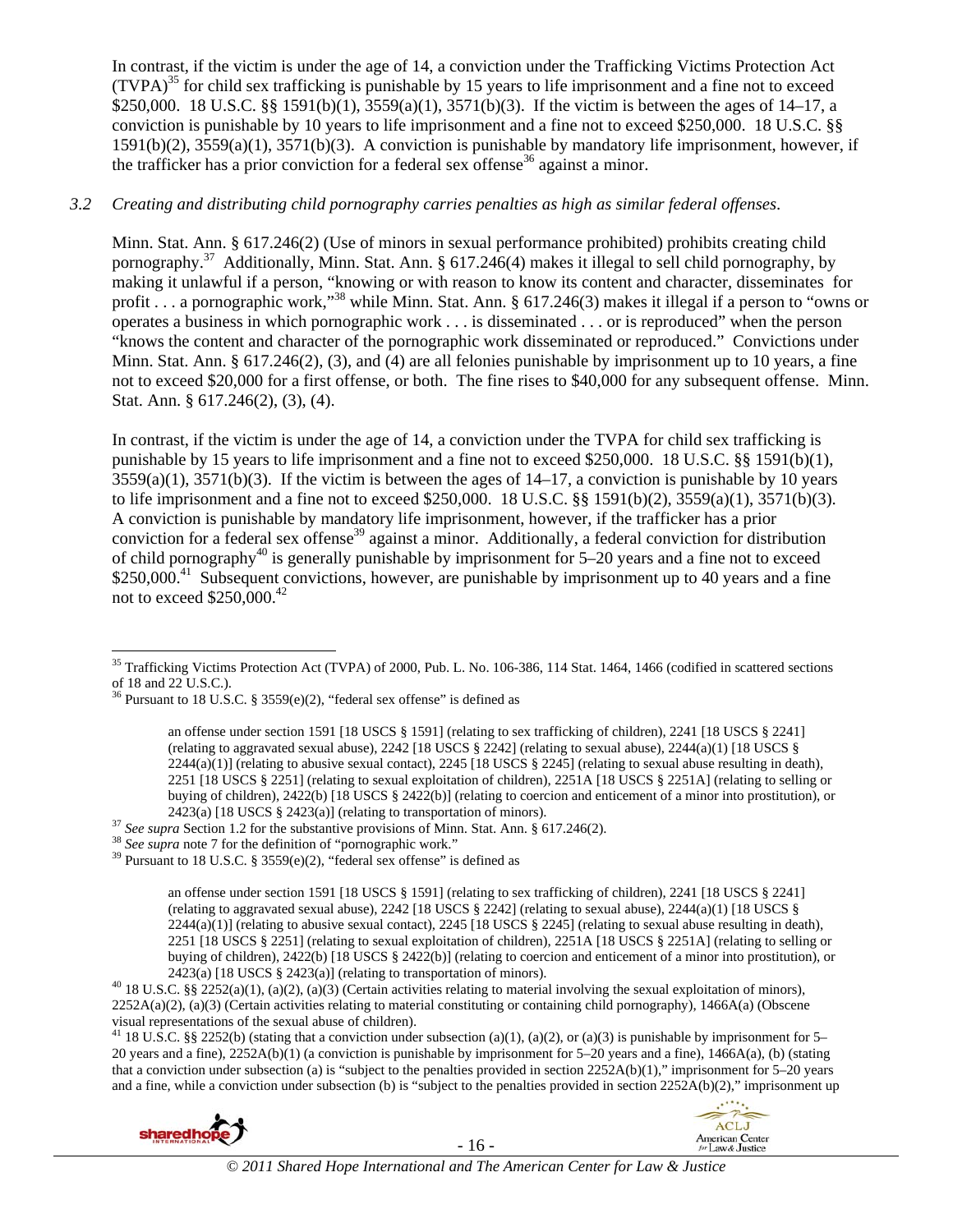*3.3 Using the Internet to lure, entice, recruit, or sell commercial sex acts with a minor is a separate crime or results in an enhanced penalty for traffickers.* 

Minn. Stat. Ann. § 609.352(2a) (Solicitation of children to engage in sexual conduct; communication of sexually explicit materials to children) makes it illegal to use the Internet to solicit a child for the purpose of engaging in sexual conduct.<sup>43</sup> A conviction under Minn. Stat. Ann. § 609.352(2a) is punishable as a felony by imprisonment up to 3 years, a fine not to exceed \$5,000, or both. Minn. Stat. Ann. § 609.352(4).

#### *3.4 Financial penalties for traffickers, including asset forfeiture, are sufficiently high*.

Traffickers convicted under Minnesota's trafficking related criminal laws may be required to pay fines ranging from \$3,000 to \$1,000,000. Specifically, traffickers convicted of Minn. Stat. Ann. § 609.322(1)(a) (Solicitation, inducement, and promotion of prostitution; sex trafficking) may be ordered to pay a fine not to exceed \$50,000. Minn. Stat. Ann.  $\S 609.322(1)(a)$ . However, a trafficker may be required to pay a fine not to exceed \$60,000 under Minn. Stat. Ann. § 609.322(1)(b) if at least one aggravating factor is present.

Traffickers prosecuted under Minn. Stat. Ann. § 609.324(1a) (Patrons; prostitutes; housing individuals engaged in prostitution; penalties) may be required to pay a fine not to exceed \$3,000, while those convicted under Minn. Stat. Ann. § 609.283(1) (Unlawful conduct with respect to documents in furtherance of labor or sex trafficking), if the victim is under the age of 18, may be ordered to pay a fine not to exceed \$20,000. Minn. Stat. Ann. §§ 609.324(1a), 609.283(2). In addition, when a trafficker is convicted under Minn. Stat. Ann. §§ 609.322 or 609.324, "the court shall impose as assessment<sup>44</sup> of not less than \$500 and not more than \$750 for a violation of section 609.324, subdivision 2, or a misdemeanor violation of section 609.324, subdivision 3; otherwise the court shall impose an assessment of not less than \$750 and not more than \$1,000. The assessment . . . is in addition to the surcharge required by section 357.021, subdivision 6." Minn. Stat. Ann. § 609.3241(a).<sup>45</sup> Minn. Stat. Ann. § 357.021(6) requires the court administrator to "collect a \$75 surcharge on every person convicted of any felony, gross misdemeanor, misdemeanor, or petty misdemeanor offense."

A trafficker convicted under Minn. Stat. Ann. § 609.352(2) or (2a) (Solicitation of children to engage in sexual conduct; communication of sexually explicit materials to children), both felonies, may have to pay fines not to exceed \$5,000. Traffickers convicted under Minn. Stat. Ann. § 617.246 (Use of minors in sexual performance prohibited) may be required to pay a fine not to exceed \$20,000 for a first offense, and \$40,000 for any subsequent offense. Minn. Stat. Ann. § 617.246(2), (3), (4). Lastly, traffickers convicted under Minn. Stat. Ann. § 609.903(1) (Racketeering) may be ordered to pay a fine not to exceed \$1,000,000 or "three times the gross value gained or three times the gross loss caused, whichever is greater, plus court costs and the costs of investigation and prosecution reasonably incurred, less the value of any property forfeited under section 609.905 [Criminal forfeiture]." Minn. Stat. Ann. § 609.904(1), (2).

Additionally, traffickers may be liable for civil damages to minors victimized through prostitution, pornography and sexual performance. Specifically, Minn. Stat. Ann. § 611A.81(1)(b) (Cause of action for coercion for use in prostitution) states,



- 17 -



<sup>&</sup>lt;u> 1989 - Johann Stoff, fransk politik (d. 1989)</u> to 10 years, a fine, or both); *see also* 18 U.S.C §§ 3559(a)(1) (classifying all of the above listed offenses as felonies), 3571(b)(3) (providing a fine up to \$250,000 for any felony conviction).

 $42$  18 U.S.C. §§ 2252(b) (stating if a person has a prior conviction under subsection (a)(1), (a)(2), or (a)(3) or a list of other statutes, a conviction is punishable by a fine and imprisonment for 15–40 years), 2252A(b)(1) (stating if a person has a prior conviction under subsection (a)(2), (a)(3), or a list of other statutes, a conviction is punishable by a fine and imprisonment for  $15-$ 40 years), 1466A(a), (b) (stating that the penalty scheme for section 2252A(b) applies); *see also* 18 U.S.C §§ 3559(a)(1) (classifying all of the above listed offenses as felonies), 3571(b)(3) (providing a fine up to \$250,000 for any felony conviction).<br><sup>43</sup> See supra Section 2.5 for the substantive provisions of Minn. Stat. Ann. § 609.352(2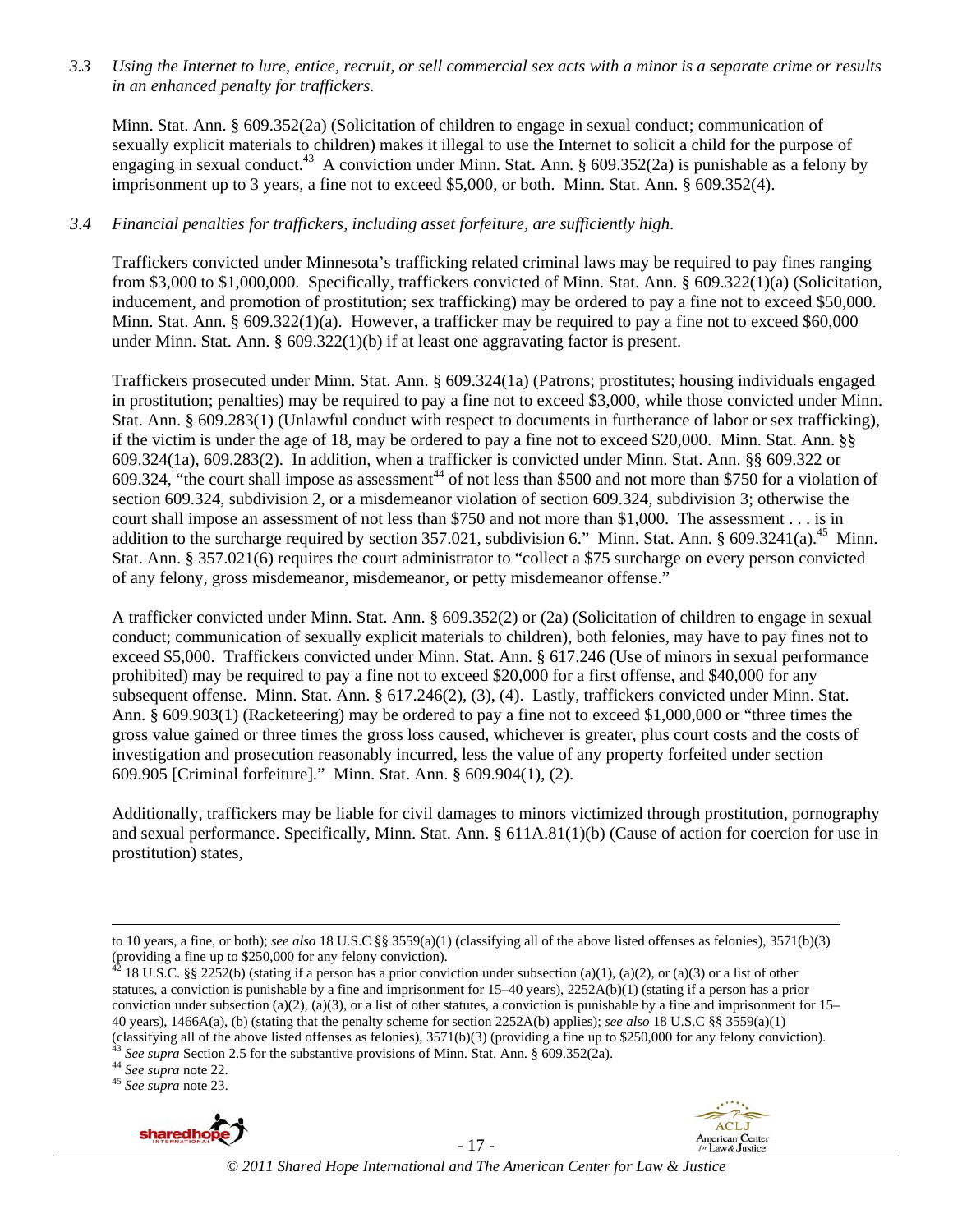An individual has a cause of action against a person who did the following while the individual was a minor:

(1) solicited or induced the individual to practice prostitution;

(2) promoted the prostitution of the individual;

- (3) collected or received the individual's earnings derived from prostitution; or
- (4) hired, offered to hire, or agreed to hire the individual to engage in prostitution.

. . . .

Traffickers who are defendants in a civil claim under Minn. Stat. Ann. § 611A.81(1)(b) may be liable under Minn. Stat. Ann. § 611A.81(2)

for the following damages that resulted from the plaintiff's being used in prostitution or to which the plaintiff's use in prostitution proximately contributed:

(1) economic loss, including damage, destruction, or loss of use of personal property; loss of past or future income or earning capacity; and income, profits, or money owed to the plaintiff from contracts with the person; and

(2) damages for death as may be allowed under section 573.02, personal injury, disease, and mental and emotional harm, including medical, rehabilitation, and burial expenses; and pain and suffering, including physical impairment.

Traffickers may also be liable for civil damages under Minn. Stat. Ann. § 617.245(2) (Civil action; use of minor in sexual performance), which states in part,

A cause of action exists for injury caused by the use of a minor in a sexual performance.<sup>46</sup> The cause of action exists against a person who promotes, employs, uses, or permits a minor to engage or assist others to engage in posing or modeling alone or with others in a sexual performance, if the person knows or has reason to know that the conduct intended is a sexual performance.

Minn. Stat. Ann. § 541.073(3) (Actions for damages due to sexual abuse; special provisions) "applies to an action for damages commenced against a person who caused the plaintiff's personal injury either by (1) committing sexual abuse against the plaintiff, or (2) negligently permitting sexual abuse against the plaintiff to occur." Minn. Stat. Ann. § 541.073(1) defines "sexual abuse" to mean "conduct described in sections 609.342 [Criminal sexual conduct in the first degree] to 609.345 [Criminal sexual conduct in the fourth degree]."

For traffickers who violate Minn. Stat. Ann. § 609.903 (Racketeering), pursuant to Minn. Stat. Ann. §609.911(3),

The prosecuting authority may institute proceedings against an enterprise or an individual to recover a civil penalty. The penalty may be imposed in the discretion of the district court for conduct constituting a violation of section 609.903. The civil penalty may not exceed \$1,000,000 less a fine imposed under section 609.903. Penalties collected under this section must be applied to the costs and expenses of investigation and prosecution, including costs of resources and personnel incurred in investigation and prosecution, and the balance, if any, to the state general fund.

Traffickers may also be ordered to make restitution. Minn. Stat. Ann. § 609.904(5) directs the prosecuting authority to "vigorously advocate full and complete restitution to an aggrieved person" when a trafficker is convicted of Minn. Stat. Ann. § 609.903. Traffickers convicted of racketeering may also be subject to forfeiture. Pursuant to Minn. Stat. Ann. § 609.905(1), (2),

 <sup>46</sup> Pursuant to Minn. Stat. Ann. § 617.245(1)(d) (Civil action; use of minor in sexual performance), "sexual performance" is defined as "any play, dance, or other exhibition presented before an audience or for purposes of visual or mechanical reproduction which depicts sexual conduct as defined by paragraph (e)."



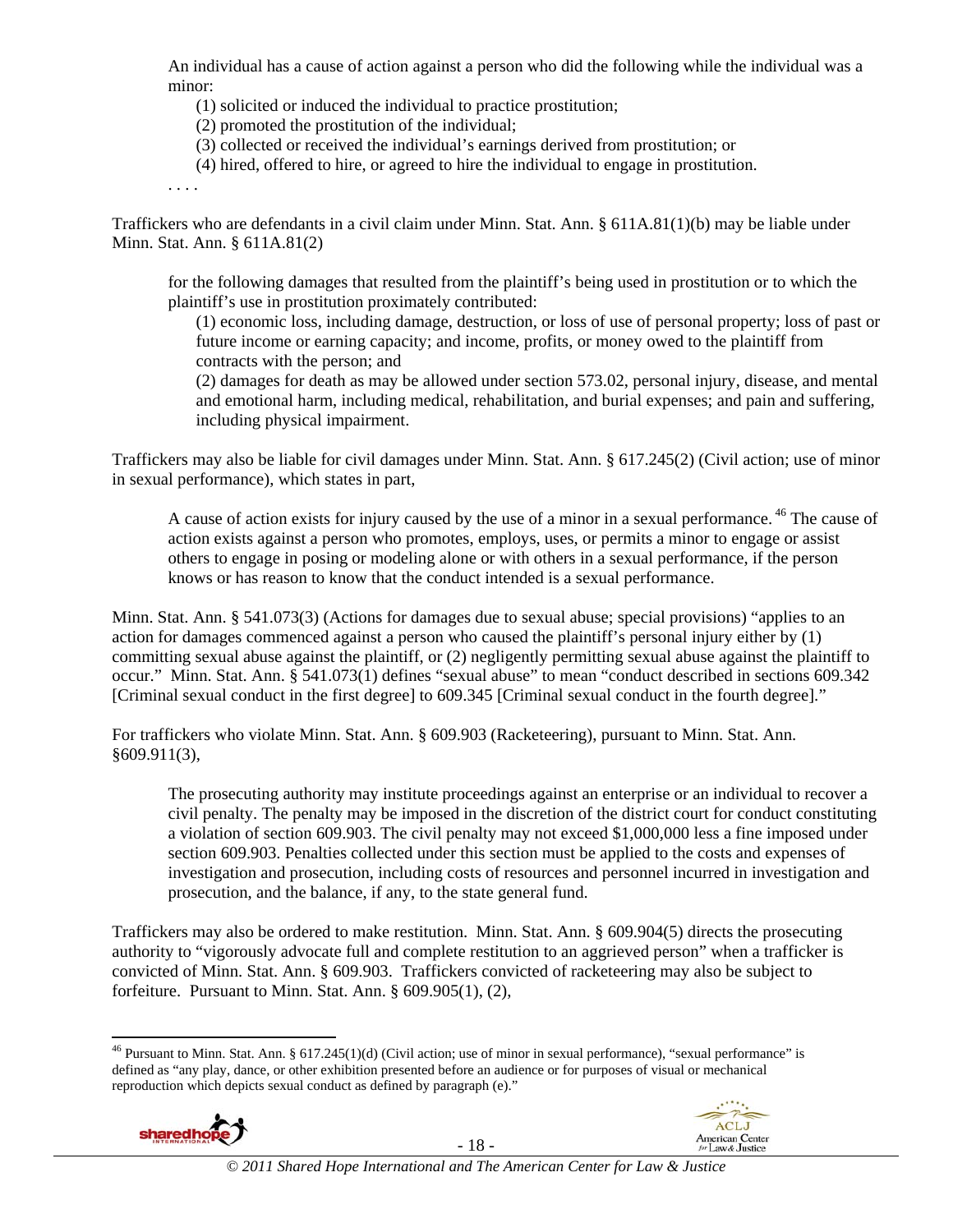[1] When a person is convicted of violating section 609.903, the court may order the person to forfeit to the prosecuting authority any real or personal property subject to forfeiture under this section. Property subject to forfeiture is real and personal property that was used in the course of, intended for use in the course of, derived from, or realized through conduct in violation of section 609.903. A court may not order the forfeiture of property that has been used to pay reasonable attorney fees in connection with a criminal proceeding under section 609.903. . . .

[2] The district court may order criminal forfeiture of any other property of the defendant up to the value of the property that is unreachable if any property subject to criminal forfeiture under subdivision 1:

(1) cannot be located;

. . . .

(2) has been sold to a bona fide purchaser for value;

(3) has been placed beyond the jurisdiction of the court;

(4) has been substantially diminished in value by the conduct of the defendant;

(5) has been commingled with other property that cannot be divided without difficulty or undue injury to innocent persons; or

(6) is otherwise unreachable without undue injury to an innocent person.

Under Minn. Stat. Ann. § 611A.04(1)(a),

A victim<sup>47</sup> of a crime has the right to receive restitution as part of the disposition of a criminal charge or juvenile delinquency proceeding against the offender if the offender is convicted or found delinquent. . . . A request for restitution may include, but is not limited to, any out-of-pocket losses resulting from the crime, including medical and therapy costs, replacement of wages and services, expenses incurred to return a child who was a victim of a crime under section 609.26 [Depriving another of custodial or parental rights] to the child's parents or lawful custodian, and funeral expenses. An actual or prospective civil action involving the alleged crime shall not be used by the court as a basis to deny a victim's right to obtain court-ordered restitution under this section. . . .

Additionally, traffickers may be required to forfeit certain property used in committing a crime. Pursuant to Minn. Stat. Ann. § 609.5312(1)(a) (Forfeiture of property associated with designated offenses),

All personal property<sup>48</sup> is subject to forfeiture if it was used or intended for use to commit or facilitate the commission of a designated offense. All money and other property, real and personal, that represent proceeds of a designated offense, and all contraband property are subject to forfeiture, except as provided in this section.

As defined in Minn. Stat. Ann. § 609.531(1)(f) (Forfeitures), "designated offenses" include Minn. Stat. Ann. § 609.352 (Solicitation of children to engage in sexual conduct; communication of sexually explicit materials to children), Minn. Stat. Ann. § 617.246 (Use of minors in sexual performance prohibited), Minn. Stat. Ann. § 609.322 (Solicitation, inducement, and promotion of prostitution; sex trafficking), or any violation of section 609.324 (Patrons; prostitutes; housing individuals engaged in prostitution; penalties).

Furthermore, Minn. Stat. Ann. § 609.5312(3)(a), states,

means all forms of tangible property, whether real or personal, without limitation including documents of value, electricity, gas, water, corpses, domestic animals, dogs, pets, fowl, and heat supplied by pipe or conduit by municipalities or public utility companies and articles, as defined in clause (4), representing trade secrets, which articles shall be deemed for the purposes of Extra Session Laws 1967, chapter 15 to include any trade secret represented by the article."





<sup>&</sup>lt;sup>47</sup> *See supra* note 24.<br><sup>48</sup> Minn. Stat. Ann. § 609.531 (Forfeitures) defines "property" for the purposes of Minn. Stat. Ann. § 609.5312(1), according to "section 609.52, subdivision 1, clause (1)," which states that property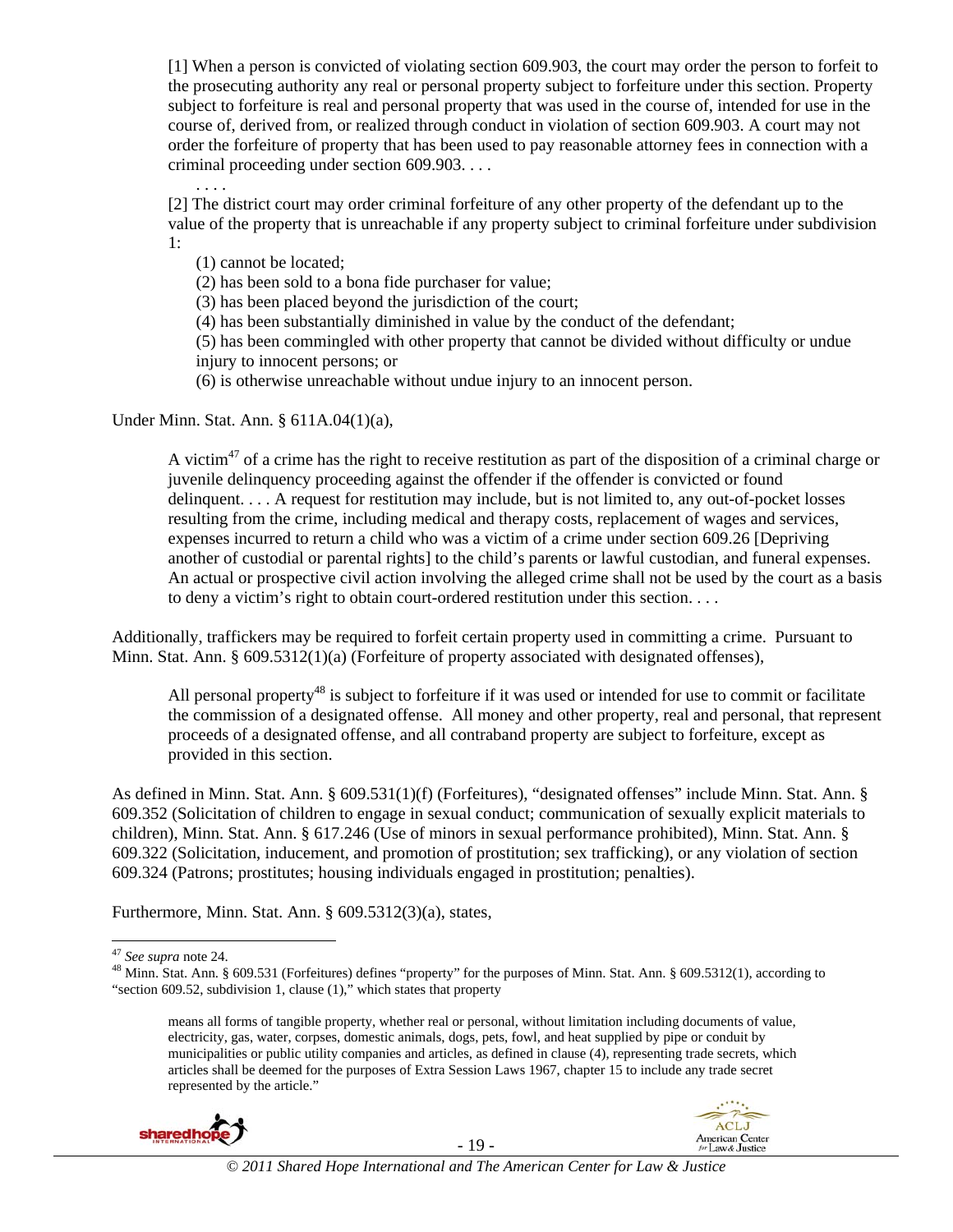A motor vehicle is subject to forfeiture under this subdivision if it was used to commit or facilitate, or used during the commission of, a violation of section 609.324 [Patrons; prostitutes; housing individuals engaged in prostitution; penalties] or a violation of a local ordinance substantially similar to section 609.324. A motor vehicle is subject to forfeiture under this subdivision only if the offense is established by proof of a criminal conviction for the offense. . . .

#### *3.5 Convicted traffickers are required to register as sex offenders.*

Pursuant to Minn. Stat. Ann. § 243.166(1b),

(a) A person shall register under this section if:

. . . . (2) the person was charged with or petitioned for a violation of, or attempt to violate, or aiding, abetting, or conspiring<sup>49</sup> to commit... soliciting a minor to engage in prostitution in violation of section 609.322 [Solicitation, inducement, and promotion of prostitution; sex trafficking] or 609.324 [Patrons; prostitutes; housing individuals engaged in prostitution; penalties]; soliciting a minor to engage in sexual conduct in violation of section 609.352 [Solicitation of children to engage in sexual conduct; communication of sexually explicit materials to children]; using a minor in a sexual performance in violation of section 617.246 [Use of minors in sexual performance prohibited] . . . and convicted of or adjudicated delinquent for that offense or another offense arising out of the same set of circumstances;

. . . .

(4) the person was convicted of or adjudicated delinquent for, including pursuant to a court martial, violating a law of the United States, including the Uniform Code of Military Justice, similar to the offenses described in clause (1), (2), or (3).

*3.6 Laws relating to termination of parental rights for certain offenses include sex trafficking or CSEC offenses in order to remove the children of traffickers from their control and potential exploitation.*

According to Minn. Stat. Ann. § 260C.301(1),

The juvenile court may upon petition, terminate all rights of a parent to a child:

(a) with the written consent of a parent who for good cause desires to terminate parental rights; or (b) if it finds that one or more of the following conditions exist:

. . . . (6) that a child has experienced egregious harm in the parent's care which is of a nature, duration, or chronicity that indicates a lack of regard for the child's well-being, such that a reasonable person would believe it contrary to the best interest of the child or of any child to be in the parent's care;

. . .

(9) that the parent has been convicted of a crime listed in section 260.012, paragraph (g), clauses  $(1)$  to  $(3)$ .

. . . .

Pursuant to Minn. Stat. Ann. § 260C.007(14), "egregious harm" is defined as the following:

[T]he infliction of bodily harm to a child or neglect of a child which demonstrates a grossly inadequate ability to provide minimally adequate parental care. . . . Egregious harm includes, but is not limited to:

  $49$  Here and elsewhere in this report that Minn. Stat. Ann. § 243.166(1b) is quoted or cited, it has been updated to reflect the amendments added by the passage of House File No. 447 during the Minnesota 87th Legislative Session. 2011 Minn. Laws 28 (effective August 1, 2011).



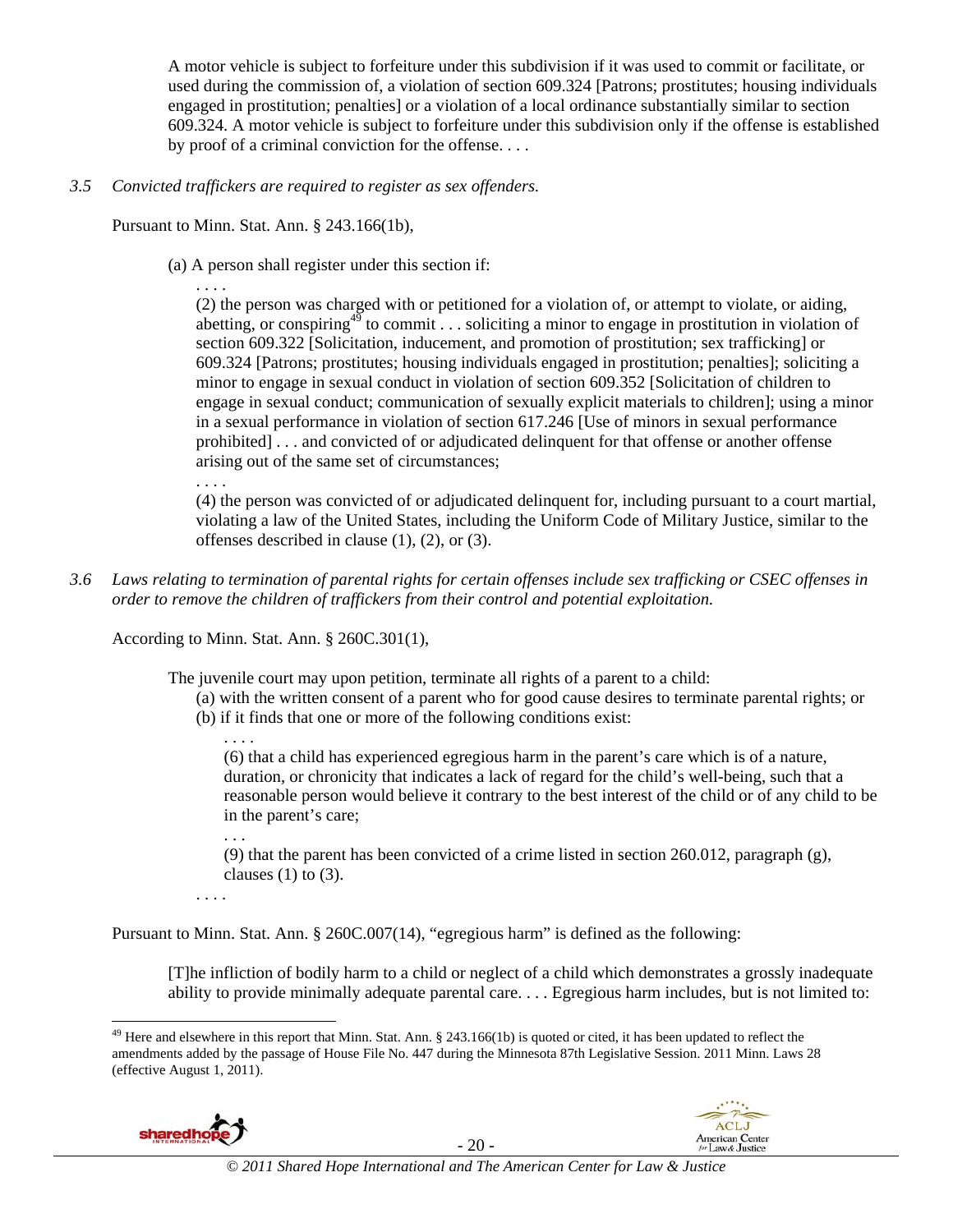. . . (7) conduct towards a child that constitutes solicitation, inducement, or promotion of, or receiving profit derived from prostitution under section 609.322 [Solicitation, inducement, and promotion of prostitution; sex trafficking];

. . . (10) conduct toward a child that constitutes criminal sexual conduct under sections 609.342 [Criminal sexual conduct in the first degree] to 609.345 [Criminal sexual conduct in the fourth degree].

 However, the list of crimes in Minn. Stat. Ann. § 260.012(g)(1)–(3) does not include Minn. Stat. Ann. § 609.322(1)(a) (Solicitation, inducement, and promotion of prostitution; sex trafficking), § 609.324(1a) (Patrons; prostitutes; housing individuals engaged in prostitution; penalties), § 609.283(1) (Unlawful conduct with respect to documents in furtherance of labor or sex trafficking), § 609.352(2) or (2a) (Solicitation of children to engage in sexual conduct; communication of sexually explicit materials to children), or § 617.246 (Use of minors in sexual performance prohibited).

3.6.1 Recommendation: Amend Minn. Stat. Ann.  $\S 260.012(g)(1)$ –(3) (Duty to ensure placement prevention and family reunification; reasonable efforts) to include convictions for Minn. Stat. Ann. § 609.322(1)(a) (Solicitation, inducement, and promotion of prostitution; sex trafficking), § 609.324(1a) (Patrons; prostitutes; housing individuals engaged in prostitution; penalties), § 609.283(1) (Unlawful conduct with respect to documents in furtherance of labor or sex trafficking), § 609.352(2) or (2a) (Solicitation of children to engage in sexual conduct; communication of sexually explicit materials to children), or § 617.246 (Use of minors in sexual performance prohibited) when the victim is any child, as crimes that constitute grounds for terminating parental rights.

# **Framework Issue 4: Criminal provisions for facilitators**

### *Legal Components:*

- *4.1 The acts of assisting, enabling, or financially benefitting from child sex trafficking are included as criminal offenses in the state sex trafficking statute.*
- *4.2 Financial penalties, including asset forfeiture laws, are in place for those who benefit financially from or aid and assist in committing domestic minor sex trafficking.*

*\_\_\_\_\_\_\_\_\_\_\_\_\_\_\_\_\_\_\_\_\_\_\_\_\_\_\_\_\_\_\_\_\_\_\_\_\_\_\_\_\_\_\_\_\_\_\_\_\_\_\_\_\_\_\_\_\_\_\_\_\_\_\_\_\_\_\_\_\_\_\_\_\_\_\_\_\_\_\_\_\_\_\_\_\_\_\_\_\_\_\_\_\_\_* 

- *4.3 Promoting and selling child sex tourism is illegal.*
- *4.4 Promoting and selling child pornography is illegal.*

### *Legal Analysis:*

*4.1 The acts of assisting, enabling, or financially benefitting from child sex trafficking are included as criminal offenses in the state sex trafficking statute*.

Minn. Stat. Ann. § 609.322(1)(a)(3) (Solicitation, inducement and promotion of prostitution; sex trafficking) could be used to prosecute a facilitator who "receives profit, knowing or having reason to know that it is derived from the prostitution, or the promotion of the prostitution, of an individual under the age of 18 years."50 A facilitator who is convicted under Minn. Stat. Ann.  $\S 609.322(1)(a)$  may be punished by imprisonment up to 20 years, a fine not to exceed \$50,000, or both. However, according to Minn. Stat. Ann. § 609.322(1)(b), a facilitator may receive imprisonment up to 25 years, a fine not to exceed \$60,000, or both imprisonment and a fine, if at least one of the following aggravating factors is present:

 <sup>50</sup> *See supra* Section 1.1 for the substantive provisions of Minn. Stat. Ann. § 609.322(1)(a).





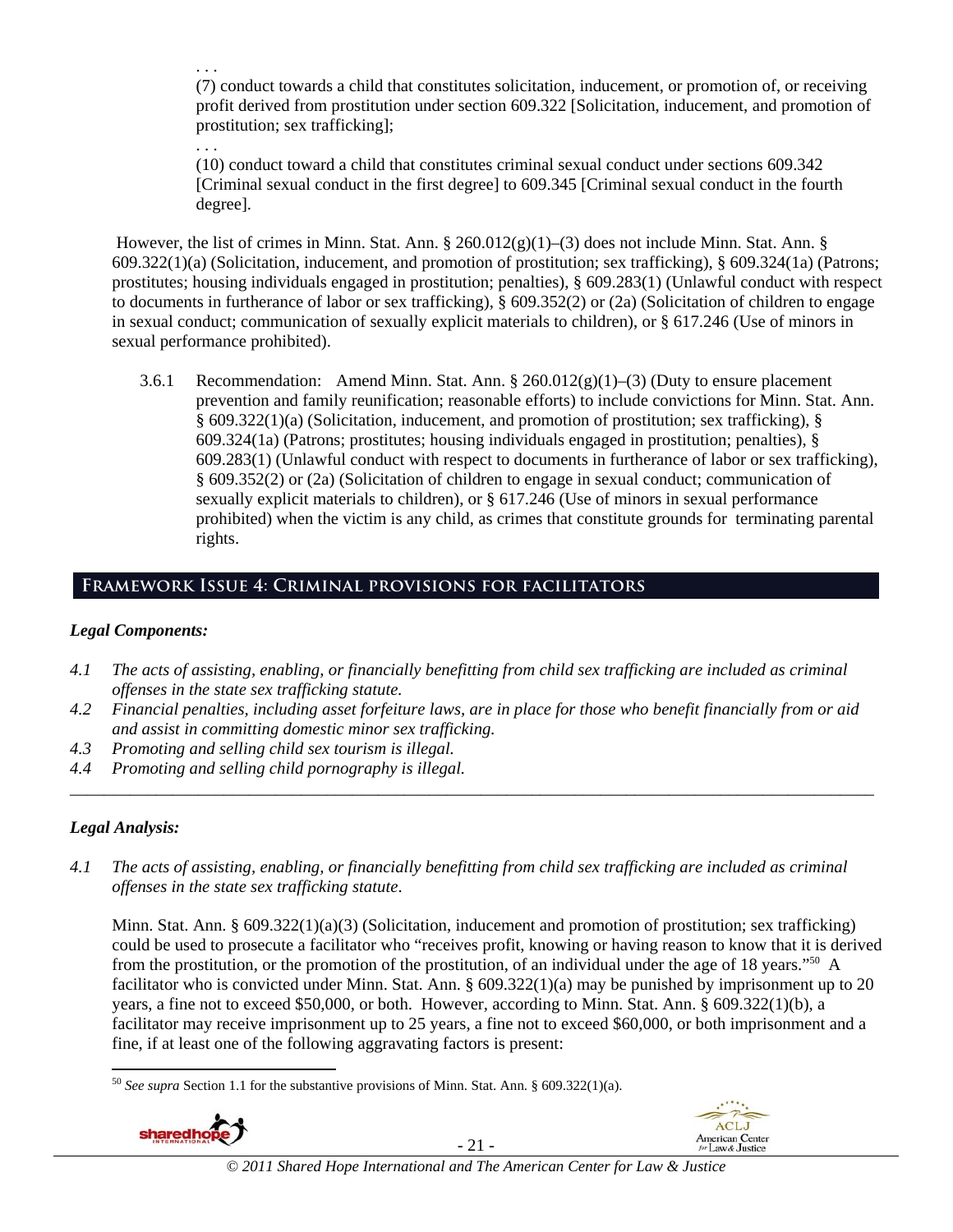(1) the offender has committed a prior qualified human trafficking-related offense;

(2) the offense involved a sex trafficking victim who suffered bodily harm during the commission of the offense;

(3) the time period that a sex trafficking victim was held in debt bondage or forced labor or services exceeded 180 days; or

(4) the offense involved more than one sex trafficking victim.

Additionally, facilitators may face prosecution under Minn. Stat. Ann. § 609.324(1a) (Patrons; prostitutes; housing individuals engaged in prostitution; penalties),  $51$  which states,

Any person, other than one related by blood, adoption, or marriage to the minor, who permits a minor to reside, temporarily or permanently, in the person's dwelling without the consent of the minor's parents or guardian, knowing or having reason to know that the minor is engaging in prostitution may be sentenced to imprisonment for not more than one year or to payment of a fine of not more than \$3,000, or both; except that, this subdivision does not apply to residential placements made, sanctioned, or supervised by a public or private social service agency.

Minnesota's racketeering law, Minn. Stat. Ann. § 609.903(1) (Racketeering), may also apply to facilitators.<sup>52</sup> If convicted under Minn. Stat. Ann. § 609.903(1), a trafficker may receive imprisonment up to 20 years, a fine not to exceed \$1,000,000 or "three times the gross value gained or three times the gross loss caused, whichever is greater, plus court costs and the costs of investigation and prosecution reasonably incurred, less the value of any property forfeited under section 609.905 [Criminal forfeiture],"<sup>53</sup> or both imprisonment and a fine. Minn. Stat. Ann. § 609.904(1), (2).

*4.2 Financial penalties, including asset forfeiture laws, are in place for those who benefit financially from or aid and assist in committing domestic minor sex trafficking.* 

Facilitators convicted under Minnesota's criminal laws may be required to pay fines ranging from \$3,000 to \$1,000,000. Specifically, facilitators convicted of violating Minn. Stat. Ann. § 609.322(1)(a) (Solicitation, inducement and promotion of prostitution; sex trafficking) may be ordered to pay a fine not to exceed \$50,000 or \$60,000 if aggravating factors are present. Minn. Stat. Ann. § 609.322(1)(a), (b).

Facilitators convicted under Minn. Stat. Ann. § 609.324(1a) (Patrons; prostitutes; housing individuals engaged in prostitution; penalties) may be required to pay a fine not to exceed \$3,000. Minn. Stat. Ann. § 609.324(1a). Facilitators convicted of Minn. Stat. Ann. § 617.246 (Use of minors in sexual performance prohibited) may be required to pay a fine not to exceed \$20,000 for a first offense, and \$40,000 for any subsequent offense, while facilitators convicted of Minn. Stat. Ann. § 617.247(3)(a) (Possession of pornographic work involving minors) may have to pay fine not to exceed \$10,000 for a first offense and a fine not to exceed \$20,000 for any subsequent offenses. Minn. Stat. Ann. §§ 617.246(2), (3), (4), 617.247(3)(b). Lastly, facilitators convicted under Minn. Stat. Ann. § 609.903(1) (Racketeering) may be ordered to pay a fine not to exceed \$1,000,000 or "three times the gross value gained or three times the gross loss caused, whichever is greater, plus court costs and the costs of investigation and prosecution reasonably incurred, less the value of any property forfeited under section 609.905 [Criminal forfeiture]."54 Minn. Stat. Ann. § 609.904(1), (2).

Additionally, facilitators may be liable for civil damages to minors victimized through prostitution, pornography, and sexual performance. Minn. Stat. Ann. § 611A.81(1)(b) (Cause of action for coercion for use in prostitution) states, "An individual has a cause of action against a person who did the following while the



- 22 -



<sup>&</sup>lt;sup>51</sup> See supra Section 1.2 for the substantive provisions of Minn. Stat. Ann. § 609.324(1a).

<sup>&</sup>lt;sup>52</sup> See supra Section 3.1 for the substantive provisions of Minnesota's racketeering laws.<br><sup>53</sup> See supra note 33.<br><sup>54</sup> See supra note 33.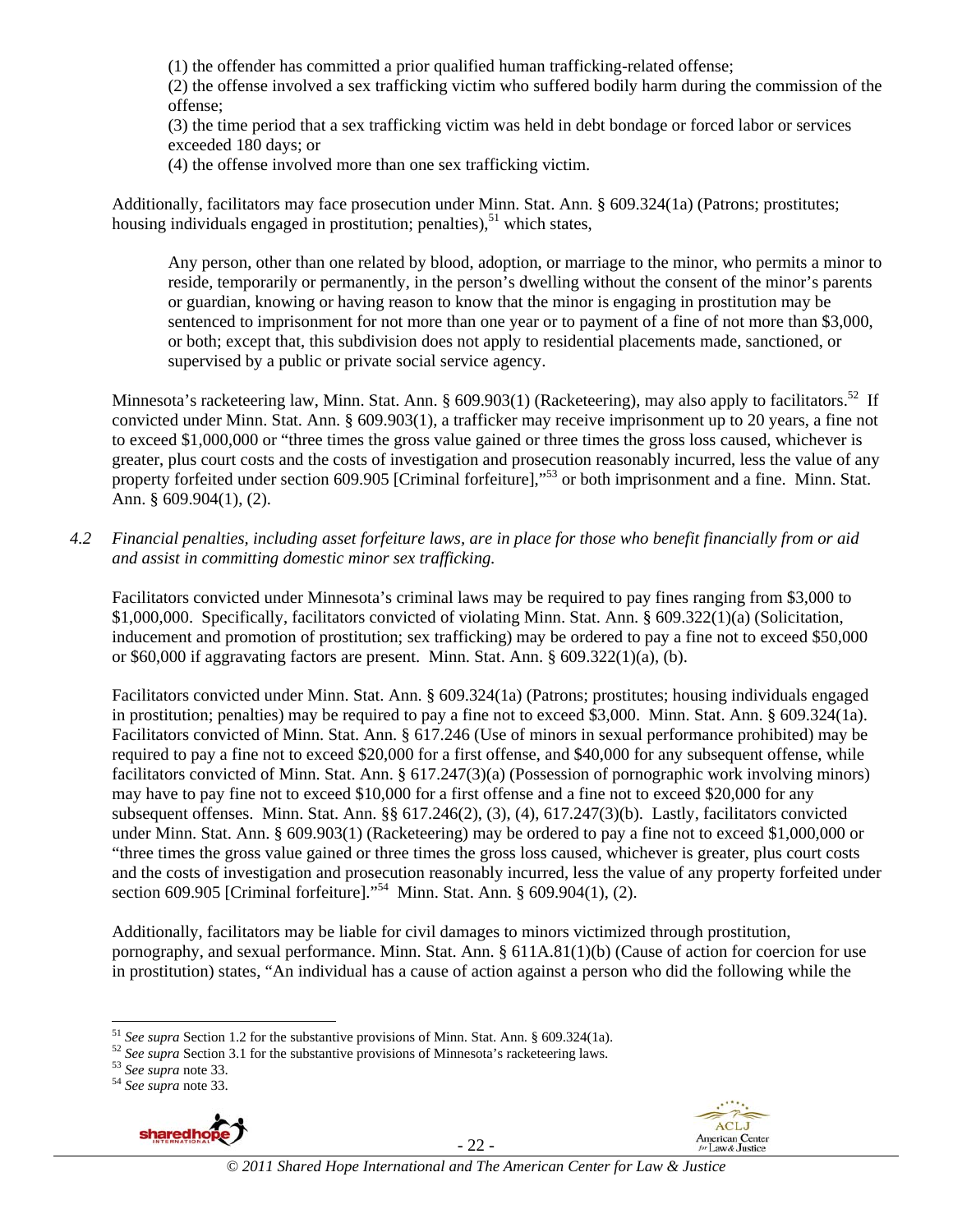individual was a minor: . . . (2) promoted the prostitution of the individual; [or] (3) collected or received the individual's earnings derived from prostitution . . . ."

Facilitators who are defendants in a civil claim under Minn. Stat. Ann. § 611A.81(1)(b) may be liable under Minn. Stat. Ann. § 611A.81(2)

for the following damages that resulted from the plaintiff's being used in prostitution or to which the plaintiff's use in prostitution proximately contributed:

(1) economic loss, including damage, destruction, or loss of use of personal property; loss of past or future income or earning capacity; and income, profits, or money owed to the plaintiff from contracts with the person; and

(2) damages for death as may be allowed under section 573.02, personal injury, disease, and mental and emotional harm, including medical, rehabilitation, and burial expenses; and pain and suffering, including physical impairment.

Facilitators may also be liable for civil damages under Minn. Stat. Ann. § 617.245(2) (Civil action; use of minor in sexual performance), which states in part,

A cause of action exists for injury caused by the use of a minor in a sexual performance.<sup>55</sup> The cause of action exists against a person who promotes, employs, uses, or permits a minor to engage or assist others to engage in posing or modeling alone or with others in a sexual performance, if the person knows or has reason to know that the conduct intended is a sexual performance.

For facilitators who violate Minn. Stat. Ann. § 609.903 (Racketeering), pursuant to Minn. Stat. Ann. §609- 911(3),

The prosecuting authority may institute proceedings against an enterprise or an individual to recover a civil penalty. The penalty may be imposed in the discretion of the district court for conduct constituting a violation of section 609.903. The civil penalty may not exceed \$1,000,000 less a fine imposed under section 609.903. Penalties collected under this section must be applied to the costs and expenses of investigation and prosecution, including costs of resources and personnel incurred in investigation and prosecution, and the balance, if any, to the state general fund.

Facilitators may also be ordered to make restitution. Minn. Stat. Ann. § 609.904(5) directs the prosecuting authority to "vigorously advocate full and complete restitution to an aggrieved person" when a trafficker is convicted of Minn. Stat. Ann. § 609.903.

Additionally, a crime<sup>56</sup> victim, including a commercially sexually exploited child who, pursuant to Minn. Stat. Ann. § 611A.01(b), "incurs loss or harm as a result of a crime" and has "the right to receive restitution as part of the disposition of a criminal charge or juvenile delinquency proceeding against the offender if the offender is convicted or found delinquent." Minn. Stat. Ann. § 611A.04(1). Pursuant to Minn. Stat. Ann. § 611A.04(1)(a) (Order of restitution),

Minn. Stat. Ann. § 609.02(1) defines "crime" as "conduct which is prohibited by statute and for which the actor may be sentenced to imprisonment, with or without a fine."





<sup>&</sup>lt;sup>55</sup> See supra note 6.<br><sup>56</sup> Pursuant to Minn. Stat. Ann. § 611A.01(a) "crime" means

conduct that is prohibited by local ordinance and results in bodily harm to an individual; or conduct that is included within the definition of "crime" in section 609.02, subdivision 1, or would be included within that definition but for the fact that (1) the person engaging in the conduct lacked capacity to commit the crime under the laws of this state, or (2) the act was alleged or found to have been committed by a juvenile.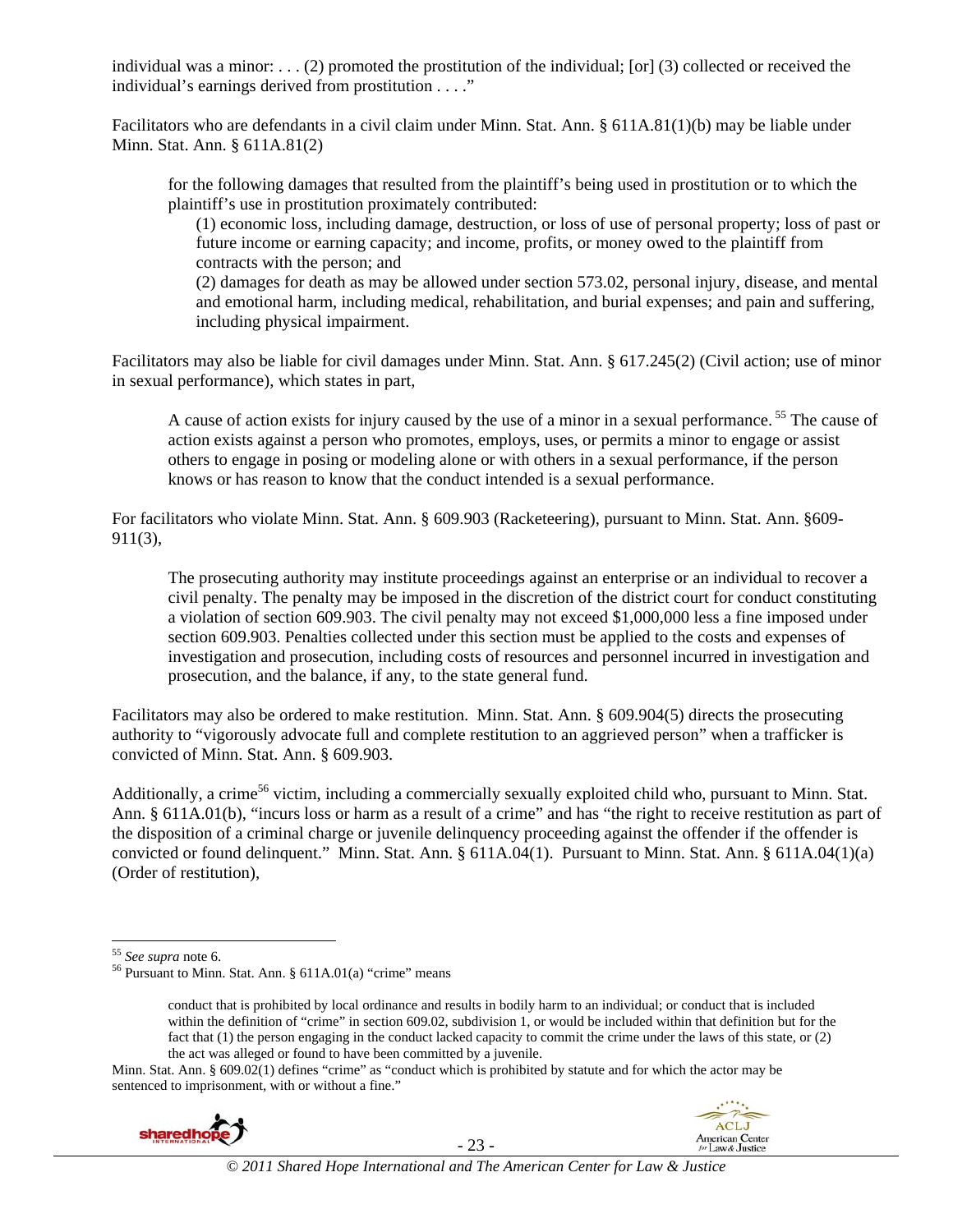A request for restitution may include, but is not limited to, any out-of-pocket losses resulting from the crime, including medical and therapy costs, replacement of wages and services, expenses incurred to return a child who was a victim of a crime under section 609.26 [Depriving another of custodial or parental rights] to the child's parents or lawful custodian, and funeral expenses. An actual or prospective civil action involving the alleged crime shall not be used by the court as a basis to deny a victim's right to obtain court-ordered restitution under this section. . . .

Additionally, facilitators may be required to forfeit certain property used in committing a crime. Pursuant to Minn. Stat. Ann. § 609.5312(1)(a) (Forfeiture of property associated with designated offenses),

All personal property is subject to forfeiture if it was used or intended for use to commit or facilitate the commission of a designated offense. All money and other property, real and personal, that represent proceeds of a designated offense, and all contraband property are subject to forfeiture [subject to the exceptions listed in Minn. Stat. Ann. § 609.5312(2)].

As defined in Minn. Stat. Ann. § 609.531(1)(f) (Forfeitures), "designated offenses" include felony violations, or felony-level attempts and conspiracies to violate Minn. Stat. Ann. § 617.246 (Use of minors in sexual performance prohibited), Minn. Stat. Ann. § 617.247 (Possession of pornographic work involving minors), Minn. Stat. Ann. § 609.322 (Solicitation, inducement, and promotion of prostitution; sex trafficking), or Minn. Stat. Ann. § 609.324 (Patrons; prostitutes; housing individuals engaged in prostitution; penalties).

Additionally, Minn. Stat. Ann. § 609.5312(3) states,

A motor vehicle is subject to forfeiture under this subdivision if it was used to commit or facilitate, or used during the commission of, a violation of section 609.324 [Patrons; prostitutes; housing individuals engaged in prostitution; penalties] or a violation of a local ordinance substantially similar to section 609.324. A motor vehicle is subject to forfeiture under this subdivision only if the offense is established by proof of a criminal conviction for the offense.

Lastly, pursuant to Minn. Stat. Ann. § 609.905(1), (2) (Criminal forfeiture),

When a person is convicted of violating section 609.903, the court may order the person to forfeit to the prosecuting authority any real or personal property subject to forfeiture under this section. Property subject to forfeiture is real and personal property that was used in the course of, intended for use in the course of, derived from, or realized through conduct in violation of section 609.903. A court may not order the forfeiture of property that has been used to pay reasonable attorney fees in connection with a criminal proceeding under section 609.903. . . .

Under subdivision (2), "The district court may order criminal forfeiture of any other property of the defendant up to the value of the property that is unreachable if any property subject to criminal forfeiture under subdivision 1: (1) cannot be located . . . ."

Minn. Stat. Ann. § 609.284 (Labor or sex trafficking crimes; defenses; civil liability; corporate liability) creates civil liability for "a person who violates section 609.282 [Labor trafficking] or 609.283 [Unlawful conduct with respect to documents in furtherance of labor or sex trafficking]" and sets out specific penalties for corporations convicted under Minn. Stat. Ann. § 609.283 or § 609.322 (Solicitation, inducement, and promotion of prostitution; sex trafficking).

#### *4.3 Promoting and selling child sex tourism is illegal*.

There is no specific provision in Minnesota law making it illegal to promote or to sell child sex tourism in Minnesota.

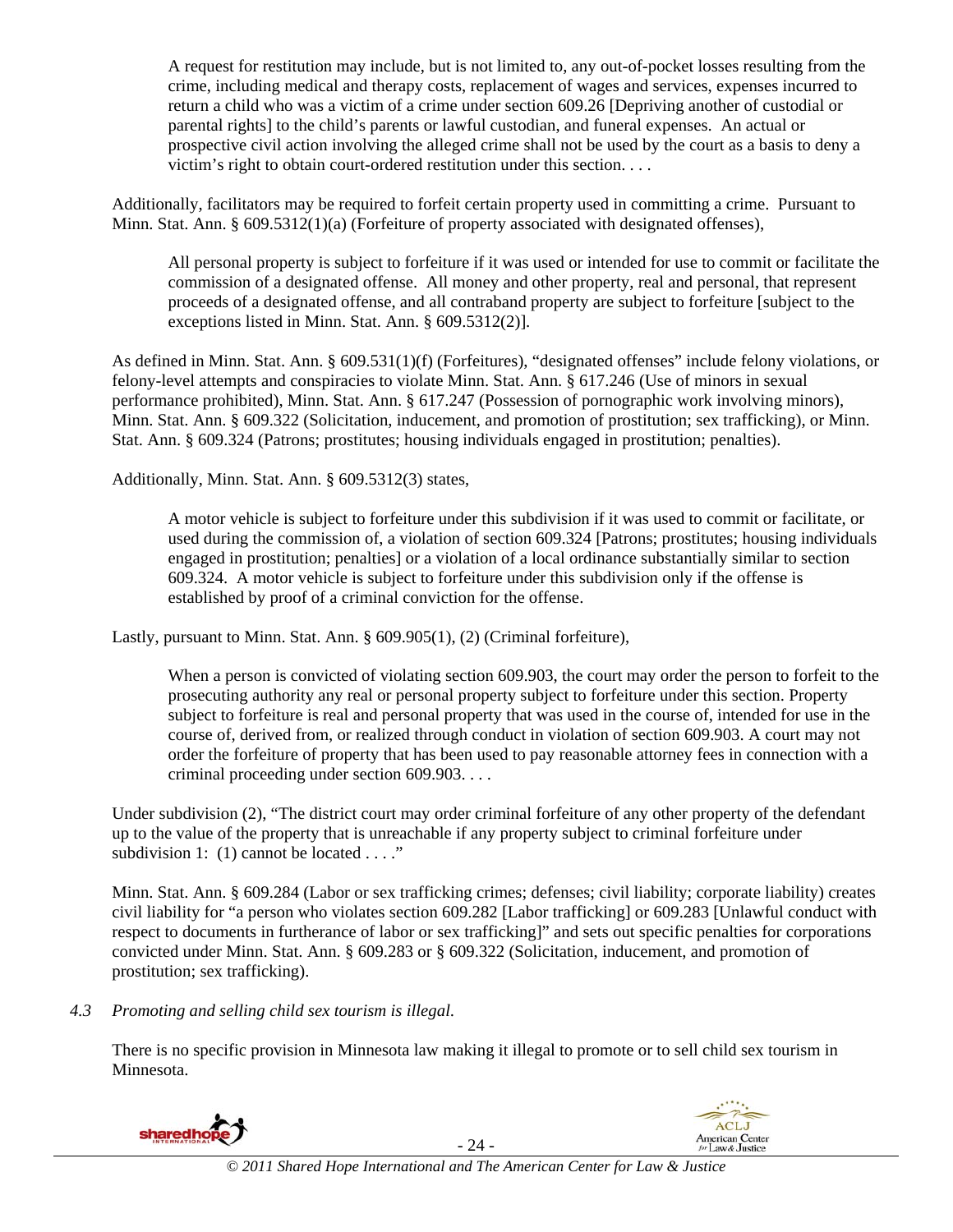4.3.1 Recommendation: Enact a law that prohibits selling or offering to sell travel services that include or facilitate travel for the purpose of engaging in commercial sexual exploitation of a minor, if the offer, travel, or sale is occurring in Minnesota.

# *4.4 Promoting and selling child pornography is illegal*.

Minn. Stat. Ann. § 617.246(3) makes it a crime to own a business that sells child pornography, stating in part, "A person who owns or operates a business in which a pornographic work, as defined in this section, is disseminated to an adult or a minor or is reproduced, and who knows the content and character of the pornographic work disseminated or reproduced, is guilty of a felony." Minn. Stat. Ann. § 617.246(4) separately makes it illegal to disseminate child pornography, stating, "A person who, knowing or with reason to know its content and character, disseminates for profit to an adult or a minor a pornographic work, as defined in this section, is guilty of a felony." Convictions for violating Minn. Stat. Ann. § 617.246, (3), and (4) are all punishable as felonies by imprisonment not to exceed 10 years, a fine not to exceed \$20,000, or both imprisonment and a fine, for a first offense, but the fine is increased up to \$40,000 for any subsequent offense. Minn. Stat. Ann. § 617.246(2), (3), (4).



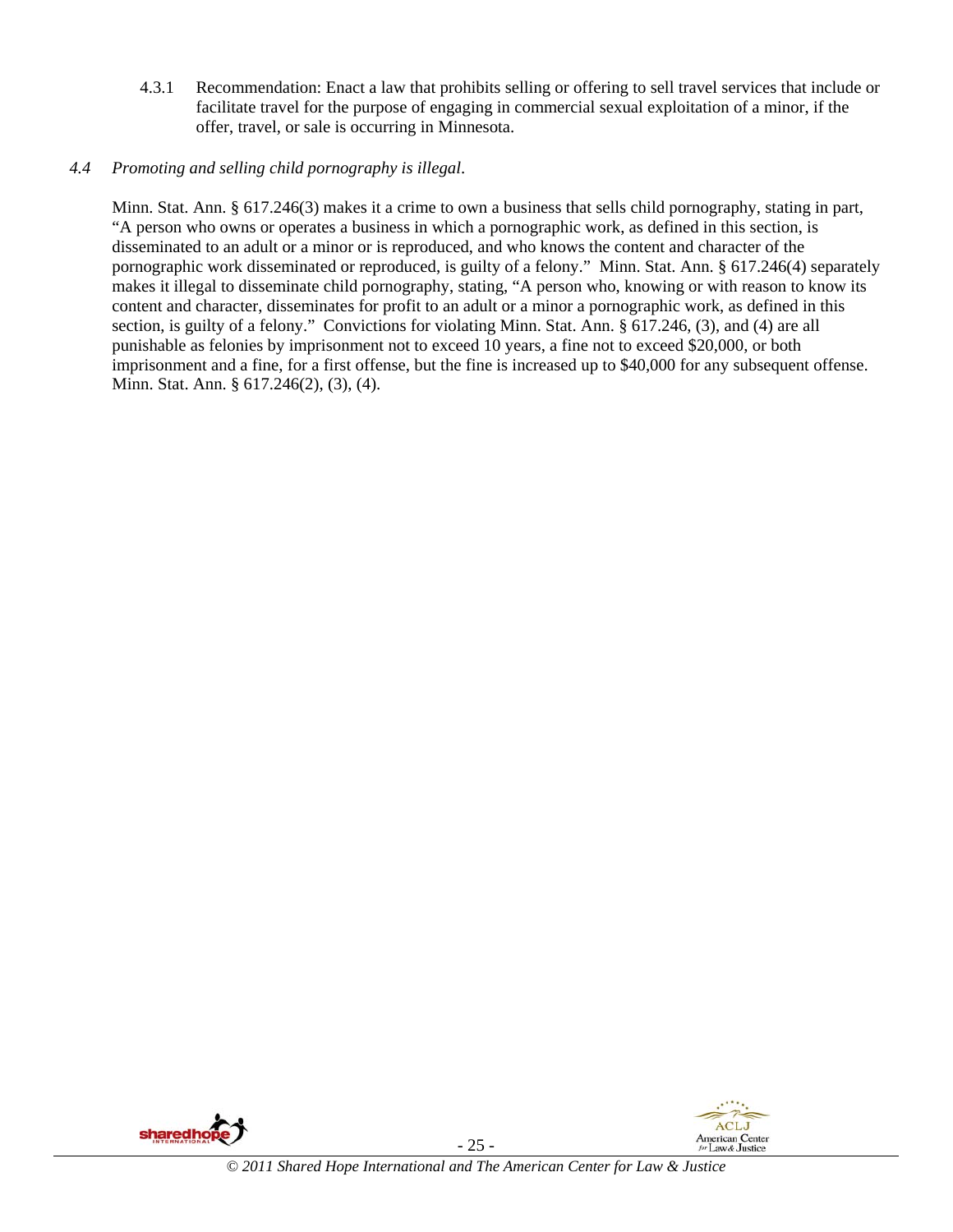# **Framework Issue 5: Protective provisions for the child victims**

#### *Legal Components:*

- *5.1 A victim of domestic minor sex trafficking or CSEC is defined as a victim for purposes of qualifying for crime victims' compensation and other victim benefits.*
- *5.2 The state sex trafficking statute expressly prohibits a defendant from raising consent of the minor to the commercial sex acts as a defense.*
- *5.3 Prostitution laws apply only to adults, making minors under 18 specifically immune from this offense.*
- *5.4 Commercially sexually exploited children are provided with a child protection response, including specialized shelter and services, and are not detained in juvenile detention facilities.*
- *5.5 Commercial sexual exploitation or sex trafficking is identified as a type of abuse and neglect within child protection statutes.*
- *5.6 The definition of "caregiver" (or similar term) in the child welfare statutes is broad enough to include a trafficker who has custody or control of a child in order to bring a trafficked child into the protection of child protective services.*
- *5.7 Crime victims' compensation is specifically available to a child victim of sex trafficking or CSEC without regard to ineligibility factors.*
- *5.8 Victim-friendly procedures and protections are provided in the trial process for minors under 18.*
- *5.9 Expungement or sealing of juvenile arrest or criminal records resulting from arrests or adjudications for prostitution-related offenses committed as a result of, or in the course of, the commercial sexual exploitation of a minor is available within a reasonable time after turning 18.*
- *5.10 Victim restitution and civil remedies are authorized by law for minor victims of sex trafficking or CSEC.*
- *5.11 Statutes of limitations for civil and criminal actions for child sex trafficking or CSEC offenses are eliminated or lengthened sufficiently to allow prosecutors and victims a realistic opportunity to pursue criminal action and legal remedies.*

*\_\_\_\_\_\_\_\_\_\_\_\_\_\_\_\_\_\_\_\_\_\_\_\_\_\_\_\_\_\_\_\_\_\_\_\_\_\_\_\_\_\_\_\_\_\_\_\_\_\_\_\_\_\_\_\_\_\_\_\_\_\_\_\_\_\_\_\_\_\_\_\_\_\_\_\_\_\_\_\_\_\_\_\_\_\_\_\_\_\_\_\_\_* 

### *Legal Analysis:*

*5.1 A victim of domestic minor sex trafficking or CSEC is defined as a victim for purposes of qualifying for crime victims' compensation and other victim benefits.* 

Under Minn. Stat. Ann. § 609.321(7b) (Sex trafficking victim), a "sex trafficking victim" is defined as "a person subjected to the practices in subdivision 7a," which defines "sex trafficking" as "(1) receiving, recruiting, enticing, harboring, providing, or obtaining by any means an individual to aid in the prostitution of the individual; or (2) receiving profit or anything of value, knowing or having reason to know it is derived from an act described in clause (1)."

For purposes of the recently amended child protection provisions of Minnesota's Juvenile Court Act, effective August 1, 2011, a "sexually exploited youth" is defined to include a sex trafficking victim, as defined in Minn. Stat. Ann. § 609.321(7b) (Prostitution and sex trafficking; definition). Pursuant to Minn. Stat. Ann. § 260C.007(31), $57$  a "sexually exploited youth" means one who

(1) is alleged to have engaged in conduct which would, if committed by an adult, violate any federal, state, or local law relating to being hired, offering to be hired, or agreeing to be hired by another individual to engage in sexual penetration or sexual conduct;

 $57$  The text of Minn. Stat. Ann. § 260C.007(31) included here and elsewhere in this report includes amendments made by the passage of Senate File No. 1 during the Minnesota 2011 1st Special Session. 2011 Minn. Laws 1, *available at*  https://www.revisor.mn.gov/bin/bldbill.php?bill=S0001.0.html&session\_year=2011&session\_ number=1 (effective dates vary, relevant section effective Aug. 1, 2011).





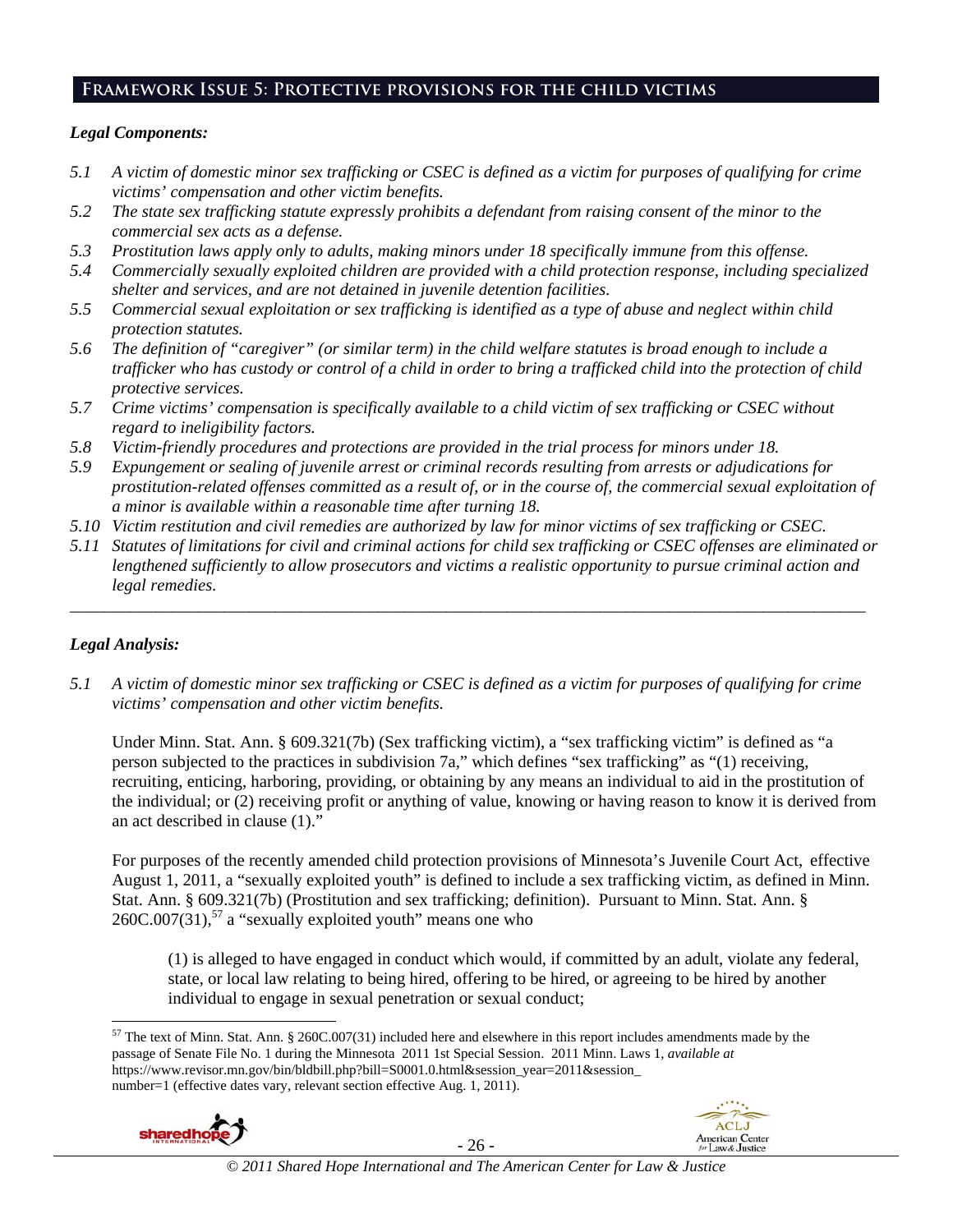(2) is a victim of a crime described in section 609.342 [Criminal sexual conduct in the first degree], 609.343 [Criminal sexual conduct in the second degree], 609.345 [Criminal sexual conduct in the fourth degree], 609.3451 [Criminal sexual conduct in the fifth degree], 609.3453 [Criminal sexual predatory conduct], 609.352 [Solicitation of children to engage in sexual conduct; communications of sexually explicit material to children], 617.246 [Use of minors in sexual performance prohibited], or 617.247 [Possession of pornographic work involving minors];

(3) is a victim of a crime described in United States Code, title 18, section 2260; 2421; 2422; 2423; 2425; 2425A; or 2256; or

(4) is a sex trafficking victim as defined in section 609.321 [Prostitution and sex trafficking; definitions], subdivision 7b.

In addition, Minn. Stat. Ann. § 260C.007(6)(11), (17)<sup>58</sup> defines a "child in need of protection or services" in part as a child who "has engaged in prostitution as defined in section 609.321" or "is a sexually exploited youth."

In contrast, a "victim" for purposes of Minnesota's victim rights provisions, including eligibility to receive restitution pursuant to Minn. Stat. Ann. § 611A.04 (Order of Restitution), is defined more generally under Minn. Stat. Ann. § 611A.01(b) (Definitions) as,

[A] natural person who incurs loss or harm as a result of a crime, including a good faith effort to prevent a crime<sup>59</sup> . . . . The term "victim" includes the family members, guardian, or custodian of a minor, incompetent, incapacitated, or deceased person. . . . The term "victim" does not include the person charged with or alleged to have committed the crime.

This definition is likely broad enough to include commercially sexually exploited children.

For purposes of the Minnesota Crime Victims Reparation Act, a "victim" is defined, in part, as including a "person who suffers personal injury or death as a direct result of: (1) a crime . . . ." Minn. Stat. Ann. § 611A.52(10). Pursuant to Minn. Stat. Ann. § 611A.52(9) (Definitions), "injury" means "actual bodily harm including pregnancy and emotional trauma." Under Minn. Stat. Ann. § 611A.52(6), a "crime" includes conduct that occurs within the state of Minnesota, "poses a substantial threat of personal injury or death," and is defined as a "crime" in section 609.02 (Criminal Code; general principles), subdivision 1, "or would be included within that definition but for the fact that (i) the person engaging in the conduct lacked capacity to commit the crime under the laws of this state; or (ii) the act was alleged or found to have been committed by a juvenile."<sup>60</sup> Therefore, a commercially sexually exploited minor who is the victim of any crime under Minnesota law and suffers personal injury or death may be considered a victim for purposes of Minnesota's Crime Victims Reparation Act.

Minnesota's laws also specifically allow victims of sex trafficking to obtain services as victims. Under Minn. Stat. Ann. § 299A.795 (Trafficking victim assistance), the commissioner of the Department of Public Safety may recommend a plan to coordinate services to trafficking victims, including, "(1) medical and mental health services; (2) housing; (3) education and job training; (4) English as a second language; (5) interpreting services; (6) legal and immigration services; and (7) victim compensation." Under Minn. Stat. Ann. § 299C.065(1)(4) (Undercover buy fund; witness and victim protection), the commissioner can give grants to local officials for "violations of section 609.322 or any other state or federal law prohibiting the recruitment, transportation, or use of juveniles for purposes of prostitution." Additionally, Minnesota has also set up a toll-free hotline, under Minn. Stat. Ann. § 299A.7957, with interpreters of languages commonly spoken in Minnesota, for trafficking



- 27 -



 $58$  The text of Minn. Stat. Ann. § 260C.007(6) included here and elsewhere in this report includes amendments made by the passage of Senate File No. 1 during the Minnesota 2011 1st Special Session. 2011 Minn. Laws 1, *available at*  https://www.revisor.mn.gov/bin/bldbill.php?bill=S0001.0.html&session\_year=2011&session\_number=1 (effective dates vary, relevant section effective Aug. 1, 2011).<br> $^{59}$  See supra note 56.

<sup>59</sup> *See supra* note 56. 60 *See supra* note 56 for further definitions of "crime."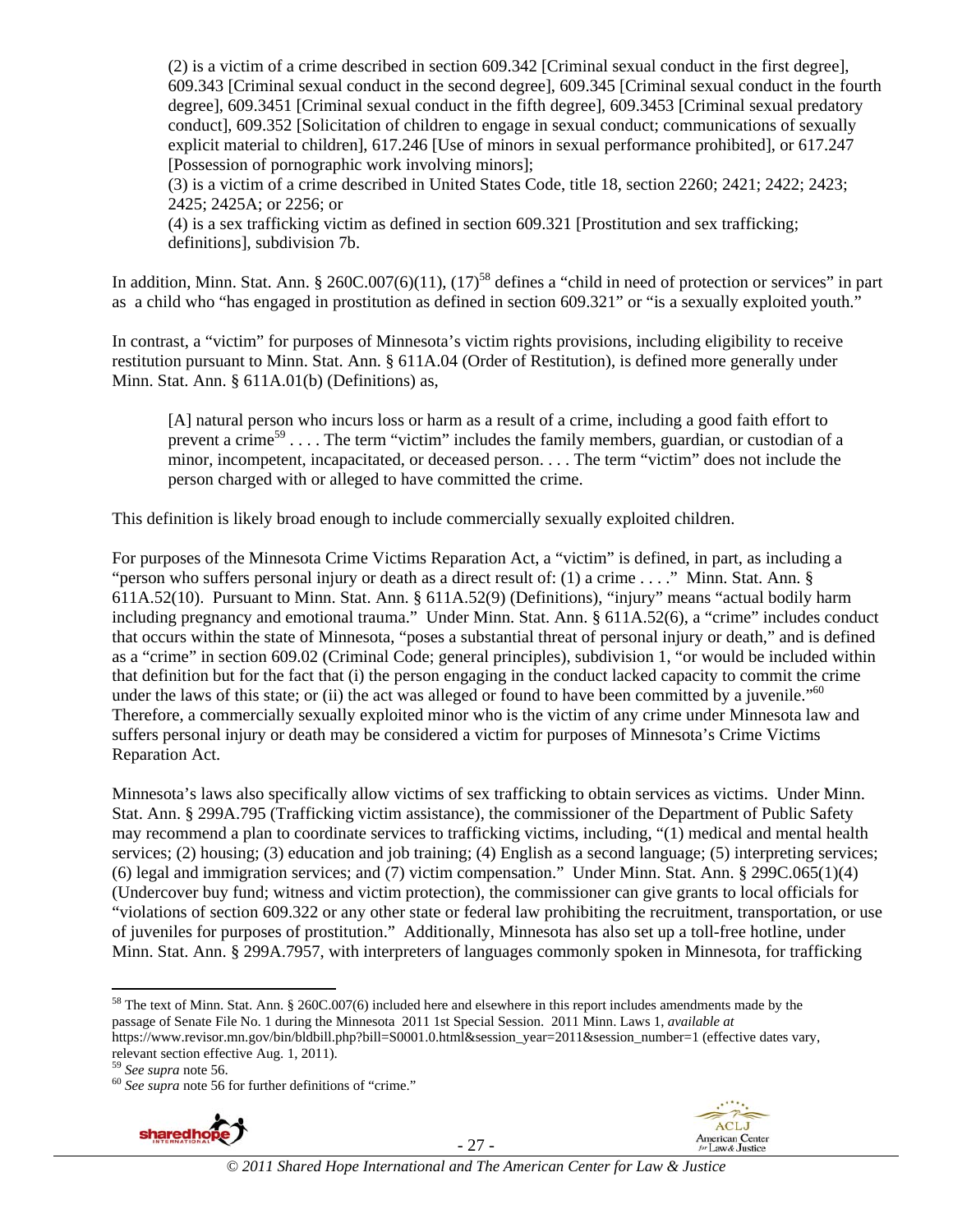victims to call and be referred to attorneys and victims' service organizations. For purposes of this section, "trafficking victims" are defined in Minn. Stat. Ann. § 299A.78(1)(i), which refers to the definition of "sex trafficking victim" in Minn. Stat. Ann. § 609.321(7b).

#### *5.2 The state sex trafficking statute expressly prohibits a defendant from raising consent of the minor to the commercial sex acts as a defense.*

The consent of a minor to a commercial sex act is not available as a defense to a prosecution under Minn. Stat. Ann. § 609.322 (Solicitation, inducement, and promotion of prostitution; sex trafficking) or Minn. Stat. Ann. § 609.324 (Patrons; prostitutes; housing individuals engaged in prostitution; penalties) as Minn. Stat. Ann. § 609.325(2) (Defenses) expressly states that "[c]onsent . . . shall be no defense to prosecutions under 609.322 or 609.324." Minn. Stat. Ann. § 609.283(1) (Unlawful conduct with respect to documents in furtherance of labor or sex trafficking) also provides that "the consent or age of the victim is not a defense."

#### *5.3 Prostitution laws apply only to adults, making minors under 18 specifically immune from this offense.*

While Minnesota's prostitution laws, Minn. Stat. Ann. § 609.324(2), (3) (Patrons; Prostitutes; Housing Individuals engaged in prostitution; Penalties) and Minn. Stat. Ann. § 609.3243 (Loitering with intent to participate in prostitution), do not facially make minors immune from committing these offenses, Minnesota recently amended its definition of "delinquent child" in Minn. Stat. Ann. § 260B.007, <sup>61</sup> to include a new subsection  $(6)(c)$ , which states

The term delinquent child does not include a child under the age of 16 years of age alleged to have engaged in conduct which would, if committed by an adult, violate any federal, state, or local law relating to being hired, offering to be hired, or agreeing to be hired by another individual to engage in sexual penetration or sexual conduct.

The recently passed bill also amended the definition of "juvenile petty offender" in Minn. Stat. Ann. §  $260B.007(16)^{62}$  by amending subsection (16)(d) to read,

A child who commits a juvenile petty offense is a "juvenile petty offender." The term juvenile petty offender does not include a child under the age of 16 years alleged to have violated any law relating to being hired, offering to be hired, or agreeing to be hired by another individual to engage in sexual penetration or sexual conduct which, if committed by an adult, would be a misdemeanor.

Under these provisions, minors under 16 years who violate Minn. Stat. Ann. § 609.324(2), (3) (Patrons; prostitutes; housing individuals engaged in prostitution; penalties) or Minn. Stat. Ann. § 609.3243 (Loitering with intent to participate in prostitution) will not be treated as delinquent or as petty offenders. Additionally, the recently passed bill adds Minn. Stat. Ann. § 609.093(1)<sup>63</sup> (Juvenile prostitutes; diversion or child protection proceedings), which states,

 $62$  The text of Minn. Stat. Ann. § 260B.007(16) included here and elsewhere in this report includes amendments made by the passage of Senate File No. 1 during the Minnesota 2011 1st Special Session. 2011 Minn. Laws 1, *available at*  https://www.revisor.mn.gov/bin/bldbill.php?bill=S0001.0.html&session\_year=2011&session\_

number=1 (effective dates vary, relevant section effective Aug. 1, 2014). <sup>63</sup> The text of Minn. Stat. Ann. § 609,093 included here and elsewhere in this report includes amendments made by the passage of Senate File No. 1 during the Minnesota 2011 1st Special Session. 2011 Minn. Laws 1, *available at*  https://www.revisor.mn.gov/bin/bldbill.php?bill=S0001.0.html&session\_year=2011&session\_ number=1 (effective dates vary, relevant section effective Aug. 1, 2011).



- 28 -



  $<sup>61</sup>$ The text of Minn. Stat. Ann. § 260B.007(6) included here and elsewhere in this report includes amendments made by the</sup> passage of Senate File No. 1 during the Minnesota 2011 1st Special Session. 2011 Minn. Laws 1, *available at*  https://www.revisor.mn.gov/bin/bldbill.php?bill=S0001.0.html&session\_year=2011&session\_number=1 (effective dates vary, relevant section effective Aug. 1, 2014).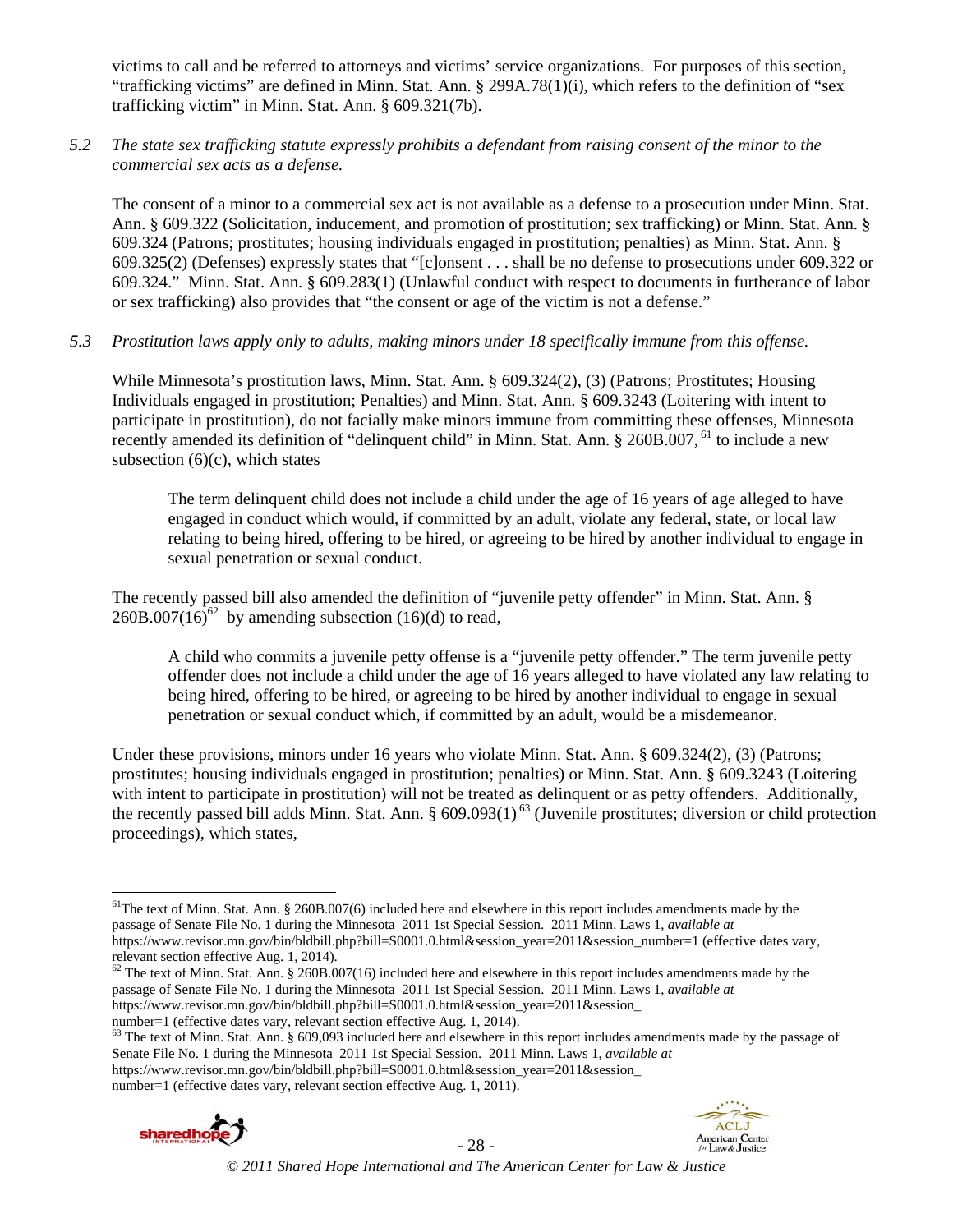(a) This section applies to a 16 or 17 year old child alleged to have engaged in prostitution as defined in section 609.321, subdivision 9, who:

(1) has not been previously adjudicated delinquent for engaging in prostitution as defined in section 609.321, subdivision 9;

(2) has not previously participated in or completed a diversion program for engaging in prostitution as defined in section 609.321, subdivision 9;

(3) has not previously been placed on probation without an adjudication or received a continuance under section 260B.198, subdivision 7, for engaging in prostitution as defined in section 609.321, subdivision 9;

(4) has not previously been found to be a child in need of protection or services for engaging in prostitution as defined in section 609.321, subdivision 9, or because the child is a sexually exploited youth as defined in section 260C.007, subdivision 31, clause (1); and

(5) agrees to successfully complete a diversion program under section 388.24 [Pretrial diversion programs for juveniles] or fully comply with a disposition order under section 260C.201

(b) The prosecutor shall refer a child described in paragraph (a) to a diversion program under section 388.24 or file a petition under section 260C.141 alleging the child to be in need of protection or services.

Pursuant to Minn. Stat. Ann. § 609.093(3),

The court shall dismiss the charge against the child if any of the following apply:

(1) the prosecutor referred the child to diversion program and the prosecutor notifies the court that the child successfully completed the program;

(2) the prosecutor filed a petition under section 260C.141 and the court does not find that the child is in need of protection or services; or

(3) the prosecutor filed a petition under section 260C.141, the court entered an order under section 260C.201, and the child fully complied with the order.

However, a child who "fails to successfully complete diversion or fails to fully comply with a disposition order under section 260C.201" may be referred back to the court for further juvenile delinquency proceedings. Minn. Stat. Ann. §  $609.093(2)$ .<sup>64</sup>

 $64$  Until these amendments become effective on August 1, 2014, a minor-victim still may be adjudicated a delinquent child by violating Minn. Stat. Ann. § 609.324(6) or (7), which state,

[6] Prostitution in public place; penalty for prostitutes. Whoever, while acting as a prostitute, intentionally does any of the following while in a public place is guilty of a gross misdemeanor:

(1) engages in prostitution with an individual 18 years of age or older; or

(2) is hired, offers to be hired, or agrees to be hired by an individual 18 years of age or older to engage in sexual penetration or sexual contact.

#### [7] General prostitution crimes; penalties for prostitutes.

- (a) Whoever, while acting as a prostitute, intentionally does any of the following is guilty of a misdemeanor: (1) engages in prostitution with an individual 18 years of age or older; or
	- (2) is hired, offers to be hired, or agrees to be hired by an individual 18 years of age or older to engage in sexual penetration or sexual contact.
- (b) Whoever violates the provisions of this subdivision within two years of a previous prostitution conviction for violating this section or section 609.322 is guilty of a gross misdemeanor.

The text of Minn. Stat. Ann. § 609.324(6), (7) included here and elsewhere in this report includes amendments made by the passage of Senate File No. 1 during the Minnesota 2011 1st Special Session. 2011 Minn. Laws 1, *available at*  https://www.revisor.mn.gov/bin/bldbill.php?bill=S0001.0.html&session\_year=2011&session\_number=1 (effective dates vary, relevant section effective Aug. 1, 2011). Under the new bill, "prostitution" means "hiring, offering to hire, or agreeing to hire another individual to engage in sexual penetration or sexual contact, or being hired, offering to be hired, or agreeing to be hired by another individual to engage in sexual penetration or sexual contact." The text of Minn. Stat. Ann. § 609.321(8) included here and elsewhere in this report includes amendments made by the passage of Senate File No. 1 during the Minnesota 2011 1st Special Session. 2011 Minn. Laws 1, *available at* 

https://www.revisor.mn.gov/bin/bldbill.php?bill=S0001.0.html&session\_year=2011&session\_number=1 (effective dates vary,



- 29 -

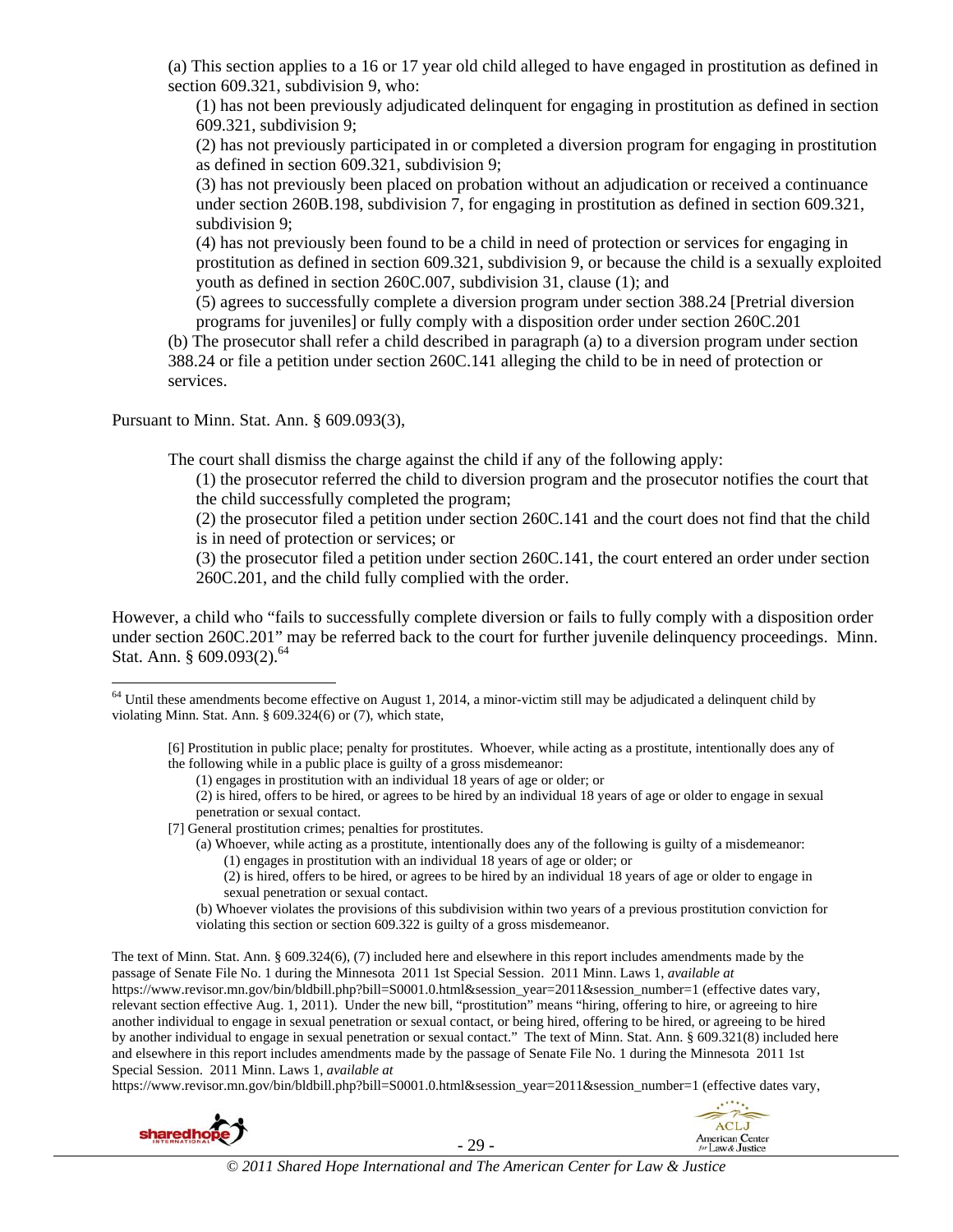Additionally, sex trafficking victims may assert an affirmative defense to a charge under Minn. Stat. Ann. § 609.324 under some circumstances. Minn. Stat. Ann. § 609.325(4) (Defenses) states,

It is an affirmative defense to a charge under section 609.324 if the defendant proves by a preponderance of the evidence that the defendant is a labor trafficking victim, as defined in section 609.281, or a sex trafficking victim, as defined in section 609.321, and that the defendant committed the act only under compulsion by another who by explicit or implicit threats created a reasonable apprehension in the mind of the defendant that if the defendant did not commit the act, the person would inflict bodily harm upon the defendant.

- 5.3.1 Recommendation: Amend Minn. Stat. Ann. § 609.324(1) (Patrons; Prostitutes; Housing Individuals engaged in prostitution; Penalties) and Minn. Stat. Ann. § 609.3243 (Loitering with intent to participate in prostitution) to refer cases of minors arrested for prostitution related offenses to Minn. Stat. Ann. § 609.093(1) (Juvenile prostitutes; diversion or child protection proceedings) when the child is 16 or 17 and to Minn. Stat. Ann. § 299A.795 (Trafficking victim assistance) for services as a trafficking victim. Also amend Minn. Stat. Ann. § 609.324(2), (3) (Patrons; Prostitutes; Housing Individuals engaged in prostitution; Penalties) and Minn. Stat. Ann. § 609.3243 (Loitering with intent to participate in prostitution) to refer cases of minors arrested for prostitution related offenses to refer to Minn. Stat. Ann. § 260C.175(1) (Taking child into custody) to ensure minors under 16 are identified as children in need of services and routed into protective services.
- *5.4 Commercially sexually exploited children are provided with a child protection response, including specialized shelter and services, and are not detained in juvenile detention facilities.*

Senate File 1,<sup>65</sup> which was passed during the 2011 Special Session, states in article, 4, section 9,

(a) If sufficient funding from outside sources is donated, the commissioner of public safety shall develop a statewide model as provided in this section. By June 30, 2012, the commissioner of public safety, in consultation with the commissioners of health and human services, shall develop a victim services model to address the needs of sexually exploited youth and youth at risk of sexual exploitation. The commissioner shall take into consideration the findings and recommendations as reported to the legislature on the results of the safe harbor for sexually exploited youth pilot project authorized by Laws 2006, chapter 282, article 13, section 4, paragraph  $(b)$ ...

(b) By January 15, 2013, the commissioner of public safety shall report to the chairs and ranking minority members of the senate and house of representatives divisions having jurisdiction over health and human services and criminal justice funding and policy on the development of the statewide model, including recommendations for additional legislation or funding for services for sexually exploited youth or youth at risk of sexual exploitation.

(c) As used in this section, "sexually exploited youth" has the meaning given in section 260C.007, subdivision 31.66

<u> 1989 - Johann Stoff, fransk politik (d. 1989)</u>

https://www.revisor.mn.gov/bin/bldbill.php?bill=S0001.0.html&session\_year=2011&session\_number=1 (effective dates vary, relevant section effective Aug. 1, 2011).

<sup>66</sup> *See supra* Section 5.1 for definition of "sexually exploited youth."





relevant section effective Aug. 1, 2011). Lastly, a minor still may also be adjudicated a delinquent child for having violated Minn. Stat. Ann. § 609.3243 (Loitering with intent to participate in prostitution), which provides that "[a] person who loiters in a public place with intent to participate in prostitution is guilty of a misdemeanor."<br><sup>65</sup> Senate File No. 1 during the Minnesota 2011 1st Special Session. 2011 Minn. Laws 1, *available at*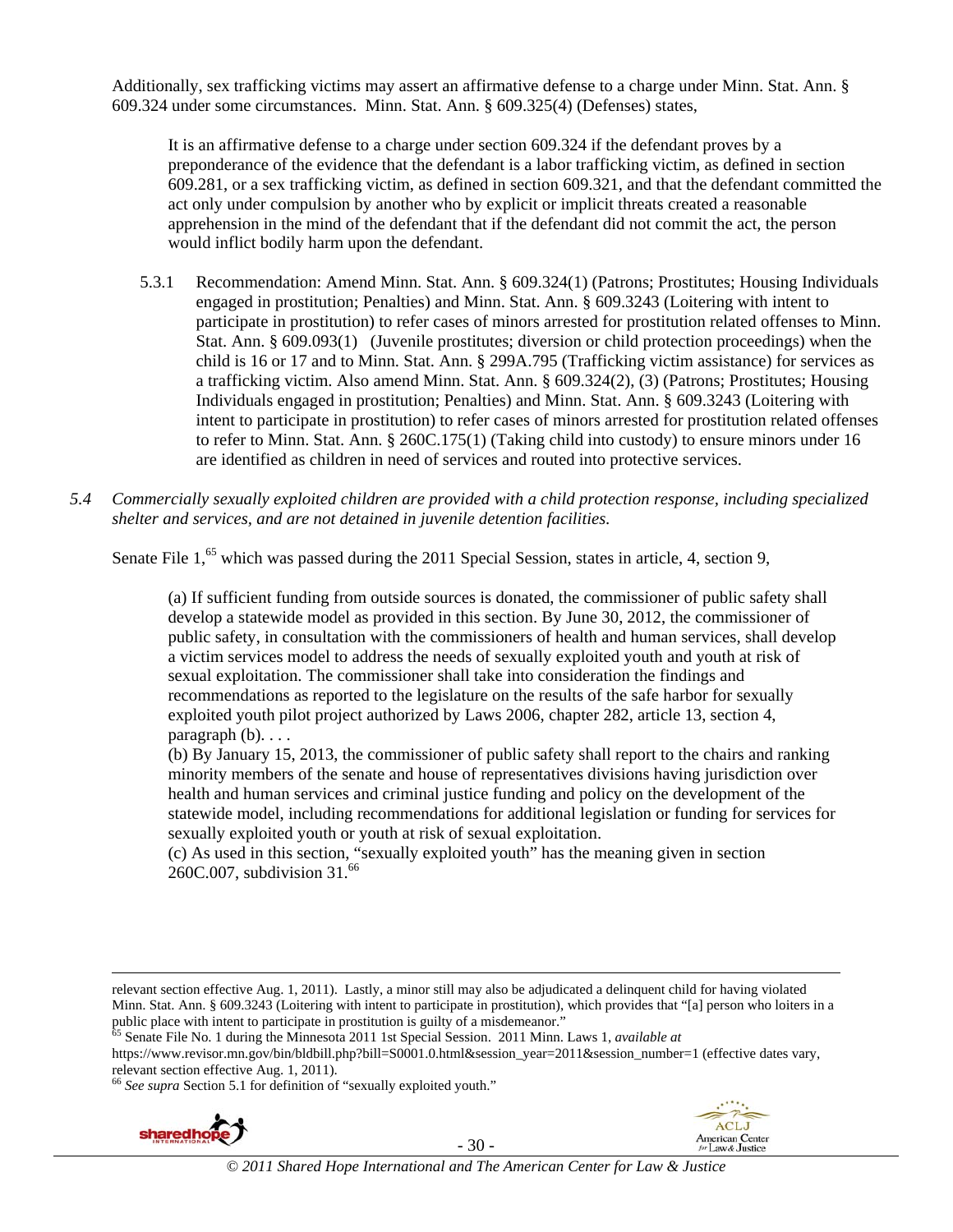Even if Minnesota does not receive adequate funding to implement this victim services model, several protective provisions exist for sexually exploited youth under the child protection provisions of Minnesota's Juvenile Court Act.

Minnesota recently amended its definition of "delinquent child" in Minn. Stat. Ann. § 260B.007,<sup>67</sup> to include a new subsection (6)(c), which states

The term delinquent child does not include a child under the age of 16 years of age alleged to have engaged in conduct which would, if committed by an adult, violate any federal, state, or local law relating to being hired, offering to be hired, or agreeing to be hired by another individual to engage in sexual penetration or sexual conduct.

The recently passed bill also amended the definition of "juvenile petty offender" in Minn. Stat. Ann. §  $260B.007(16)$  by amending subsection  $(16)(d)$  to read,

A child who commits a juvenile petty offense is a "juvenile petty offender." The term juvenile petty offender does not include a child under the age of 16 years alleged to have violated any law relating to being hired, offering to be hired, or agreeing to be hired by another individual to engage in sexual penetration or sexual conduct which, if committed by an adult, would be a misdemeanor.

Under these provisions, minors under 16 years of age engaging in commercial sex acts will not be treated as delinquent children.<sup>68</sup> The newly enacted bill also adds the term "sexually exploited youth" to the definition of "child in need of protection or services" in Minn. Stat. Ann.  $\S 260C.007(6)^{69}$  and adds to that same statute a definition of "sexually exploited youth," which includes "a sex trafficking victim as defined in section 609.321, subdivision 7b."

Under Minn. Stat. Ann. § 260C.175(1) (Taking child into custody), a child in need of protection or services may be taken into immediate custody by some of the following methods:

(1) with an order issued by the court in accordance with the provisions of section 260C.151, subdivision 6 [Summons; notice] . . .

(2) by a peace officer:

(i) when a child has run away from a parent, guardian, or custodian, or when the peace officer reasonably believes the child has run away from a parent, guardian, or custodian, but only for the purpose of transporting the child home, to the home of a relative, or to another safe place, which may include a shelter care facility; or

(ii) when a child is found in surroundings or conditions which endanger the child's health or welfare or which such peace officer reasonably believes will endanger the child's health or welfare.

. . . (4) by a peace officer or probation officer under section 260C.143, subdivision 1 or 4 [Procedure; Habitual Truants, Runaways, Offenders].

 $^{69}$  The text of Minn. Stat. Ann. § 260C.007(6) included here and elsewhere in this report includes amendments made by the passage of Senate File No. 1 during the Minnesota 2011 1st Special Session. 2011 Minn. Laws 1, *available at*  https://www.revisor.mn.gov/bin/bldbill.php?bill=S0001.0.html&session\_year=2011&session\_number=1 (effective dates vary, relevant section effective Aug. 1, 2011).





  $67$  The text of Minn. Stat. Ann. § 260B.007(16)(d) included here and elsewhere in this report includes amendments made by the passage of Senate File No. 1 during the Minnesota 2011 1st Special Session. 2011 Minn. Laws 1, *available at*  https://www.revisor.mn.gov/bin/bldbill.php?bill=S0001.0.html&session\_year=2011&session\_number=1 (effective dates vary, relevant section effective Aug. 1, 2014).

<sup>68</sup> *See supra* Section 5.3 for the substantive provisions of Minn. Stat. Ann. § 609.093, which protects minors under 16 from being labeled as delinquent for engaging in commercial sex acts.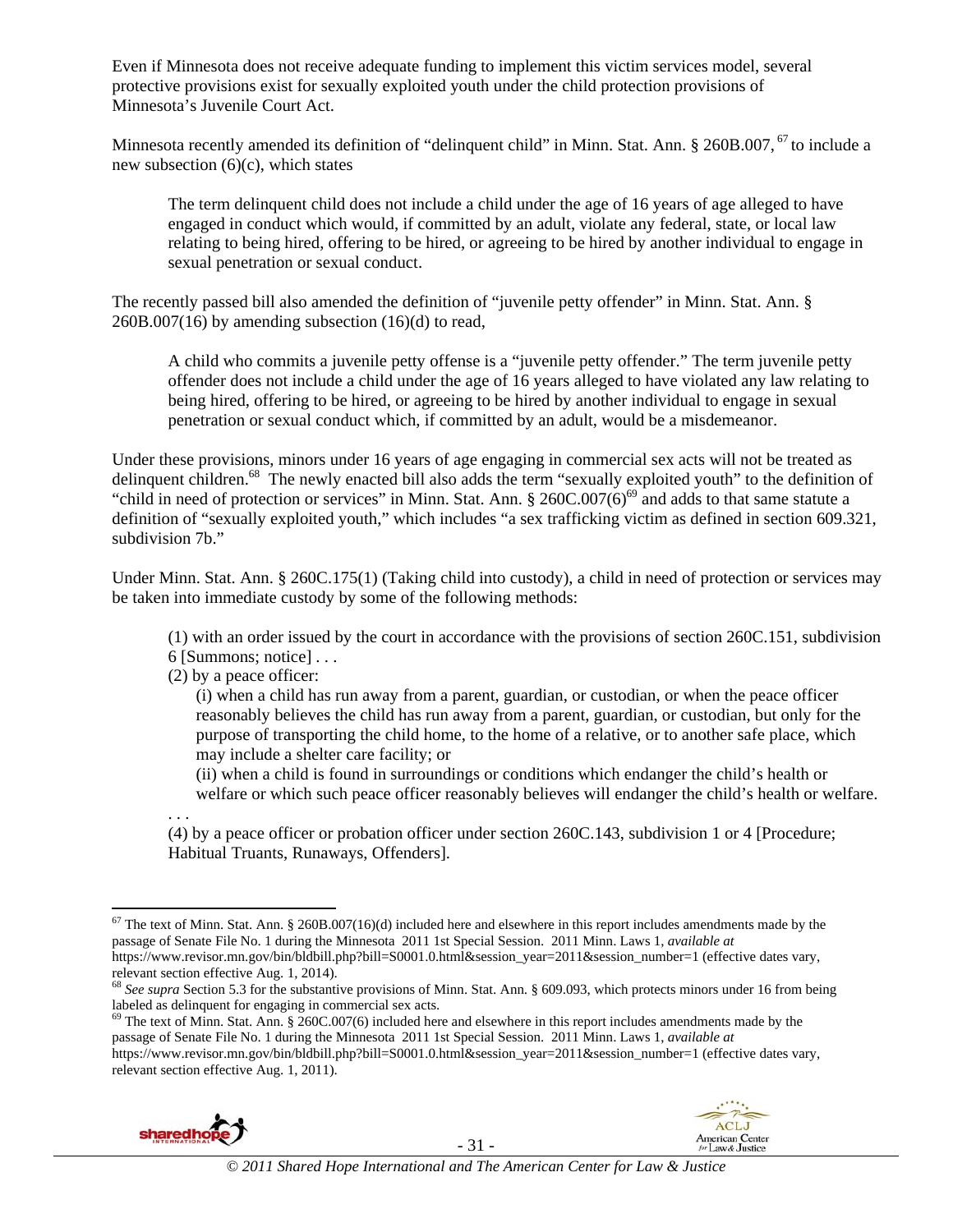Pursuant to Minn. Stat. Ann. § 260C.151(6),

If the court makes individualized, explicit findings, based on the notarized petition or sworn affidavit, that there are reasonable grounds to believe the child is in surroundings or conditions which endanger the child's health, safety, or welfare that require that responsibility for the child's care and custody be immediately assumed by the responsible social services agency and that continuation of the child in the custody of the parent or guardian is contrary to the child's welfare, the court may order that the officer serving the summons take the child into immediate custody for placement of the child in foster care. In ordering that responsibility for the care, custody, and control of the child be assumed by the responsible social services agency, the court is ordering emergency protective care as that term is defined in the juvenile court rules.

Runaways and habitually truant minors may be taken into custody by law enforcement under Minn. Stat. Ann. § 260C.143(1), which provides,

When a peace officer, or attendance officer in the case of a habitual truant, has probable cause to believe that a child is in need of protection or services under section 260C.007, subdivision 6, clause (13) [runaway] or (14) [habitual truant], the officer may issue a notice to the child to appear in juvenile court in the county in which the child is found or in the county of the child's residence. . . . If a child fails to appear in response to the notice, the court may issue a summons notifying the child of the nature of the offense alleged and the time and place set for the hearing. If the peace officer finds it necessary to take the child into custody, sections 260C.175 and 260C.176 shall apply.

After being taken into custody, the child's parent, guardian, or custodian "shall be notified as soon as possible," and "[u]nless there is reason to believe that the child would endanger self or others or not return for a court hearing, or that the child's health or welfare would be immediately endangered, the child shall be released to the custody of a parent, guardian, or other suitable relative." Minn. Stat. Ann. § 260C.176(1). Pursuant to Minn. Stat. Ann. § 260C.176(2)(b),

No child taken into custody and placed in a shelter care facility or relative's home by a peace officer pursuant to section 260C.175, subdivision 1, clause (1) or (2), item (ii), may be held in custody longer than 72 hours, excluding Saturdays, Sundays, and holidays, unless a petition has been filed and the judge or referee determines pursuant to section 260C.178 [Emergency removal hearing] that the child shall remain in custody or unless the court has made a finding of domestic abuse perpetrated by a minor after a hearing . . . in which case the court may extend the period of detention for an additional seven days, within which time the social services agency shall conduct an assessment and shall provide recommendations to the court regarding voluntary services or file a child in need of protection or services petition.

When a child in need of protection or services is not released under Minn. Stat. Ann. § 260C.176(1) (Release or detention), "[T]he person taking the child into custody shall notify the court as soon as possible of the detention of the child and the reasons for detention." Minn. Stat. Ann. § 260C.176(2). Pursuant to Minn. Stat. Ann. § 260C.181(1), a child taken into custody under Minn. Stat. Ann. § 260C.175 may be detained for no more than 24 hours in "a shelter care facility, secure detention facility, or, if there is no secure detention facility available for use by the county having jurisdiction over the child, in a jail or other facility for the confinement of adults who have been charged with or convicted of a crime in quarters separate from any adult confined in the facility which has been approved for the detention of juveniles by the commissioner of corrections."

However, a child in need of protection or services taken into custody under Minn. Stat. Ann. § 260C.175(1)(1), or (2)(ii) and who is not allegedly delinquent, "shall be detained in the least restrictive setting consistent with the child's health and welfare and in closest proximity to the child's family as possible." Minn. Stat. Ann. §

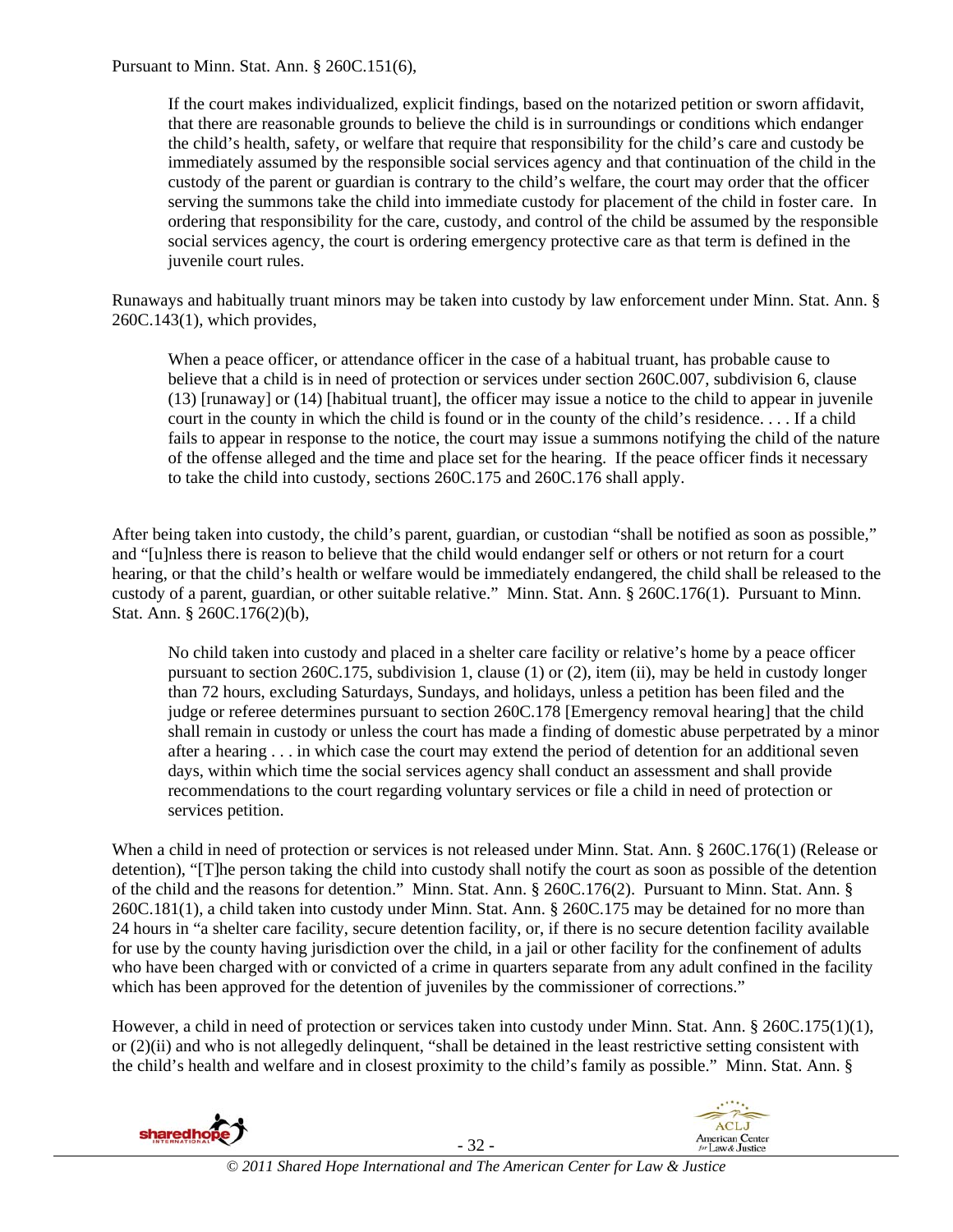260C.181(2). Additionally, a habitual truant or runaway who is taken into temporary custody may only be placed in a shelter care facility. Minn. Stat. Ann. § 260C.181(3). Minn. Stat. § 260C.181(3) states, "If the child had been taken into custody and detained as one who is alleged to be in need of protection or services under section 260C.007, subdivision 6, clause (13) or (14) . . . the child may be placed only in a shelter care facility."

In making a dispositional placement for a child who is found to be in need of protection or services, the court has several options including placing the child "under the protective supervision of the responsible social services agency or child-placing agency in the home of a parent of the child under conditions prescribed by the court," <sup>70</sup> transferring legal custody to a social services or child-placing agency, returning the child to the parent or guardian from whom the child was removed for up to six months for a trial home visit,  $^{71}$  or allowing the child to live independently if he is at least 16 years old and the court believes the "child has sufficient maturity and judgment." Minn. Stat. Ann. § 260C.201(1)(a).

In making a dispositional placement for a child who is found to be a child in need of services or protection because he or she is a habitual truant or runaway, the court has a number of options, including leaving the child in the child's home under supervision, transferring legal custody to probation officer for placement of the child in a group foster home, and transferring legal custody of the child to a "reputable person of good moral character." Minn. Stat. Ann. § 260C.201(1)(b).<sup>72</sup>

Despite these protections and services, under the law in effect until August 1, 2014, and for children aged 16 and 17 who fail to successfully complete a diversion program after August 1, 2014, it is still possible for children to be taken into custody and detained for committing prostitution offenses. In these cases, the child victim may be labeled a "delinquent child," for having violated a state law. Minn. Stat. Ann. § 260C.007(11).<sup>73</sup> Under Minn. Stat. Ann. § 260B.007(6), a "delinquent child" is defined to include a child "who has violated any state or local law, except as provided in section 260B.225, subdivision 1, and except for juvenile offenders as described in subdivisions 16 to 18."74 Any reputable person who has knowledge regarding a child in Minnesota who appears to be delinquent may file a delinquency petition with the court, and the juvenile court will have "original and exclusive jurisdiction in proceedings concerning any child who is alleged to be delinquent." Minn. Stat. Ann. §§ 260B.101, 260B.141(1).

Under Minn. Stat. Ann. § 260B.175(1) (Taking child into custody),

No child may be taken into immediate custody except:

(a) with an order issued by the court in accordance with the provisions of section 260C.151 [Summons; notice] . . . or by a warrant issued in accordance with the provisions of section 260B.154 [Failure to obey summons or subpoena; contempt; arrest];

(b) in accordance with the laws relating to arrests; or

 $^{73}$  The text of Minn. Stat. Ann. § 260C.007(11) included here and elsewhere in this report includes amendments made by the passage of Senate File No. 1 during the Minnesota 2011 1st Special Session. 2011 Minn. Laws 1, *available at*  https://www.revisor.mn.gov/bin/bldbill.php?bill=S0001.0.html&session\_year=2011&session\_

number=1 (effective dates vary, relevant section effective Aug. 1, 2011).<br><sup>74</sup>Minn. Stat. Ann. § 260B.225(1) defines "major traffic offense" and "adult court traffic offense." Minn. Stat. Ann. § 260B.007(16)(c)(1) specifically excludes misdemeanor violations of section 609.324 from being defined as a "juvenile petty offense." Minn. Stat. Ann. § 260B.007(17) covers juvenile alcohol offenses and Minn. Stat. Ann. § 260.007(18) covers juvenile controlled substance offenses.





 <sup>70</sup> According to Minn. Stat. Ann. § 260C.201(1)(a)(1), if the child is placed with a child-placing agency, he will reside "in the home of a parent of the child under conditions prescribed by the court directed to the correction of the child's need for protection or services . . . ."

 $<sup>71</sup>$  During a trial home visit, a social services agency shall continue to have legal custody of the child, the ability to access</sup> information pursuant to Minn. Stat. Ann. § 260C.208 (Information for child placement), provide appropriate services to the child and parent, may terminate the trial home visit without a court order, and prepare a report for the court when the trial home visit is terminated. Minn. Stat. Ann. § 260C.201(1)(a)(3).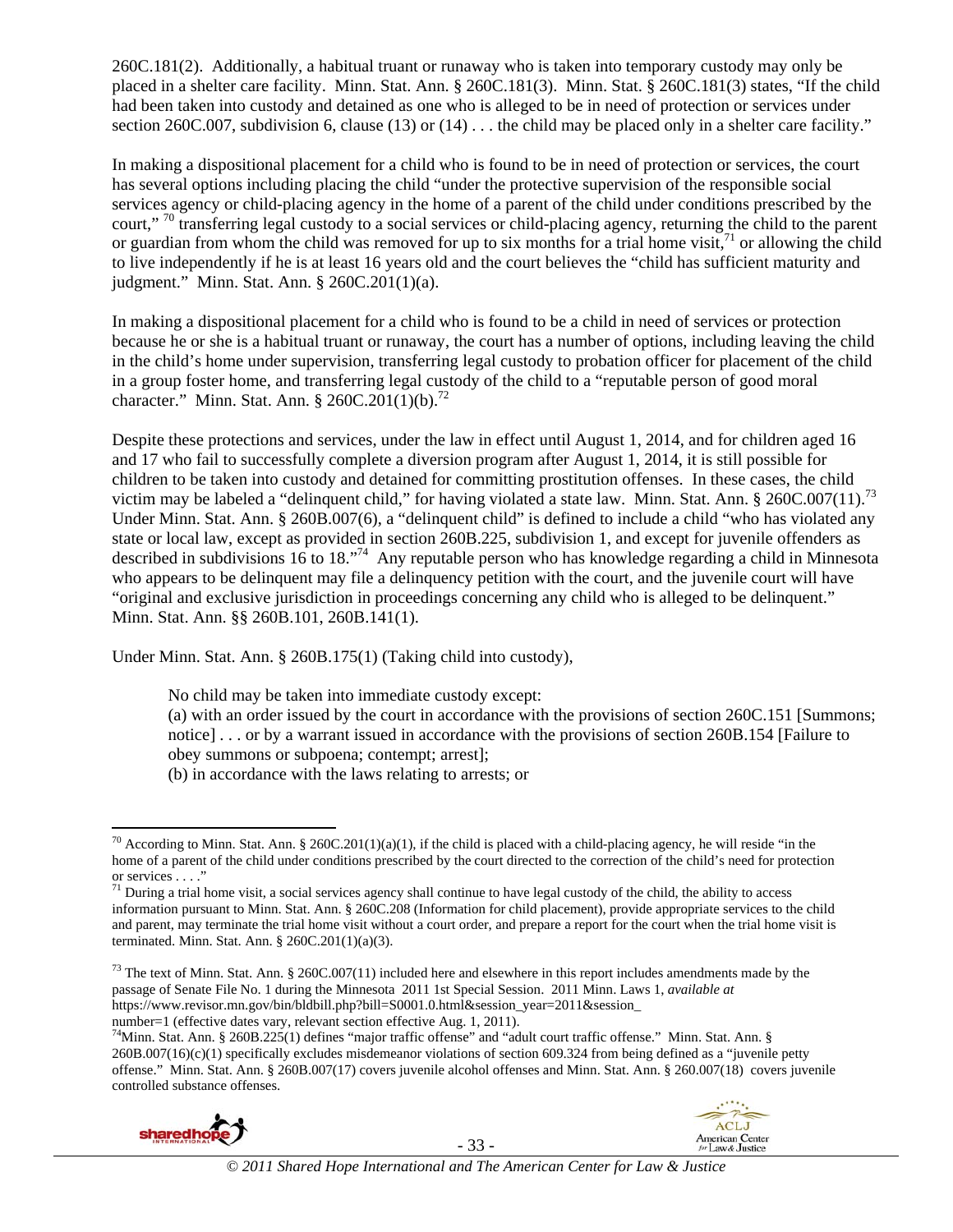(c) by a peace officer or probation or parole officer when it is reasonably believed that the child has violated the terms of probation, parole, or other field supervision.

Once taken into custody, the child alleged to be a delinquent child "shall be released to the custody of a parent, guardian, custodian, or other suitable person" except when there is "reason to believe that the child would endanger self or others, not return for a court hearing, run away from the child's parent, guardian, or custodian or otherwise not remain in the care or control of the person to whose lawful custody the child is released, or that the child's health or welfare would be immediately endangered." Minn. Stat. Ann. § 260B.176(1). If not released, a child may not be detained in a "juvenile secure detention facility or shelter care facility longer than 36 hours, excluding Saturdays, Sundays, and holidays, after being taken into custody for a delinquent act . . . unless a petition has been filed and the judge or referee determines pursuant to section 260B.178 [Detention hearing] that the child shall remain in detention." Minn. Stat. Ann. § 260B.176(2)(b). Similarly, pursuant to Minn. Stat. Ann. § 260B.176(2)(c),

(c) No child may be detained in an adult jail or municipal lockup longer than 24 hours, excluding Saturdays, Sundays, and holidays, or longer than six hours in an adult jail or municipal lockup in a standard metropolitan statistical area, after being taken into custody for a delinquent act as defined in section 260B.007, subdivision 6, unless:

(1) a petition has been filed under section 260B.141; and

(2) a judge or referee has determined under section 260B.178 that the child shall remain in detention.

After August 1, 1991, no child described in this paragraph may be detained in an adult jail or municipal lockup longer than 24 hours, excluding Saturdays, Sundays, and holidays, or longer than six hours in an adult jail or municipal lockup in a standard metropolitan statistical area, unless the requirements of this paragraph have been met and, in addition, a motion to refer the child for adult prosecution has been made under section 260B.125. Notwithstanding this paragraph, continued detention of a child in an adult detention facility outside of a standard metropolitan statistical area county is permissible if:

(i) the facility in which the child is detained is located where conditions of distance to be traveled or other ground transportation do not allow for court appearances within 24 hours. A delay not to exceed 48 hours may be made under this clause; or (ii) the facility is located where conditions of safety exist. Time for an appearance may be delayed until 24 hours after the time that conditions allow for reasonably safe travel. "Conditions of safety" include adverse life-threatening weather conditions that do not allow for reasonably safe travel.

The continued detention of a child under clause (i) or (ii) must be reported to the commissioner of corrections.

If a "child is being held at a juvenile secure detention facility or shelter care facility," a detention hearing must be held "within 36 hours of the time the child was taken into custody, excluding Saturdays, Sundays, and holidays," but if the child is detained at "an adult jail or municipal lockup," the detention hearing must be held "within 24 hours of the time the child was taken into custody, excluding Saturdays, Sundays, and holidays." Minn. Stat. Ann. § 260B.178(1)(a)(1), (1)(a)(2). At the detention hearing, Minn. Stat. Ann. § 260B.178(1)(b) (Detention hearing) provides that

[u]nless there is reason to believe that the child would endanger self or others, not return for a court hearing, run away from the child's parent, guardian, or custodian or otherwise not remain in the care or control of the person to whose lawful custody the child is released, or that the child's health or welfare would be immediately endangered, the child shall be released to the custody of a parent, guardian, custodian, or other suitable person, subject to reasonable conditions of release . . . . In determining

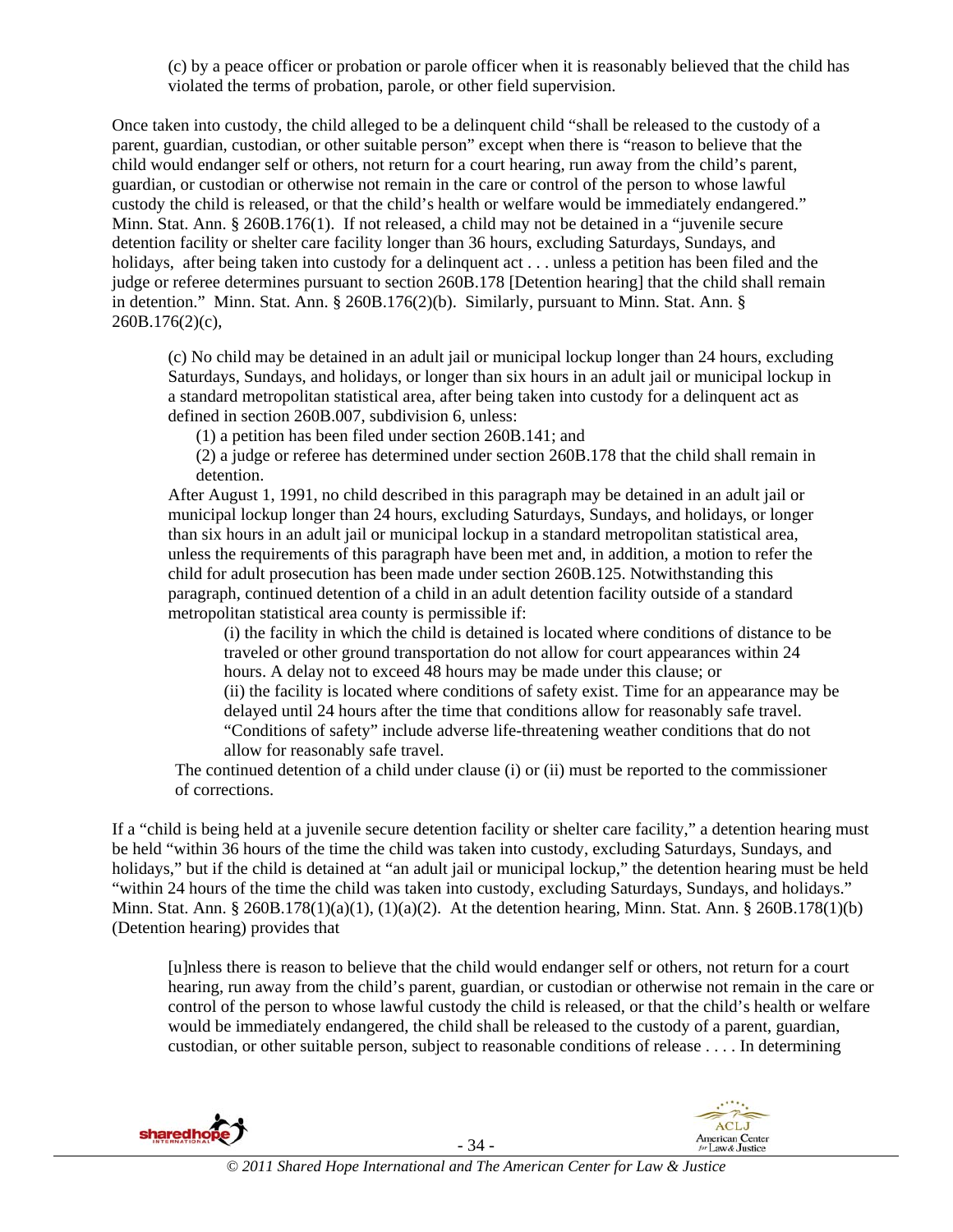whether the child's health or welfare would be immediately endangered, the court shall consider whether the child would reside with a perpetrator of domestic child abuse.

If the court determines that the child is a delinquent child, it may place the child in a variety of settings, including returning the child to the child's home under supervision and court-ordered conditions or, "if the court determines that the child is a danger to self or others," it may transfer legal custody of the child to a "childplacing agency," "local social services agency," "a reputable individual of good moral character," a county home school, "a county probation officer for placement in a group foster home," or to the "commissioner of corrections." Minn. Stat. Ann. § 260B.198(1)(3). Additionally, if the court finds the child to be "in need of special treatment and care for reasons of physical or mental health," the court may "order the child's parent, guardian, or custodian to provide it. If the parent, guardian, or custodian fails to provide this treatment or care, the court may order it provided." Minn. Stat. Ann. § 260B.198(1)(7).

*5.5 Commercial sexual exploitation or sex trafficking is identified as a type of abuse and neglect within child protection statutes.* 

Conduct that amounts to a violation of Minn. Stat. Ann. § 609.322 (Solicitation, inducement, and promotion of prostitution; sex trafficking) or a violation of Minnesota's CSEC laws or sexual offense laws is expressly included within the definition of child abuse used in the child protection provisions of Minnesota's Juvenile Court Act. Specifically, under Minn. Stat. Ann. § 260C.007(5) (Definitions), "child abuse" means the following:

[A]n act that involves a minor victim that constitutes a violation of section . . . 609.322 [Solicitation, inducement, and promotion of prostitution; sex trafficking ], 609.324 [Patrons; prostitutes; housing individuals engaged in prostitution; penalties], 609.342 [Criminal sexual conduct in the first degree], 609.343 [Criminal sexual conduct in the second degree], 609.344 [Criminal sexual conduct in the third degree], 609.345 [Criminal sexual conduct in the fourth degree] . . . 617.246 [Use of minors in sexual performance prohibited], or that is physical or sexual abuse as defined in section 626.556, subdivision 2 [Reporting of maltreatment of minors], or an act committed in another state that involves a minor victim and would constitute a violation of one of these sections if committed in this state.

*5.6 The definition of "caregiver" (or similar term) in the child welfare statutes is broad enough to include a trafficker who has custody or control of a child in order to bring a trafficked child into the protection of child protective services.* 

The applicable definition of "custodian" under the child protection provisions may not cover every situation in which a trafficker is in custody of a domestic minor sex trafficking victim. Pursuant to Minn. Stat. Ann. § 260C.007(10) (Definitions), a "custodian" means

any person who is under a legal obligation to provide care and support for a minor or who is in fact providing care and support for a minor. This subdivision does not impose upon persons who are not otherwise legally responsible for providing a child with necessary food, clothing, shelter, education, or medical care a duty to provide that care. . . .

By only including individuals who have some "legal obligation to provide care and support" for the child or who are "in fact providing care and support" for a child, the definition of custodian may fail to include all situations where a trafficker is in control of or resides with a child.

5.6.1 Recommendation: Amend Minn. Stat. Ann. § 260C.007(10) (Definitions) to include as a "custodian" those persons who are in control of a child in order to bring a trafficked child within the protection of the child protection statutes.

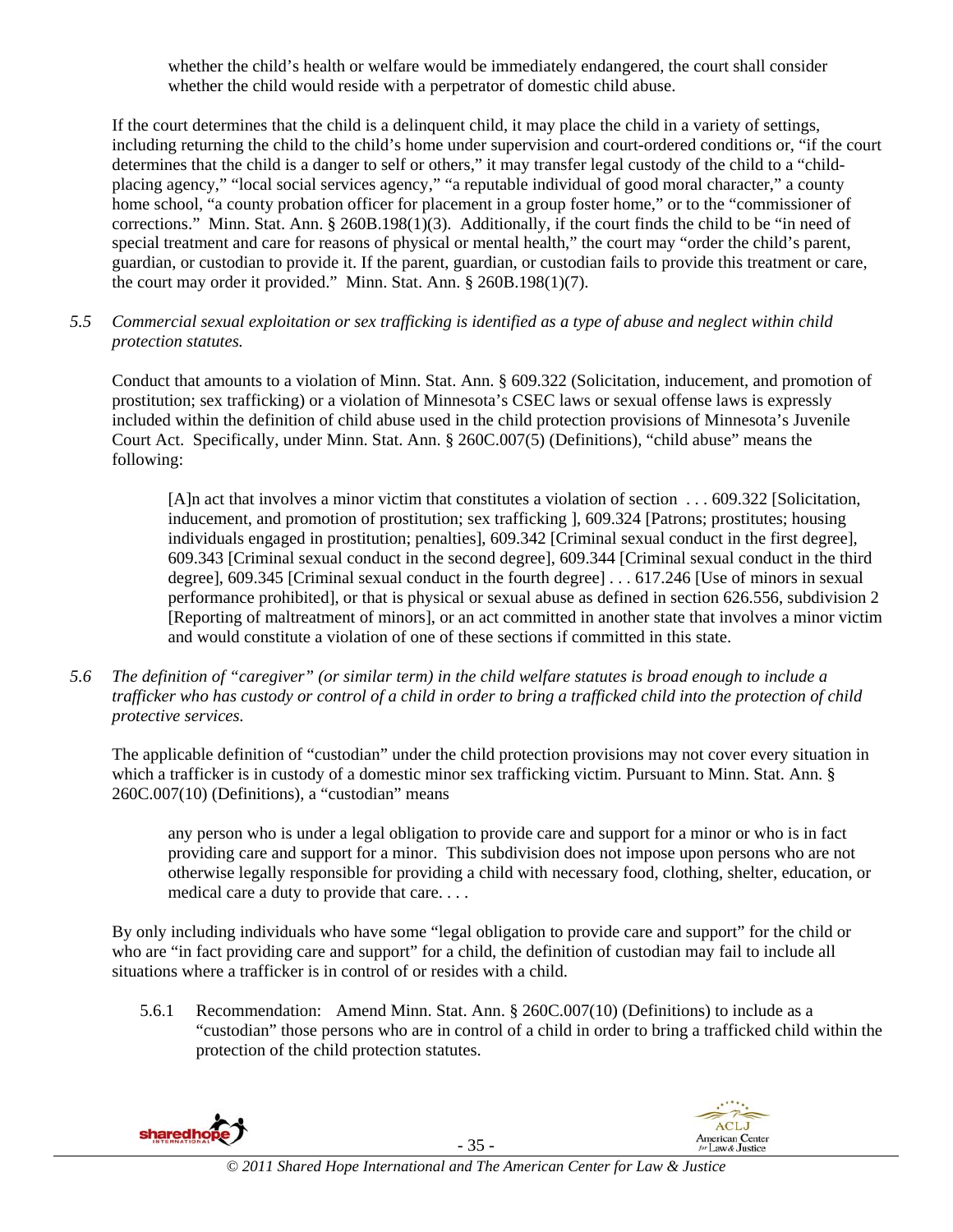*5.7 Crime victims' compensation is specifically available to a child victim of sex trafficking or CSEC without regard to ineligibility factors.* 

Minnesota's Crime Victims Reparation Act does not make reparation awards available to children who are victims of commercial sexual exploitation without regard to ineligibility requirements. Generally, a "victim<sup>75</sup> who has incurred economic loss," will be "entitled to reparations upon a showing by a preponderance of the evidence that the requirements for reparations have been met." Minn. Stat. Ann. § 611A.53(1). As provided in Minn. Stat. Ann. § 611A.52(8) within the Crime Victims Reparation Act,

- (a) "Economic loss" means actual economic detriment incurred as a direct result of injury or death.
- (b) In the case of injury the term is limited to:

(1) reasonable expenses incurred for necessary medical, chiropractic, hospital, rehabilitative, and dental products, services, or accommodations, including ambulance services, drugs, appliances, and prosthetic devices;

. . . (3) reasonable expenses incurred for psychological or psychiatric products, services, or accommodations, not to exceed an amount to be set by the board, where the nature of the injury or the circumstances of the crime are such that the treatment is necessary to the rehabilitation of the victim;

(4) loss of income that the victim would have earned had the victim not been injured; (5) reasonable expenses incurred for substitute child care or household services to replace those the victim or claimant would have performed had the victim or the claimant's child not been injured; . . .

(6) reasonable expenses actually incurred to return a child who was a victim of a crime under section 609.25 or 609.26 to the child's parents or lawful custodian. These expenses are limited to transportation costs, meals, and lodging from the time the child was located until the child was returned home; and

(7) the claimant's moving expenses, storage fees, and phone and utility installation fees, up to a maximum of \$1,000 per claim, if the move is necessary due to a reasonable fear of danger related to the crime for which the claim was filed.

Although a commercially sexually exploited child who suffers economic loss will generally be eligible to receive reparations under Minnesota's Crime Victims Reparation Act, several additional requirements for reparations could present difficulties for victims of domestic minor sex trafficking. Specifically, reparations will not be awarded unless the crime was "reported to the police within 30 days of its occurrence or, if it could not reasonably have been reported within that period, within 30 days of the time when a report could reasonably have been made." Minn. Stat. Ann. § 611A.53(2)(1). Notably, however, "A victim of criminal sexual conduct in the first, second, third, or fourth degree who does not report the crime within 30 days of its occurrence is deemed to have been unable to have reported it within that period." Minn. Stat. Ann. § 611A.53(2)(1). To be eligible to receive reparations, a victim must also "cooperate fully with the police and other law enforcement officials," must not have been an accomplice of the offender, and must not have been "in the act of committing a crime at the time the injury occurred." Minn. Stat. Ann. § 611A.53(2)(2), (3), (4). Additionally, pursuant to Minn. Stat. Ann. § 611A.53(2)(5), (6), the claim must be for more than \$50, and the victim must file a claim for reparation within 3 years of the date of the harm suffered,

except that (i) if the claimant was unable to file a claim within that period, then the claim can be made within three years of the time when a claim could have been filed; and (ii) if the victim's injury or death was not reasonably discoverable within three years of the injury or death, then the claim can be made within three years of the time when the injury or death is reasonably discoverable. The following circumstances do not render a claimant unable to file a claim for the purposes of this clause: (A) lack of





- 36 -

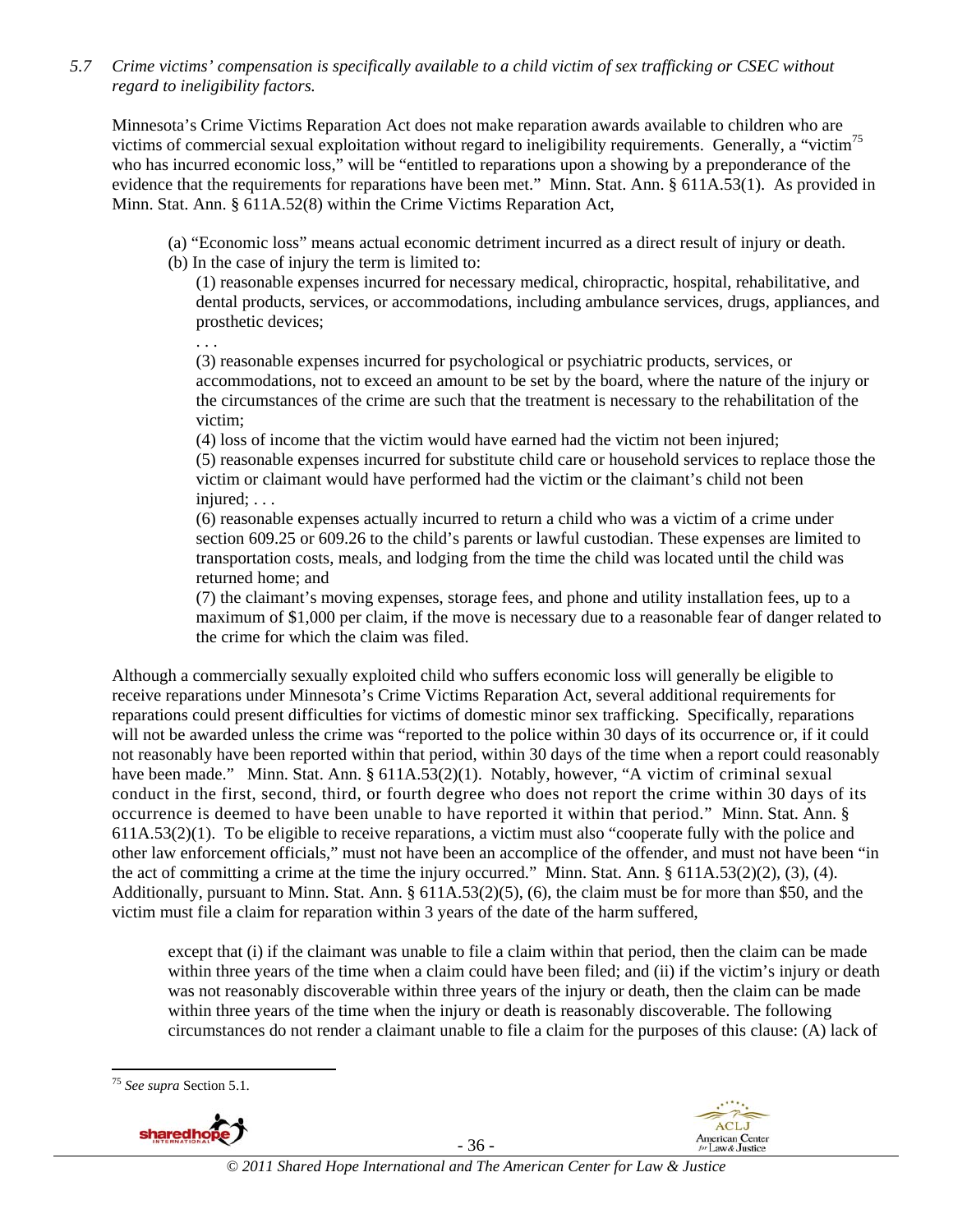knowledge of the existence of the Minnesota Crime Victims Reparations Act, (B) the failure of a law enforcement agency to provide information or assistance to a potential claimant under section 611A.66, (C) the incompetency of the claimant if the claimant's affairs were being managed during that period by a guardian, guardian ad litem, conservator, authorized agent, or parent, or (D) the fact that the claimant is not of the age of majority.

If the victim's claim is based on child abuse,<sup>76</sup> the claim does not have to be for more than \$50, does not have to be reported to the police within 30 days, and the 3-year period to file a claim will toll until the time the crime actually is reported to the police. Minn. Stat. Ann. § 611A.53(2).

The amount of reparations a victim receives also may be reduced to the extent: (i) "that economic loss is recouped from a collateral source or collateral sources;" and (ii) "the board deems reasonable because of the contributory misconduct of the claimant or of a victim through whom the claimant claims." Minn. Stat. § 611A.54(1), (2). Additionally, in no case will the victim receive more than \$50,000. Minn. Stat. Ann. § 611A.54(3).

Despite the reporting and filing extension granted to victims of child abuse and certain sexual offenses, nothing expressly exempts victims of Minn. Stat. Ann. § 609.322(1)(a) (Solicitation, inducement, and promotion of prostitution; sex trafficking), Minn. Stat. Ann. § 609.324(1) (Patrons; prostitutes; housing individuals engaged in prostitution; penalties), Minn. Stat. Ann. § 617.246(2) (Use of minors in sexual performance prohibited), or Minn. Stat. Ann. § 609.283(1) (Unlawful conduct with respect to documents in furtherance of labor or sex trafficking) from the same requirements as other victims.

5.7.1 Recommendation: Amend Minn. Stat. Ann. § 611A.53(2) to specifically exempt victims of Minn. Stat. Ann. § 609.322(1)(a) (Solicitation, inducement, and promotion of prostitution; sex trafficking), § 609.324(1) (Patrons; prostitutes; housing individuals engaged in prostitution; penalties), § 617.246(2) (Use of minors in sexual performance prohibited), and § 609.283(1) (Unlawful conduct with respect to documents in furtherance of labor or sex trafficking) from the listed limitations on reparations awards.

### *5.8 Victim-friendly procedures and protections are provided in the trial process for minors under 18.*

Minnesota does not afford criminal friendly justice procedures and protections specifically to victims of domestic minor sex trafficking. However, regardless of the victim's age , Minnesota law provides special protections for victims of sexual offenses pursuant to Minn. Stat. Ann. § 609.347 (Evidence in criminal sexual conduct cases). Minn. Stat. Ann. § 609.347(1) provides, "In a prosecution under sections 609.342 [Criminal sexual conduct in the first degree] to 609.3451 [Criminal sexual conduct in the fifth degree]; 609.3453 [Criminal sexual predatory conduct] . . . the testimony of a victim need not be corroborated." Similarly, there is no need to demonstrate that the "victim resisted the accused." Minn. Stat. Ann. § 609.347(2). Additionally, pursuant to Minn. Stat. Ann. § 609.347(3), in prosecutions for those offenses,

[E]vidence of the victim's previous sexual conduct shall not be admitted nor shall any reference to such conduct be made in the presence of the jury, except by court order under the procedure provided in subdivision 4. The evidence can be admitted only if the probative value of the evidence is not substantially outweighed by its inflammatory or prejudicial nature and only in the circumstances set out in paragraphs (a) and (b). For the evidence to be admissible under paragraph (a), subsection (i), the judge must find by a preponderance of the evidence that the facts set out in the accused's offer of proof are true. For the evidence to be admissible under paragraph (a), subsection (ii) or paragraph (b), the judge must find that the evidence is sufficient to support a finding that the facts set out in the accused's offer of proof are true, as provided under Rule 901 of the Rules of Evidence.

 <sup>76</sup> *See supra* Section 5.6 for the definition of "child abuse." The term "child abuse" is not defined in Minn. Stat. Ann. § 611A.52.



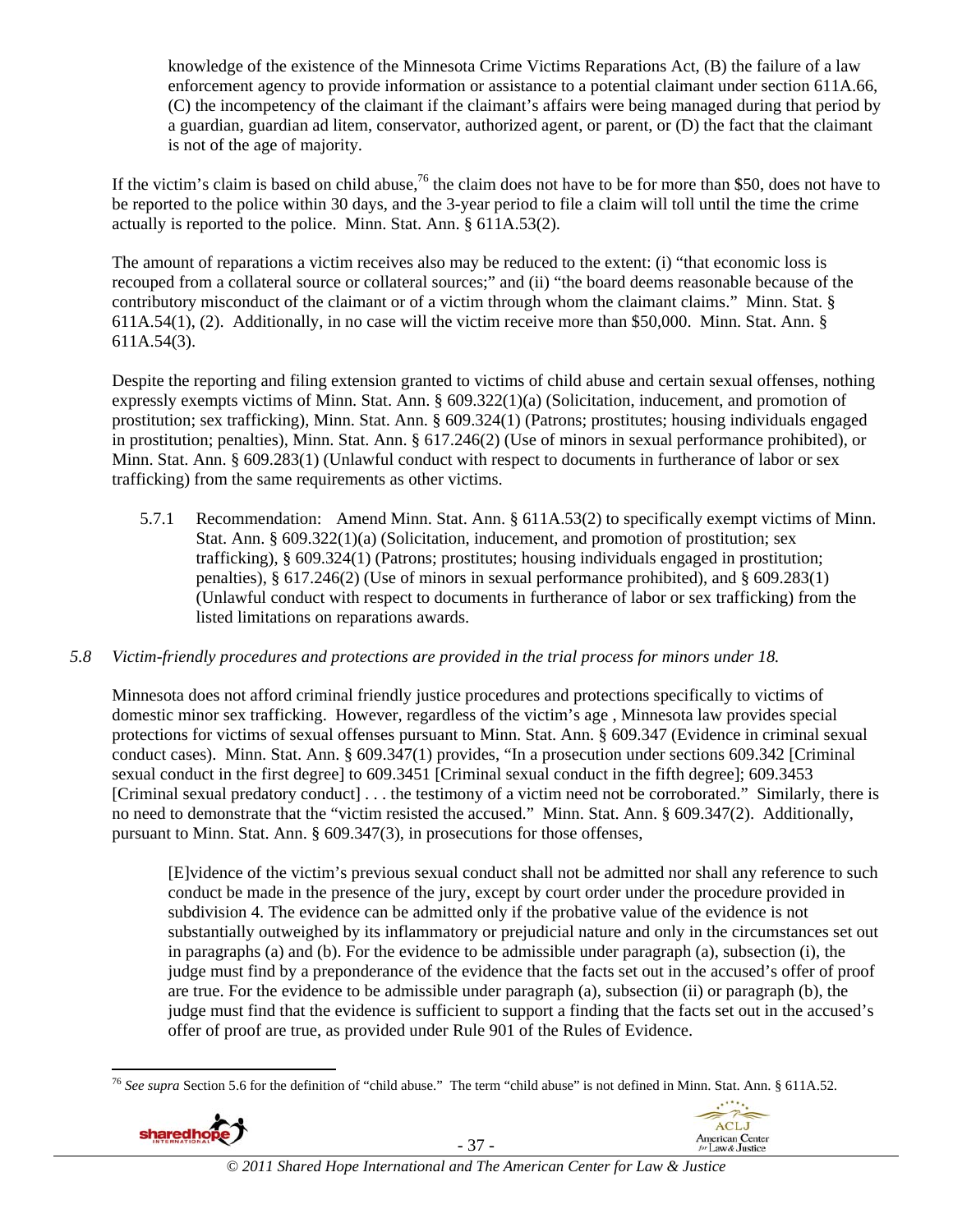- (a) When consent of the victim is a defense in the case, the following evidence is admissible: (i) evidence of the victim's previous sexual conduct tending to establish a common scheme or plan of similar sexual conduct under circumstances similar to the case at issue. In order to find a common scheme or plan, the judge must find that the victim made prior allegations of sexual assault which were fabricated; and
	- (ii) evidence of the victim's previous sexual conduct with the accused.

(b) When the prosecution's case includes evidence of semen, pregnancy, or disease at the time of the incident or, in the case of pregnancy, between the time of the incident and trial, evidence of specific instances of the victim's previous sexual conduct is admissible solely to show the source of the semen, pregnancy, or disease.

Special protections are afforded to minor victims of sexual abuse throughout the process of investigating and prosecuting a criminal offense related to the sexual abuse of the child. For example, Minn. Stat. Ann. § 609.3471 (Records pertaining to victim identity confidential) provides that "no data contained in records or reports relating to petitions, complaints, or indictments issued pursuant to section 609.342 [Criminal sexual conduct in the first degree], 609.343 [Criminal sexual conduct in the second degree], 609.344 [Criminal sexual conduct in the third degree], 609.345 [Criminal sexual conduct in the fourth degree], or 609.3453, which specifically identifies a victim who is a minor shall be accessible to the public, except by order of the court." Pursuant to Minn. Stat. Ann. § 626.561 (Interviews with child abuse victims), a record must be made of every interview of an alleged child abuse victim<sup>77</sup> and that every county attorney's office must develop written guidelines for tape recording such interviews. Minn. Stat. Ann. § 626.561(3), (4).

Additional protections apply during a trial. Specifically, certain minors are allowed to give out-of-court statements in lieu of testifying in court. Minn. Stat. Ann. § 595.02(3) (Testimony of witnesses) states,

An out-of-court statement made by a child under the age of ten years . . . alleging, explaining, denying, or describing any act of sexual contact or penetration performed with or on the child or any act of physical abuse of the child or the person who is mentally impaired by another, not otherwise admissible by statute or rule of evidence, is admissible as substantive evidence if:

(a) the court or person authorized to receive evidence finds, in a hearing conducted outside of the presence of the jury, that the time, content, and circumstances of the statement and the reliability of the person to whom the statement is made provide sufficient indicia of reliability; and

- (b) the child . . . either:
	- (i) testifies at the proceedings; or
	- (ii) is unavailable as a witness and there is corroborative evidence of the act; and

(c) the proponent of the statement notifies the adverse party of the proponent's intention to offer the statement and the particulars of the statement sufficiently in advance of the proceeding at which the proponent intends to offer the statement into evidence to provide the adverse party with a fair opportunity to prepare to meet the statement.

For purposes of this subdivision, an out-of-court statement includes video, audio, or other recorded statements. An unavailable witness includes an incompetent witness.

the subjection of a child by a person responsible for the child's care, by a person who has a significant relationship to the child, as defined in section 609.341, or by a person in a position of authority, as defined in section 609.341, subdivision 10, to any act which constitutes a violation of section 609.342 (criminal sexual conduct in the first degree), 609.343 (criminal sexual conduct in the second degree), 609.344 (criminal sexual conduct in the third degree), 609.345 (criminal sexual conduct in the fourth degree), or 609.3451 (criminal sexual conduct in the fifth degree). Sexual abuse also includes any act which involves a minor which constitutes a violation of prostitution offenses under sections 609.321 to 609.324 or 617.246. Sexual abuse includes threatened sexual abuse.





**ACLJ** 



  $^{77}$  Minn. Stat. Ann. § 626.561(2)(1) defines "child abuse" as "physical or sexual abuse as defined in section 626.556, subdivision 2." Minn. Stat. Ann. § 626.556(2)(d) defines "sexual abuse" as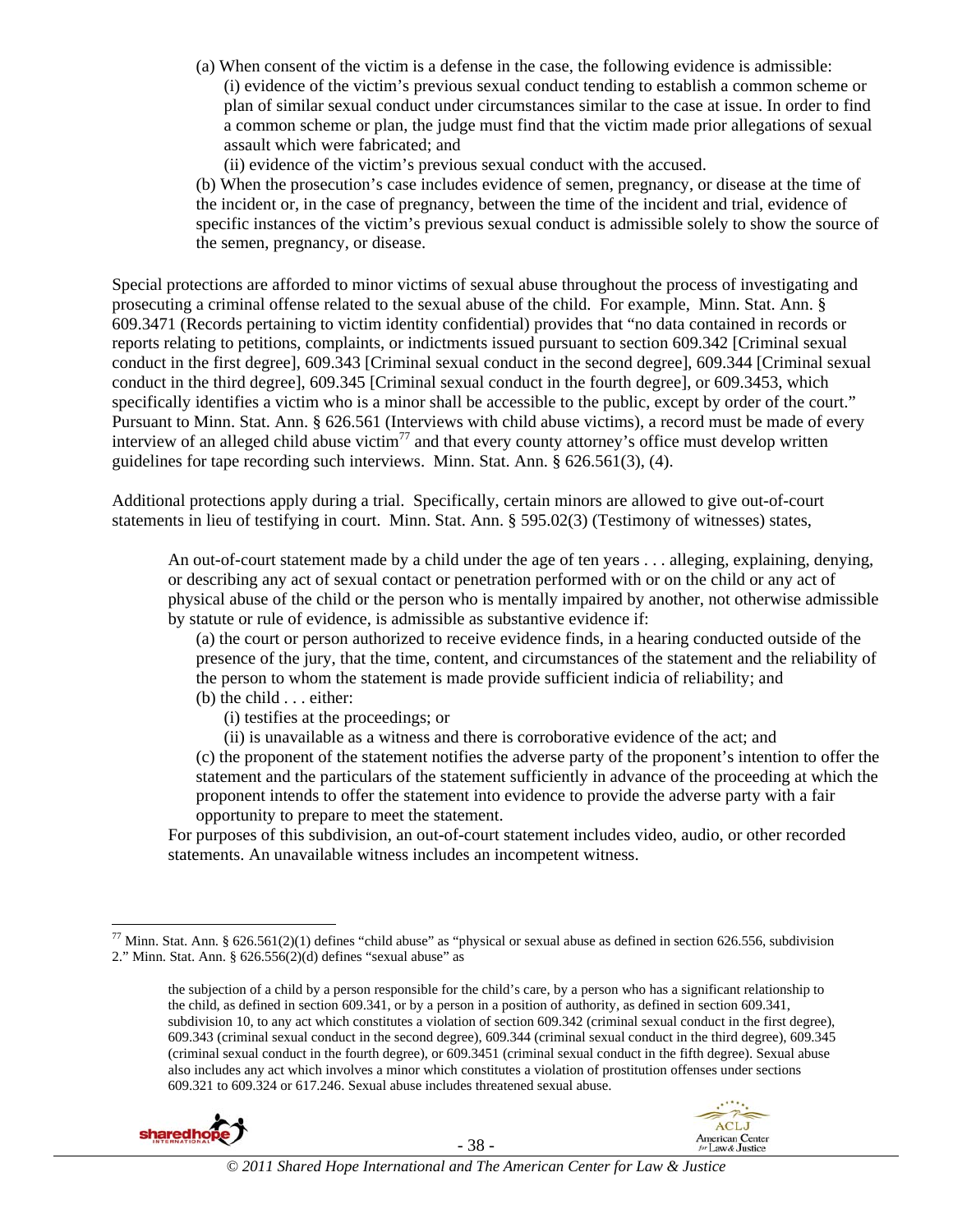Minn. Stat. Ann. § 595.02(4) further provides that when a child under 12 years of age is "alleging, denying, or describing . . . an act of sexual contact or penetration performed with or on the child or any other person by another," the child may provide testimony via closed-circuit television or a videotaped recording. Pursuant to Minn. Stat. Ann. § 595.02(4)(b), (c), when a child under 12 years old provides testimony via closed-circuit television or videotaped recording,

[O]nly the judge, the attorneys for the defendant and for the state, any person whose presence would contribute to the welfare and well-being of the child, persons necessary to operate the recording or closed-circuit equipment and, in a child protection proceeding under chapter 260 [Juveniles] or a dissolution or custody proceeding under chapter 518 [Marriage Dissolution], the attorneys for those parties with a right to participate may be present with the child during the child's testimony. (c) The court shall permit the defendant in a criminal or delinquency matter to observe and hear the testimony of the child in person. If the court, upon its own motion or the motion of any party, finds in a hearing conducted outside the presence of the jury, that the presence of the defendant during testimony taken pursuant to this subdivision would psychologically traumatize the witness so as to render the witness unavailable to testify, the court may order that the testimony be taken in a manner that:

(1) the defendant can see and hear the testimony of the child in person and communicate with counsel, but the child cannot see or hear the defendant; or

(2) the defendant can see and hear the testimony of the child by video or television monitor from a separate room and communicate with counsel, but the child cannot see or hear the defendant.

When a prosecuting attorney discloses a videotaped interview of a child victim of physical or sexual abuse to a defendant or the defendant's attorney, only two copies of any portion of the tape may be made by the defendant, the defendant's attorney, or by any agent or representative of the defendant, the tapes may only be used to prepare for defense, may only be publicly shown in judicial proceedings against the defendant, may only be viewed by the defendant and those working on the defense, and must be returned to the prosecuting attorney after a final disposition of the case. Minn. Stat. Ann. § 634.35(a). Furthermore, "[N]o person may be granted access to the tapes, any transcription of the tapes, or the substance of any portion of the tapes unless the person has first signed a written agreement that the person is aware of this statute and acknowledges that the person is subject to the court's contempt powers for any violation of it." Minn. Stat. Ann.  $\S 634.35(a)(6)$ .

In addition to limits on public access to recorded child testimony, restrictions are also placed on the discovery of "a videotape of a child victim or alleged victim alleging, explaining, denying, or describing an act of physical or sexual abuse." In releasing discoverable material "the presiding officer shall consider the provisions of section 611A.90, subdivision 2, paragraph (b)," which states that "[t]he court order may govern the purposes for which the videotape may be used, reproduction, release to other persons, retention and return of copies, and other requirements reasonably necessary for protection of the privacy and best interests of the child." Minn. Stat. Ann. §§ 13.03(6), 611A.90(2)(b).

Additionally, the judge may exclude spectators from the courtroom at "the trial of a complaint or indictment for a violation of sections 609.341 [Definitions] to 609.3451 [Criminal sexual conduct in the fifth degree]; 609.3453 [Criminal sexual predatory conduct]; [or] 617.246, subdivision 2 [Use of minor in sexual performance prohibited] . . . when a minor under 18 years of age is the person upon, with, or against whom the crime is alleged to have been committed," and may also authorize the presence of any supportive person in the courtroom for prosecuting witnesses who are minors in cases involving child abuse as defined in Minn. Stat. Ann. § 630.36 (Issues, how disposed of), which expressly includes conduct amounting to violations of, among other laws, Minn. Stat. Ann. § 609.321 (Prostitution and sex trafficking; definitions), Minn. Stat. Ann. § 609.322 (Solicitation, inducement, and promotion of prostitution; sex trafficking), and Minn. Stat. Ann. § 609.324 (Patrons; prostitutes; housing individuals engaged in prostitution; penalties). Minn. Stat. Ann. §§ 631.045, 631.046(1).

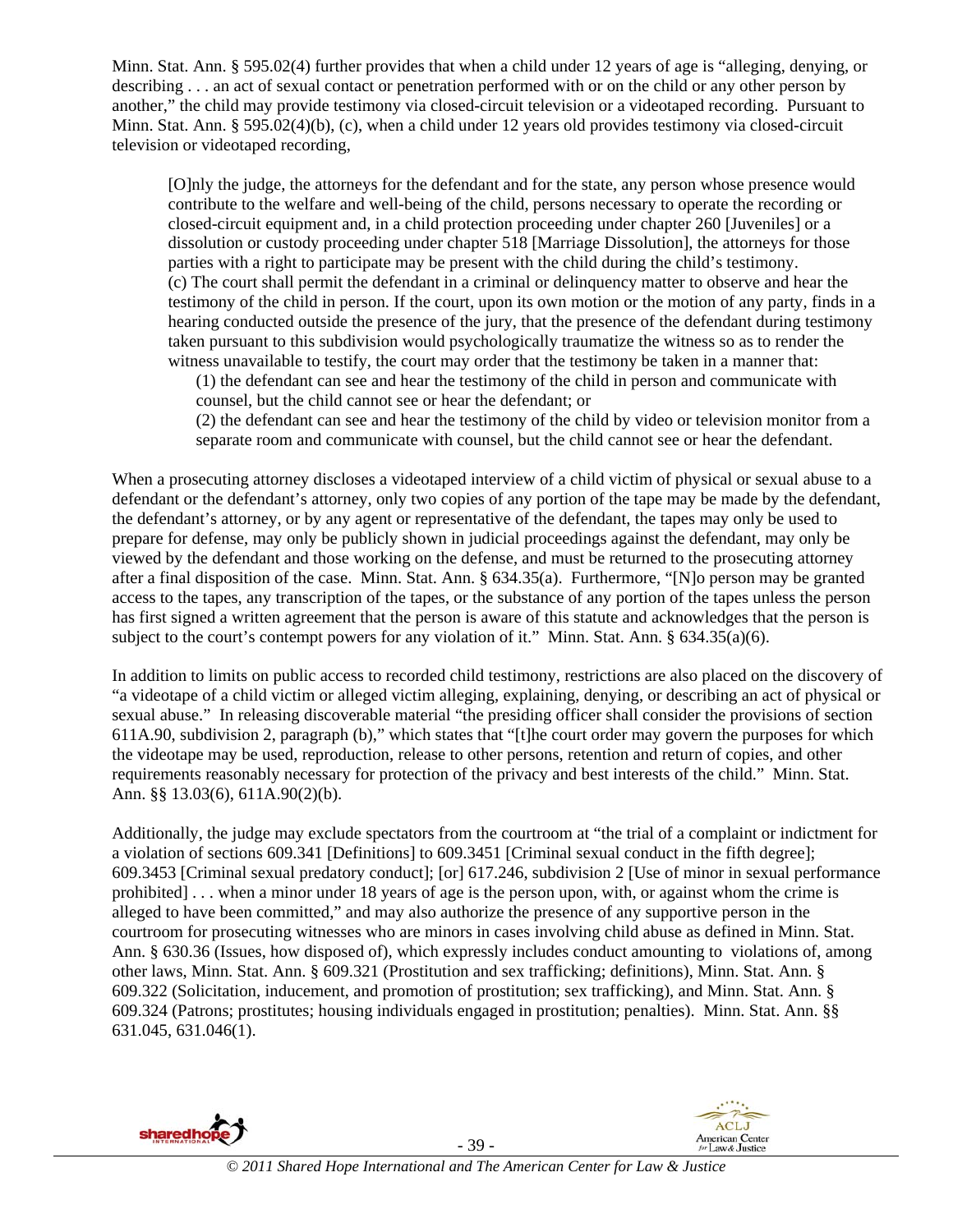- 5.8.1 Recommendation: Amend Minn. Stat. Ann. § 609.347 (Evidence in criminal sexual conduct cases) to apply to victims of human trafficking and CSEC offenses.
- *5.9 Expungement or sealing of juvenile arrest or criminal records resulting from arrests or adjudications for prostitution-related offenses committed as a result of, or in the course of, the commercial sexual exploitation of a minor is available within a reasonable time after turning 18.*

Under Minnesota law, unless a minor is classified as an extended jurisdiction juvenile or prosecuted as an adult for the commission of a felony, a minor is not considered to be a "criminal" and, thus, cannot be "arrested." Minn. Stat. Ann. § 260B.245(1)(a). Instead, a minor is taken custody and comes within the jurisdiction of the juvenile court as a juvenile offender, a juvenile delinquent, or as a child in need of protection or services. Minnesota law requires the court to "keep and maintain records pertaining to delinquent adjudications until the person reaches the age of 28." Minn. Stat. Ann. § 260B.171(1)(a).<sup>78</sup> However, pursuant to Minn. Stat. Ann. § 260B.198(6) (Dispositions; delinquent child), the "court may expunge the adjudication of delinquency at any time that it deems advisable," except when legal custody of the juvenile is transferred "by commitment to the commissioner of corrections." Minn. Stat. Ann. § 260B.198(1)(4), (6).

- 5.9.1 Recommendation: Amend Minn. Stat. Ann. § 260B.198(6) (Dispositions; delinquent child) to provide that any criminal records resulting from arrests for offenses perpetrated as a result of, or in the course of, the commercial sexual exploitation of a minor may be expunged upon application by the minor at age 18.
- *5.10 Victim restitution and civil remedies are authorized by law for minor victims of sex trafficking or CSEC.*

Minors victimized through prostitution, pornography, and sexual performance may pursue several civil claims under Minnesota law. Specifically, Minn. Stat. Ann. § 611A.81(1)(b) (Cause of action for coercion for use in prostitution) provides,

(b) An individual has a cause of action against a person who did the following while the individual was a minor:

- (1) solicited or induced the individual to practice prostitution;
- (2) promoted the prostitution of the individual;
- (3) collected or received the individual's earnings derived from prostitution; or
- (4) hired, offered to hire, or agreed to hire the individual to engage in prostitution.

Pursuant to Minn. Stat. Ann. § 611A.81(2),

A person against whom a cause of action may be maintained under subdivision 1 is liable for the following damages that resulted from the plaintiff's being used in prostitution or to which the plaintiff's use in prostitution proximately contributed:

(1) economic loss, including damage, destruction, or loss of use of personal property; loss of past or future income or earning capacity; and income, profits, or money owed to the plaintiff from contracts with the person; and

(2) damages for death as may be allowed under section 573.02, personal injury, disease, and mental and emotional harm, including medical, rehabilitation, and burial expenses; and pain and suffering, including physical impairment.

 $^{78}$  Minn. Stat. Ann. § 260B.171(1)(b) further states, "The court shall retain records of the court finding that a juvenile committed an act that would be a felony- [sic] or gross misdemeanor level offense until the offender reaches the age of 28. If the offender commits a felony as an adult, or the court convicts a child as an extended jurisdiction juvenile, the court shall retain the juvenile records for as long as the records would have been retained if the offender had been an adult at the time of the juvenile offense. This paragraph does not apply unless the juvenile was provided counsel as required by section 260B.163, subdivision 2."





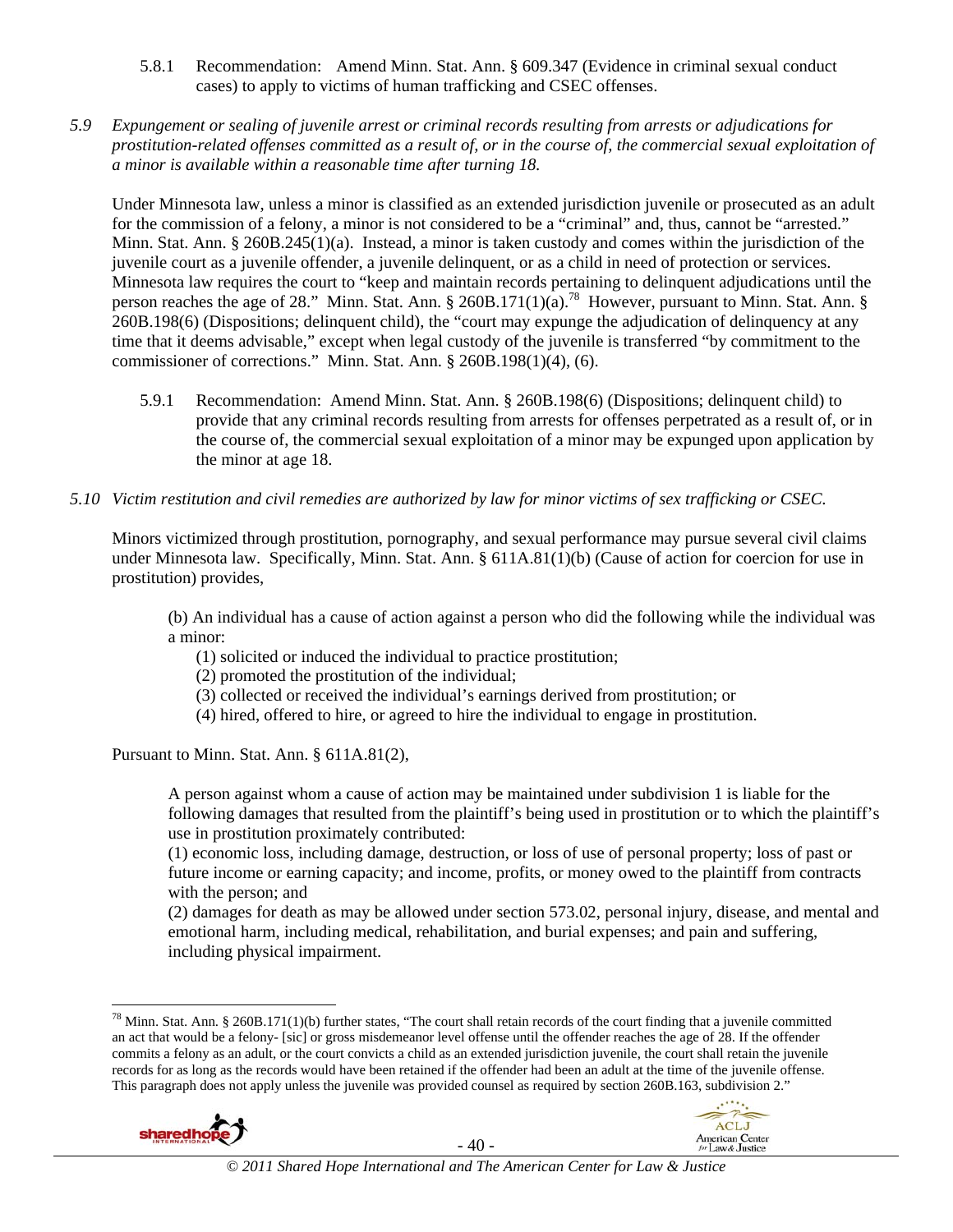Civil remedies are also available under Minn. Stat. Ann. § 617.245(2) (Civil action; use of minor in sexual performance). Under Minn. Stat. Ann. § 617.245(2), "A cause of action exists for injury caused by the use of a minor [under the age of 16] in a sexual performance. The cause of action exists against a person who promotes, employs, uses, or permits a minor to engage or assist others to engage in posing or modeling alone or with others in a sexual performance, if the person knows or has reason to know that the conduct intended is a sexual performance." Subsection (2) also states, "A person found liable for injuries under this section is liable to the minor for damages."

Lastly, Minn. Stat. Ann. § 541.073 (Actions for damages due to sexual abuse; special provisions) addresses the statute of limitations for a civil suit "based on personal injury caused by sexual abuse," which is defined as "conduct described in sections 609.342 to 609.345."

Under Minn. Stat. Ann. § 611A.04(1)

A victim<sup>79</sup> of a crime has the right to receive restitution as part of the disposition of a criminal charge or juvenile delinquency proceeding against the offender if the offender is convicted or found delinquent. . . . A request for restitution may include, but is not limited to, any out-of-pocket losses resulting from the crime, including medical and therapy costs, replacement of wages and services, expenses incurred to return a child who was a victim of a crime under section 609.26 [Depriving another of custodial or parental rights] to the child's parents or lawful custodian, and funeral expenses. An actual or prospective civil action involving the alleged crime shall not be used by the court as a basis to deny a victim's right to obtain court-ordered restitution under this section. . . .

*5.11 Statutes of limitations for civil and criminal actions for child sex trafficking or CSEC offenses are eliminated or lengthened sufficiently to allow prosecutors and victims a realistic opportunity to pursue criminal action and legal remedies.* 

Limitations periods for criminal offenses vary. Pursuant to Minn. Stat. Ann. § 628.26(e), "Indictments or complaints for violation of sections 609.342 [Criminal sexual conduct in the first degree] to 609.345 [Criminal sexual conduct in the fourth degree] if the victim was under the age of 18 years at the time the offense was committed, shall be found or made and filed in the proper court within the later of nine years after the commission of the offense or three years after the offense was reported to law enforcement authorities." For offenses that do not have a specific limitation listed in Minn. Stat. Ann. § 628.26, "[I]ndictments or complaints shall be found or made and filed in the proper court within three years after the commission of the offense." Minn. Stat. Ann. § 628.26(k).

Civil claims under Minn. Stat. Ann. § 611A.81(1) (Cause of action for coercion for use in prostitution) must be commenced within 6 years from the date that the cause of action arises, "except that the running of the limitation period is suspended during the time that coercion as defined in section 611A.80 continues, or as otherwise provided by section 541.13 [Absence from state] or 541.15 [Periods of disability not counted]." Minn. Stat. Ann. § 611A.84. Civil claims under Minn. Stat. Ann. § 617.245(2) (Civil action; use of minor in sexual performance) must be commenced within 6 years of "the time the plaintiff knew or had reason to know injury was caused by plaintiff's use as a minor in a sexual performance." Minn. Stat. Ann.  $\S 617.245(3).^{80}$ Similarly, Minn. Stat. Ann. § 541.073(2)(a) (Actions for damages due to sexual abuse; special provisions) provides that "[a]n action for damages based on personal injury caused by sexual abuse must be commenced within six years of the time the plaintiff knew or had reason to know that the injury was caused by the sexual abuse."<sup>81</sup> Minn. Stat. Ann. § 541.073(2)(b) further clarifies that "[t]he plaintiff need not establish which act in a

imputed to a minor." Minn. Stat. Ann. § 541.073(2)(c).





<sup>&</sup>lt;sup>79</sup> See supra note 24.<br><sup>80</sup> For purposes of determining when a cause of action under Minn. Stat. Ann. § 617.245 arises, "The knowledge of a parent, guardian, or custodian may not be imputed to the minor." Minn. Stat. Ann. § 617.245(3).<br><sup>81</sup> In determining when a claim for injury caused by sexual abuse accrued, "The knowledge of a parent or guardian may not be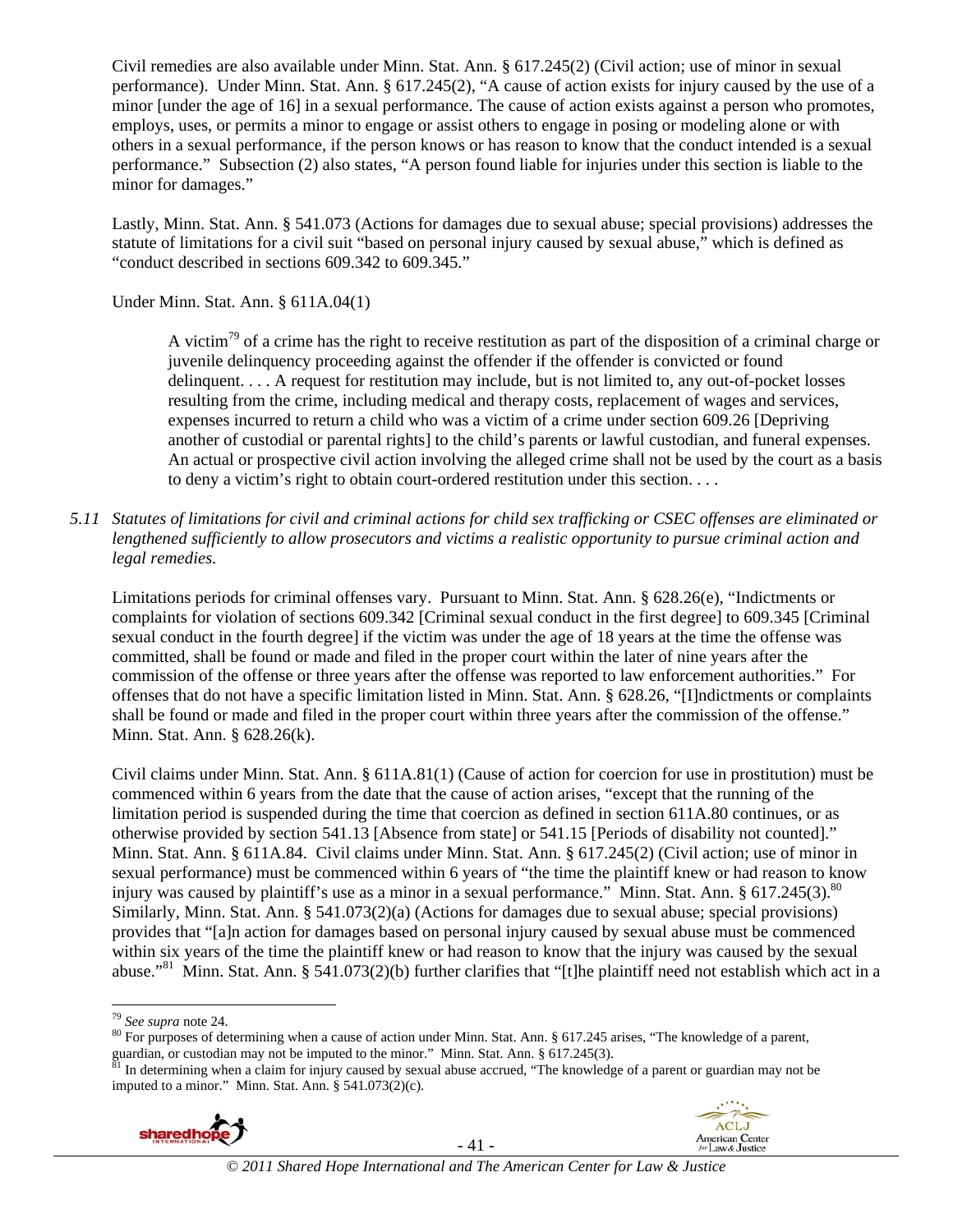continuous series of sexual abuse acts by the defendant caused the injury." Moreover, in any case in which the plaintiff is under 18 when the cause of action arises, the applicable statute of limitations will be tolled pursuant to Minn. Stat. Ann. § 541.15(a) (Periods of disability not counted), and the plaintiff may bring the cause of action any time before turning 19.

5.11.1 Recommendation: Amend Minn. Stat. Ann. § 628.26 to eliminate or sufficiently lengthen all statute of limitations for violations of 609.322(1) (Solicitation, inducement, and promotion of prostitution; sex trafficking).

# **Framework Issue 6: Criminal justice tools for investigation and prosecutions**

# *Legal Components:*

- *6.1 Training on human trafficking and domestic minor sex trafficking for law enforcement is statutorily mandated.*
- *6.2 Single party consent to audiotaping is permitted in law enforcement investigations.*
- *6.3 Domestic minor sex trafficking investigations may use wiretapping to investigate the crime.*
- *6.4 Using a law enforcement decoy posing as a minor to investigate buying or selling of commercial sex acts is not a defense to soliciting, purchasing, or selling sex with a minor.*
- *6.5 Using the Internet to investigate buyers and traffickers is a permissible investigative technique.*
- *6.6 Law enforcement and child welfare agencies are mandated to promptly report missing and recovered children. \_\_\_\_\_\_\_\_\_\_\_\_\_\_\_\_\_\_\_\_\_\_\_\_\_\_\_\_\_\_\_\_\_\_\_\_\_\_\_\_\_\_\_\_\_\_\_\_\_\_\_\_\_\_\_\_\_\_\_\_\_\_\_\_\_\_\_\_\_\_\_\_\_\_\_\_\_\_\_\_\_\_\_\_\_\_\_\_\_\_\_\_\_\_*

# *Legal Analysis:*

*6.1 Training on human trafficking and domestic minor sex trafficking for law enforcement is statutorily mandated.*

Pursuant to Minn. Stat. Ann. § 299A.71(1) (Combating juvenile prostitution; prevention grants), "A grant program is established for enhanced law enforcement efforts and peace officer education and training to combat juvenile prostitution." The grant program's stated goal is to "provide peace officers with the knowledge and skills to recognize individuals who sexually exploit youth, charge and prosecute these individuals for promotion and solicitation of prostitution, and effectively communicate with the victims of juvenile prostitution." Under subsection (2), the commission of public safety must make such grants available to local law enforcement agencies "to provide enhanced efforts targeted to juvenile prostitution and training and staff development relating to the prevention of juvenile prostitution," and any law enforcement agency receiving a grant must use "all of the grant funding received for efforts to combat juvenile prostitution." Minn. Stat. Ann. § 299A.71(2).

*6.2 Single party consent to audiotaping is permitted in law enforcement investigations.* 

Single party consent to audio recording and interception of oral communications is permitted in Minnesota. Minn. Stat. Ann. § 626A.02(2)(c) (Interception and disclosure of wire, electronic, or oral communications prohibited) states, "It is not unlawful under this chapter for a person acting under color of law to intercept a wire, electronic, or oral communication, where such person is a party to the communication or one of the parties to the communication has given prior consent to such interception."

Further, under Minn. Stat. Ann. § 626A.02(d),

(d) It is not unlawful under this chapter for a person not acting under color of law to intercept a wire, electronic, or oral communication where such person is a party to the communication or where one of the parties to the communication has given prior consent to such interception unless such communication is intercepted for the purpose of committing any criminal or tortious act in violation of the constitution or laws of the United States or of any state.

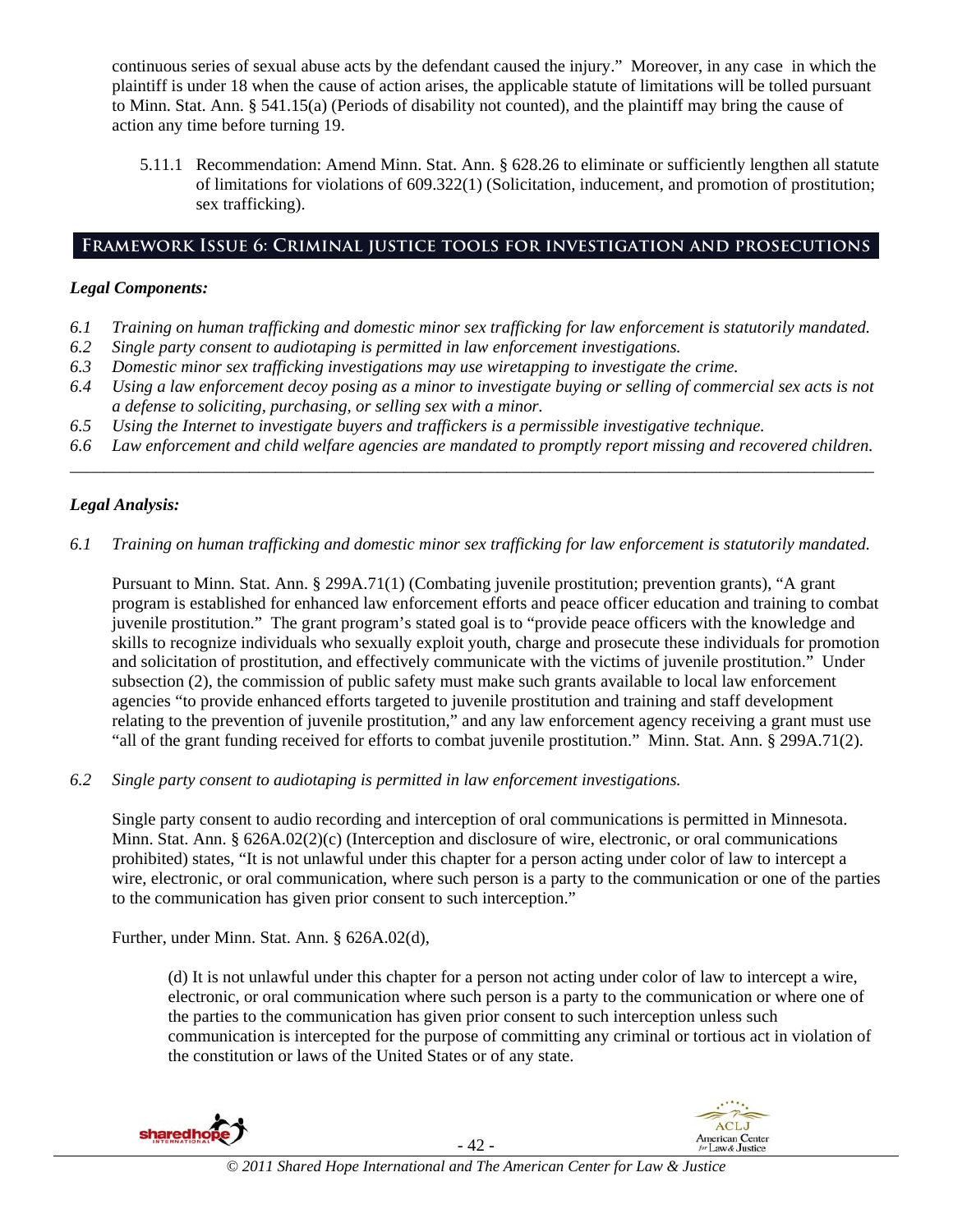#### *6.3 Domestic minor sex trafficking investigations may use wiretapping to investigate the crime.*

Law enforcement officers investigating a violation of, among other offenses, Minn. Stat. Ann. § 609.322 (Solicitation, inducement, and promotion of prostitution; sex trafficking) may use wiretapping and the resulting evidence. Although Minn. Stat. Ann. § 626A.02(1) (Interception and disclosure of wire, electronic, or oral communications prohibited) generally makes it unlawful if a person "intentionally intercepts, endeavors to intercept, or procures any other person to intercept or endeavor to intercept, any wire, electronic, or oral communication," pursuant to Minn. Stat. Ann. § 626A.05(2) (Authorization for interception of wire, electronic, or oral communications),

A warrant authorizing interception of wire, electronic, or oral communications by investigative or law enforcement officers may only be issued when the interception may provide evidence of the commission of, or of an attempt or conspiracy to commit, any of the following offenses:

(1) a felony offense involving . . . kidnapping, criminal sexual conduct in the first, second, and third degrees, prostitution . . . as punishable under sections . . . 609.25 [Kidnapping], 609.321 [Prostitution and sex trafficking; definitions] to 609.324 [Patrons; prostitutes; housing individuals engaged in prostitution; penalties], 609.342 [Criminal sexual conduct in the first degree], 609.343 [Criminal sexual conduct in the second degree], 609.344 [Criminal sexual conduct in the third degree] . . .

. . . .

Therefore, a law enforcement officer investigating a violation of Minn. Stat. Ann. § 609.322 (Solicitation, inducement, and promotion of prostitution; sex trafficking), § 609.324 (Patrons; prostitutes, housing individuals engaged in prostitution; penalties), and § 609.25 (Kidnapping), may be able to obtain a warrant pursuant to Minn. Stat. Ann. § 626A.06 (Procedure for interception of wire, electronic, or oral communication) authorizing the use of wiretapping.

*6.4 Using a law enforcement decoy posing as a minor to investigate buying or selling of commercial sex acts is not a defense to soliciting, purchasing, or selling sex with a minor.* 

The use of a decoy by law enforcement in investigating violations of Minn. Stat. Ann. § 609.322 (Solicitation, inducement, and promotion of prostitution; sex trafficking) is not specifically authorized in the statute. However, decoys may be used under Minn. Stat. Ann. § 609.352(3) (Solicitation of children to engage in sexual conduct; communication of sexually explicit materials to children), which expressly provides, "The fact that an undercover operative or law enforcement officer was involved in the detection or investigation of an offense under this section does not constitute a defense to prosecution under this section." Minn. Stat. Ann. § 609.352(3). Additionally, under Minn. Stat. Ann.  $\S$  609.352, an adult who "solicits<sup>82</sup> a child or someone the person reasonably believes is a child to engage in sexual conduct with the intent to engage in sexual conduct" may be "guilty of a felony and may be sentenced to imprisonment for not more than three years, or to payment of a fine of not more than \$5,000, or both." Minn. Stat. Ann. § 609.352(2), (4). The standard of "someone the person reasonably believes is a child" appears to open the possibility of the use of a decoy by law enforcement in the investigation of the crime. Minn. Stat. Ann. § 609.352(1)(a) defines "child" as "a person 15 years of age or younger."

6.4.1 Recommendation: Amend Minn. Stat. Ann. § 609.322 (Solicitation, inducement, and promotion of prostitution; sex trafficking) and § 609.324(1) (Patrons; prostitutes; housing individuals engaged in prostitution; penalties) to expressly permit law enforcement decoys to investigate the crimes.





- 43 -

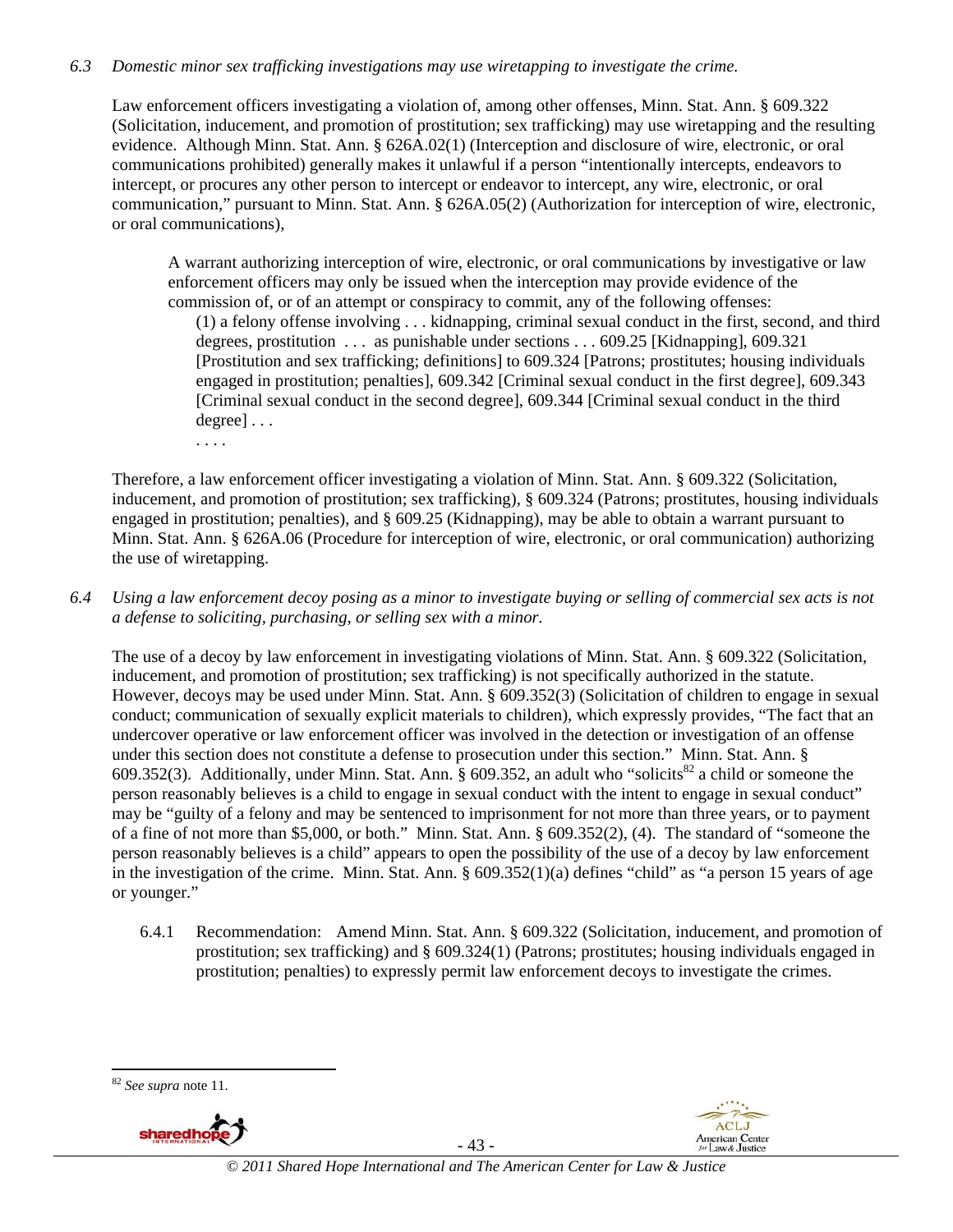#### *6.5 Using the Internet to investigate buyers and traffickers is a permissible investigative technique.*

Using the Internet to investigate buyers and traffickers appears to be a permissible investigative technique under Minnesota law. "A person 18 years of age or older" violates Minn. Stat. Ann. § 609.352(2a) (Solicitation of children to engage in sexual conduct; communication of sexually explicit materials to children) if he,

 uses the Internet, a computer, computer program, computer network, computer system, an electronic communications system, or a telecommunications, wire, or radio communications system, or other electronic device capable of electronic data storage or transmission to commit any of the following acts, with the intent to arouse the sexual desire of any person . . .

(1) soliciting a child or someone the person reasonably believes is a child to engage in sexual conduct;

(2) engaging in communication with a child or someone the person reasonably believes is a child, relating to or describing sexual conduct; or

(3) distributing any material, language, or communication, including a photographic or video image, that relates to or describes sexual conduct to a child or someone the person reasonably believes is a child.

The standard of "someone the person reasonably believes is a child" appears to open the possibility of law enforcement using the Internet to pose as a child in an investigation for this offense. Minn. Stat. Ann. § 609.352(1)(a) defines "child" as "a person 15 years of age or younger." Moreover, Minn. Stat. Ann. § 609.352(3) expressly provides, "The fact that an undercover operative or law enforcement officer was involved in the detection or investigation of an offense under this section does not constitute a defense to prosecution under this section."

*6.6 Law enforcement and child welfare agencies are mandated to promptly report missing and recovered children.* 

Minn. Stat. Ann. § 299C.52(2) (Minnesota missing children and endangered persons program) requires Minnesota to establish and to maintain a missing children and persons program "to enable documented information about missing Minnesota children and endangered persons to be entered into the NCIC [National Crime Information Center] computer." Law enforcement agencies must "accept without delay any report of a missing person" and upon receipt of a report, must "conduct a preliminary investigation to determine whether the person is missing, $^{83}$  and if missing, whether the person is endangered." $^{84}$  Minn. Stat. Ann. § 299C.53(1)(a), (b). Minn. Stat. Ann. § 299C.53(1)(b) further provides,

<sup>(11)</sup> any other factor that the law enforcement agency deems to indicate that the person may be at risk of physical injury or death, including a determination by another law enforcement agency that the person is missing and endangered.



. . .



 $83$  Minn. Stat. Ann.  $8299C.52(1)(d)$  defines "missing" as "the status of a person after a law enforcement agency that has received a report of a missing person has conducted a preliminary investigation and determined that the person cannot be located."<br><sup>84</sup> Under Minn. Stat. Ann. §299C.52(1)(c), a person is "endangered" if

a law enforcement official has received sufficient evidence that the missing person is at risk of physical injury or death. The following circumstances indicate that a missing person is at risk of physical injury or death:

<sup>(1)</sup> the person is missing as a result of a confirmed abduction or under circumstances that indicate that the person's disappearance was not voluntary;

<sup>(2)</sup> the person is missing under known dangerous circumstances;

<sup>(3)</sup> the person is missing more than 30 days;

<sup>(4)</sup> the person is under the age of 21 and at least one other factor in this paragraph is applicable;

<sup>(5)</sup> there is evidence the person is in need of medical attention or prescription medication such that it will have a serious adverse effect on the person's health if the person does not receive the needed care or medication;

<sup>(6)</sup> the person does not have a pattern of running away or disappearing; . . .

<sup>(8)</sup> there is evidence that the person may have been abducted by a noncustodial parent;

<sup>(9)</sup> the person has been the subject of past threats or acts of violence;